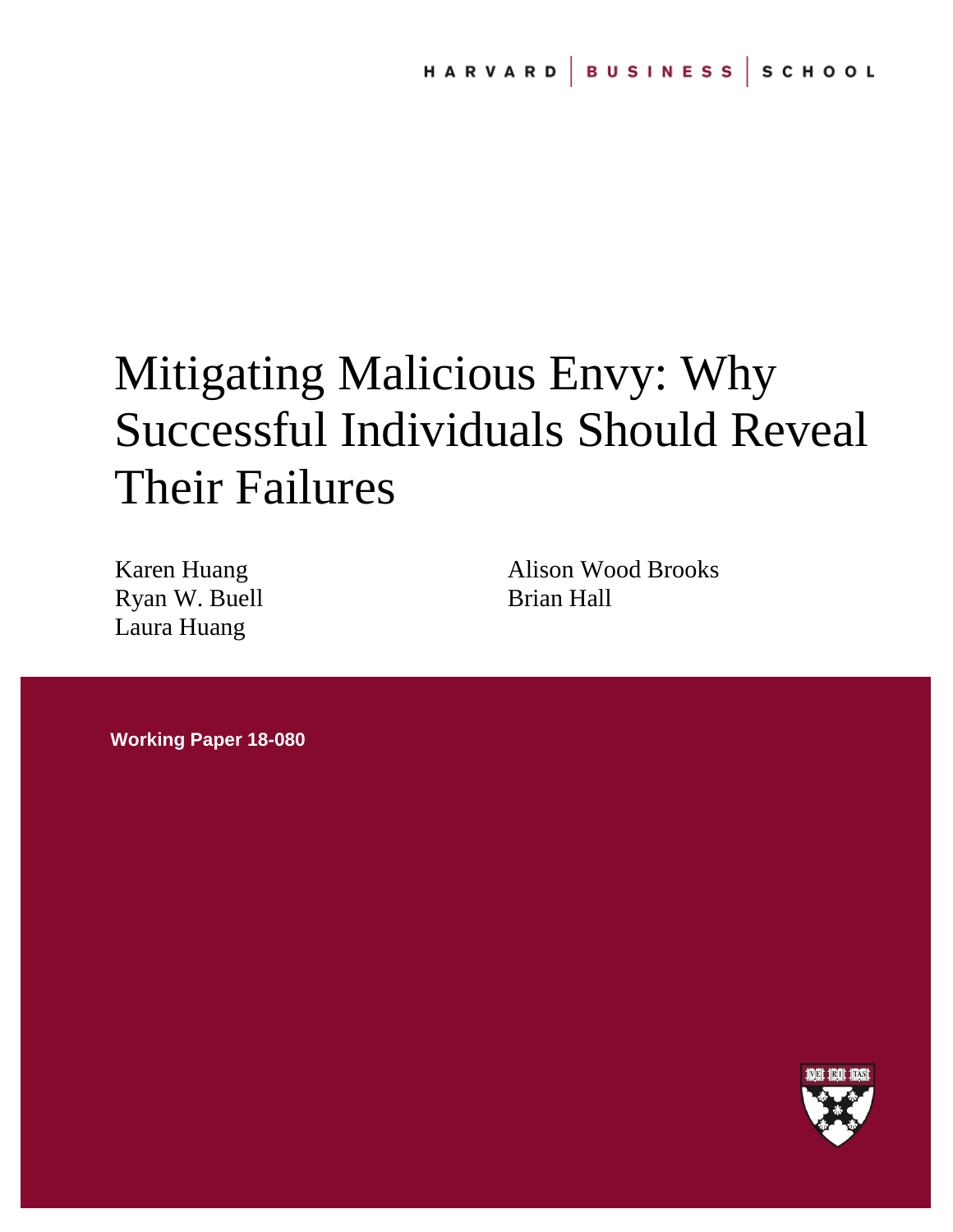# Mitigating Malicious Envy: Why Successful Individuals Should Reveal Their Failures

Karen Huang Harvard Business School

Ryan W. Buell Harvard Business School

Laura Huang Harvard Business School Alison Wood Brooks Harvard Business School

Brian Hall Harvard Business School

**Working Paper 18-080**

Copyright © 2018 by Karen Huang, Alison Wood Brooks, Ryan W. Buell, Brian Hall, and Laura Huang

Working papers are in draft form. This working paper is distributed for purposes of comment and discussion only. It may not be reproduced without permission of the copyright holder. Copies of working papers are available from the author.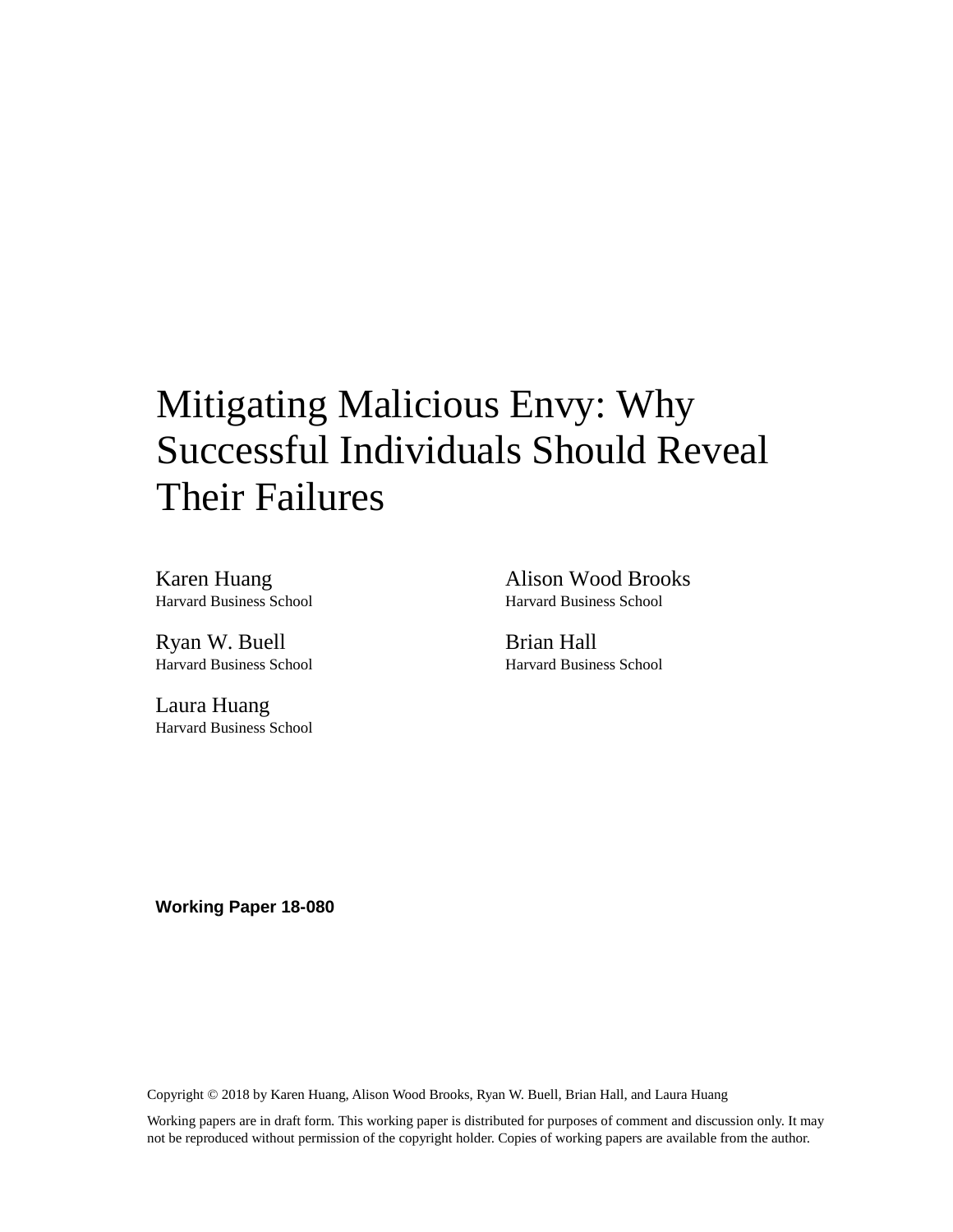Mitigating Malicious Envy:

Why Successful Individuals Should Reveal Their Failures

Karen Huang, Alison Wood Brooks, Ryan W. Buell, Brian Hall, Laura Huang

# *Harvard Business School*

# Author Note

We are grateful for feedback on earlier versions of this research presented at the Society for Affective Science, International Association for Conflict Management, and Academy of Management conferences, and for feedback from Elliot Larson, Yochi Cohen-Charash, Maurice Schweitzer, Donald Gibson, and Steve Worthington on earlier versions of the manuscript.

For each study, we report how we determined our sample size, all data exclusions, all manipulations, and all measures.

The data, analyses, and materials from each study are available as online supplementary materials at https://osf.io/hxpfy/?view\_only=5a99d1c6179c4f1daee4ac550e2d1ca5.

Correspondence concerning this manuscript should be addressed to Karen Huang, Wyss House, Harvard Business School, Soldiers Field, Boston, MA 02163. E-mail address: [karenhuang@g.harvard.edu.](mailto:karenhuang@g.harvard.edu) Phone number: 1-408-960-9063.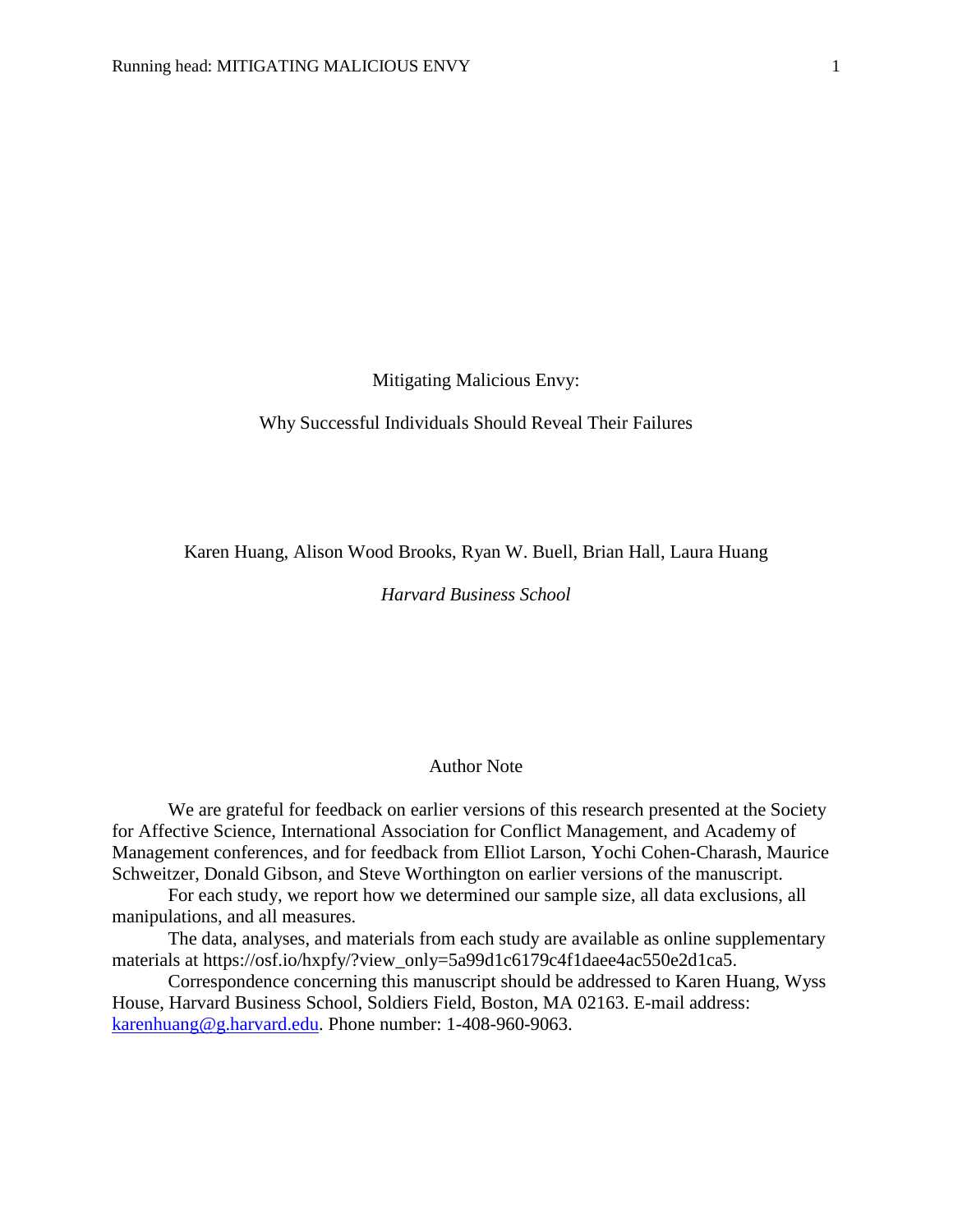#### Abstract

People often feel malicious envy, a destructive interpersonal emotion, when they compare themselves to successful peers. Across two online experiments and an experimental field study, we identify an interpersonal strategy that can mitigate others' feelings of malicious envy: revealing one's failures. People are reticent to reveal their failures—both as they are happening and after they have occurred. However, in two experiments, we find that revealing successes and the failures encountered on the path to success (compared to revealing only successes) decreases observers' malicious envy. This effect holds regardless of whether the individual is ambiguously or unambiguously successful. Then, in a field experiment set in an entrepreneurial pitch competition, where pride displays are common and stakes are high, we find suggestive evidence that learning about the failures of a successful entrepreneur decreases observers' malicious envy, increases their benign envy, decreases their perceptions of the entrepreneur's hubristic pride (i.e., arrogance), and increases their perceptions of the entrepreneur's authentic pride (i.e., confidence). These findings align with previous work on the social-functional relation of envy and pride. Taken together, our results highlight how revealing the failures encountered on the way to success can be a counterintuitive yet effective interpersonal emotion regulation strategy.

*Keywords:* envy, malicious envy, emotion regulation, disclosure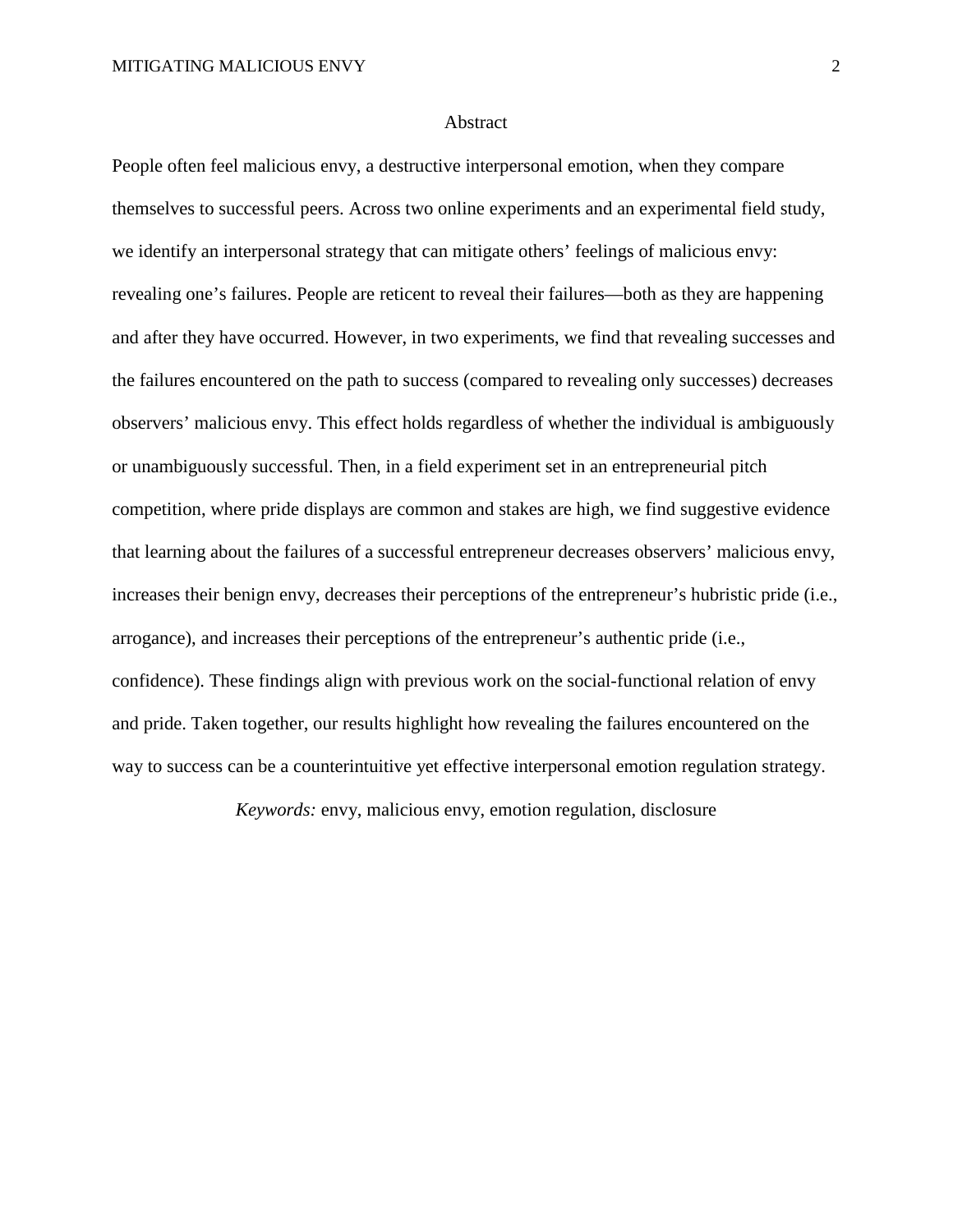#### Mitigating Malicious Envy:

# Why Successful Individuals Should Reveal Their Failures

In early 2016, Princeton University professor Johannes Haushofer posted a "CV of failures" on his professional website. In this document, he listed positions and awards for which he had applied and been rejected in his career (Stefan, 2010). When asked about the decision to publicize his failures, Haushofer explained: "Most of what I try fails, but these failures are often invisible, while the successes are visible. I have noticed that this sometimes gives others the impression that most things work out for me. As a result, they are more likely to attribute their own failures to themselves, rather than the fact that the world is stochastic, applications are crapshoots, and selection committees and referees have bad days" (as cited in Swanson, Washington Post, April 2016). Haushofer's "CV of failures" received an explosion of positive attention and news coverage, praising him as an inspirational role model.

Indeed, successes and achievements tend to be more publicly observable than failures. Successes appear on resumes, are highlighted in public profiles, and are shared among people with pride. In contrast, the failures and setbacks that individuals encounter along the path to success tend to be less observable and are often purposefully hidden from others.

When individuals display their successes, the people around them often feel malicious envy, a destructive interpersonal emotion aimed at harming the envied individual. Though previous research on emotion regulation has focused on intrapsychic strategies such as suppression and cognitive reappraisal to regulate negative emotional experiences like anxiety and anger (e.g., Brooks, 2014; Gross, 1998; Hofmann, Heering, Sawyer, & Asnaani, 2009; Mauss, Cook, Cheng, & Gross, 2007), extant research has identified very few strategies to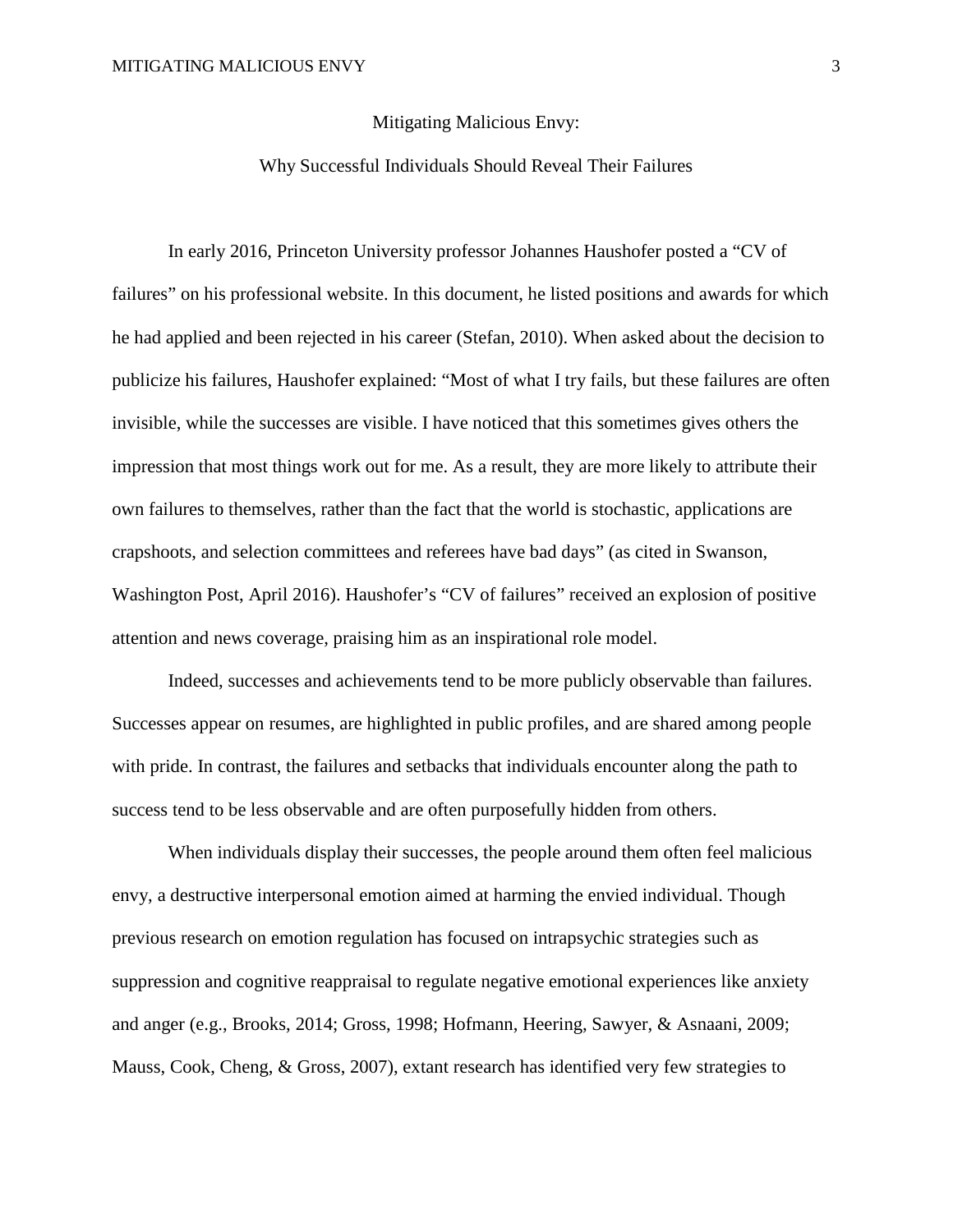regulate interpersonal emotions like envy (Salovey & Rodin, 1988; Smith & Kim, 2007; Wolf, Lee, Sah, & Brooks, 2016).

In the current work, we address this gap in the emotion regulation literature. We predict that revealing failures—rather than hiding them—may decrease malicious envy. Furthermore, we investigate whether this effect holds when the successes are ambiguous versus unambiguous. Finally, we investigate a potential mechanism: revealing only successes may represent a display of hubristic pride (i.e., arrogance) that is likely to trigger feelings of malicious envy (Lange & Crusius, 2015), whereas revealing successes and failures may represent a display of authentic pride (i.e., confidence) that is likely to trigger feelings of benign envy in the observer. Across two online experiments and one experimental field study, we find support for these predictions. We contribute to an emerging literature on interpersonal emotion regulation (Zaki & Williams, 2013), and we introduce a simple strategy for mitigating malicious envy: revealing failures.

#### **Interpersonal Emotion Regulation of Malicious Envy**

Although previous work on emotion regulation has mostly addressed intrapsychic strategies such as reappraisal and suppression (e.g., Brooks, 2014; Gross, 1998; Hofmann, Heering, Sawyer, & Asnaani, 2009; Mauss, Cook, Cheng, & Gross, 2007), an emerging stream of research emphasizes the importance of interpersonal emotion regulation (Niven, Totterdell, & Holman, 2009; Zaki & Williams, 2013; Wolf et al., 2016). Interpersonal emotion regulation occurs when one person deliberately regulates another person's emotion in the context of a social interaction (Zaki & Williams, 2013). This budding research domain calls for an understanding of the interplay between the target and observer (Neisser, 1980; Zaki & Williams, 2013). We apply this framework to study the interpersonal regulation of malicious envy.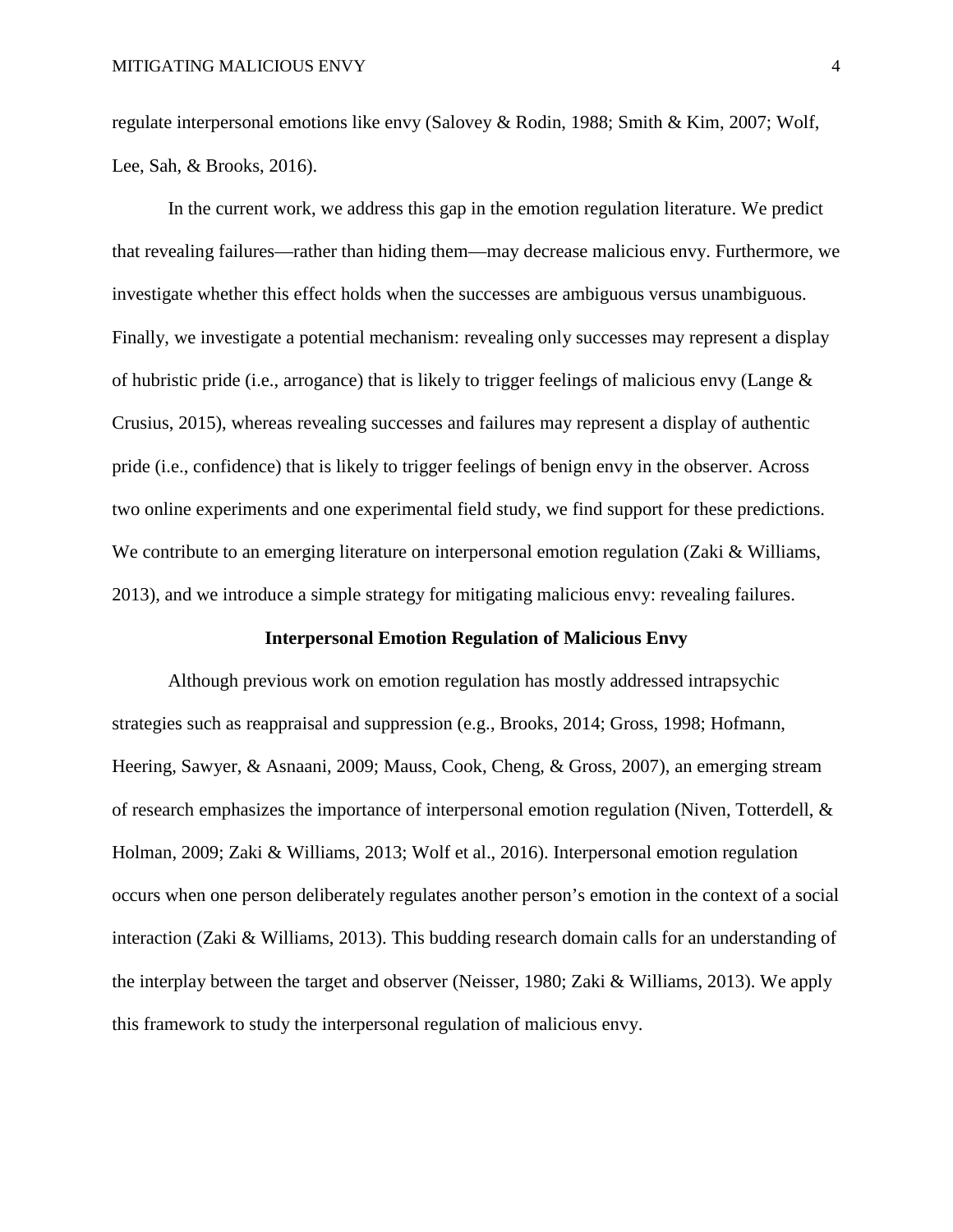Social-functional approaches to emotion propose that at the interpersonal level, emotions arise and convey information regarding social hierarchy, and function to coordinate social interactions (Fischer & Manstead, 2008; Fischer & Van Kleef, 2010; Frijda, 1986; Keltner & Haidt, 1999). Envy is a situational emotion triggered by upward social comparison (Cohen-Charash, 2009) that occurs when another person attains an advantage that one desires (Smith & Kim, 2007). According to Parrott and Smith's (1993) classic definition, "envy occurs when a person lacks another's superior quality, achievement, or possession and either desires it or wishes the other lacked it" (p. 906). Envy arises especially when one feels similar enough to the other person that social comparison is salient (Parrott & Smith, 1993; Salovey & Rodin, 1984), and when the other person succeeds in an area that is self-relevant to the observer (Festinger, 1954; Salovey & Rodin, 1984, 1991; Smith & Kim, 2007; Tesser, Millar, & Moore, 1988).

Traditional scholarship on envy has almost exclusively focused on state-level envy, sometimes called "episodic envy," which captures hostile feelings that could lead to malicious actions (Cohen-Charash, 2009; Smith & Kim, 2007). More recently, research has delineated envy into two distinct types: malicious envy and benign envy. Both malicious and benign envy are unpleasant emotional experiences, and result from self-relevant upward social comparison (Van de Ven, Zeelenberg, & Pieters, 2009). However, the two types differ in their appraisal patterns and resulting motivations. Appraising someone as undeserving and feeling low personal control can cause the observer to experience malicious envy, with a motivation to pull down the envied other. On the other hand, appraising someone as deserving and feeling high personal control can cause the observer to experience benign envy, with a motivation to improve oneself (Van de Ven et al., 2009; Van de Ven, Zeelenberg, & Pieters, 2012). A taxometric analysis of envy, which tests for underlying categorical structure, supports the existence of benign envy as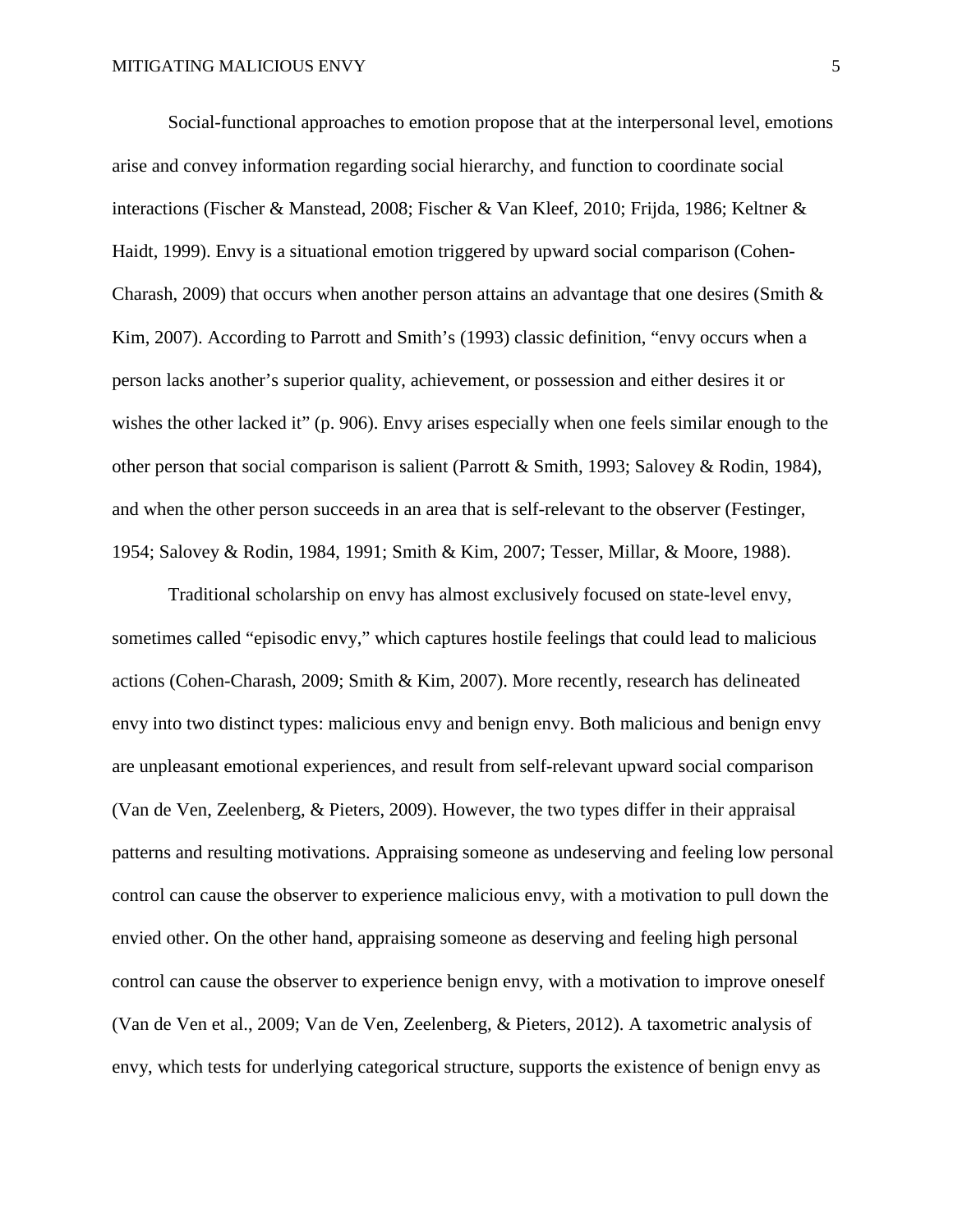an emotion distinct from malicious envy (Falcon, 2015). Confronting a status challenge, one can experience malicious envy and thus pull the other person down, or experience benign envy and thus pull oneself up (Lange & Crusius, 2015; Van de Ven et al., 2009). In this work, we focus primarily on the more insidious type: malicious envy.

Prior research has documented a wide array of undesirable behavioral outcomes associated with malicious envy. For example, malicious envy causes people to feel justified to engage in unethical behavior (Schweitzer & Gibson, 2007) and use more deception in negotiations (Moran & Schweitzer, 2008). In the workplace, this type of envy is ubiquitous and leads to many harmful outcomes (Duffy, Shaw, & Schaubroeck, 2008; Vecchio, 2000). When people feel envious and perceive unfairness in the workplace, they engage in counterproductive work behavior to harm others (Cohen-Charash & Mueller, 2007). For example, malicious envy has been shown to reduce cooperative behavior (Parks, Rumble, & Posey, 2002), group cohesion, effectiveness, and performance (Duffy & Shaw, 2000).

At times, the negative behavioral consequences of malicious envy can be extreme. Experiencing this type of envy can elicit harmful and hostile behavior toward envied others (Cohen-Charash, 2009; Dunn & Schweitzer, 2005), such as actively damaging the other person's position (Van de Ven et al., 2009), dishonestly hurting the other person (Gino & Pierce, 2009), or paying money to worsen an envied other's income (Zizzo  $&$  Oswald, 2001). The distinct experience of malicious envy as a hostile motivational force likely elicits these behavioral outcomes (Van de Ven et al., 2009; Van de Ven, Zeelenberg, & Pieters, 2011a; Van de Ven et al., 2012).

Although malicious envy feels painful and unpleasant (e.g., Van de Ven, 2009), and its outcomes can be destructive, few researchers have identified strategies to regulate malicious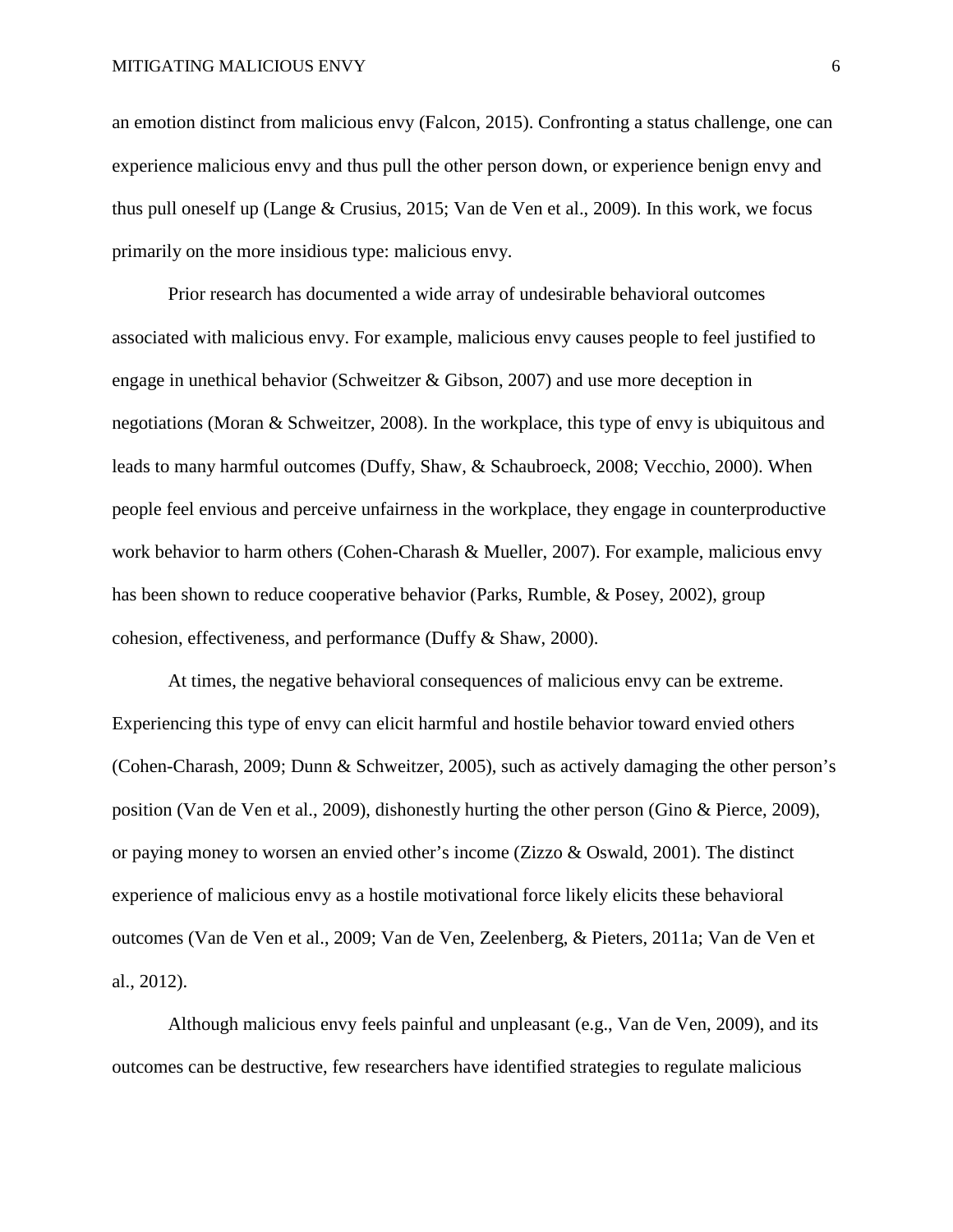envy (Salovey & Rodin, 1988; Smith & Kim, 2007). Some research has identified ways to cope with the behavioral consequences of being envied, such as sharing a reward (Zell  $&$  Exline, 2010), acting prosocially (Van de Ven, Zeelenberg, & Pieters, 2010), or revealing irrelevant personal information to increase perceptions of warmth (Moran, Schweitzer, & Miller, 2009). In the current work, however, we investigate a novel interpersonal strategy for decreasing the incidence of malicious envy: revealing failures that occurred along the path to success.

# **Regulating Malicious Envy by Revealing Failures**

Although successful individuals tend to understand the negative effects of being envied (Exline & Lobel, 1999; Van de Ven et al., 2010), the literature on envy has overlooked actions the envied other might take to stave off ill will (Van de Ven et al., 2010). An interpersonal emotion regulation approach would suggest that the envied other may be able to deliberately change her behavior in order to regulate observers' malicious envy. In our current work, we consider the decision to reveal only successes or to reveal successes and failures. Consistent with prior research (e.g., Feather, 1969; Gilbert, Pinel, Wilson, Blumberg, & Wheatley, 1988), we define a success as a desired outcome and a failure as an undesired outcome. We expect that an envied individual's disclosure of successes and failures will influence observers' feelings of malicious envy.

Some prior work has focused on the effects of self-promotion (i.e., revealing one's successes). For example, people overestimate the positive consequences of self-promotion (Berman et al., 2015; Scopelliti, Loewenstein, & Vosgerau, 2014), and tend to frame their achievements as effortless and easy (Steinmetz & O'Brien, 2016). People aim to construct a positive impression (Baumeister, 1982; Jones & Pittman, 1982; Leary & Kowalski, 1990), and to associate themselves with positive events rather than negative events (Cialdini & Richardson,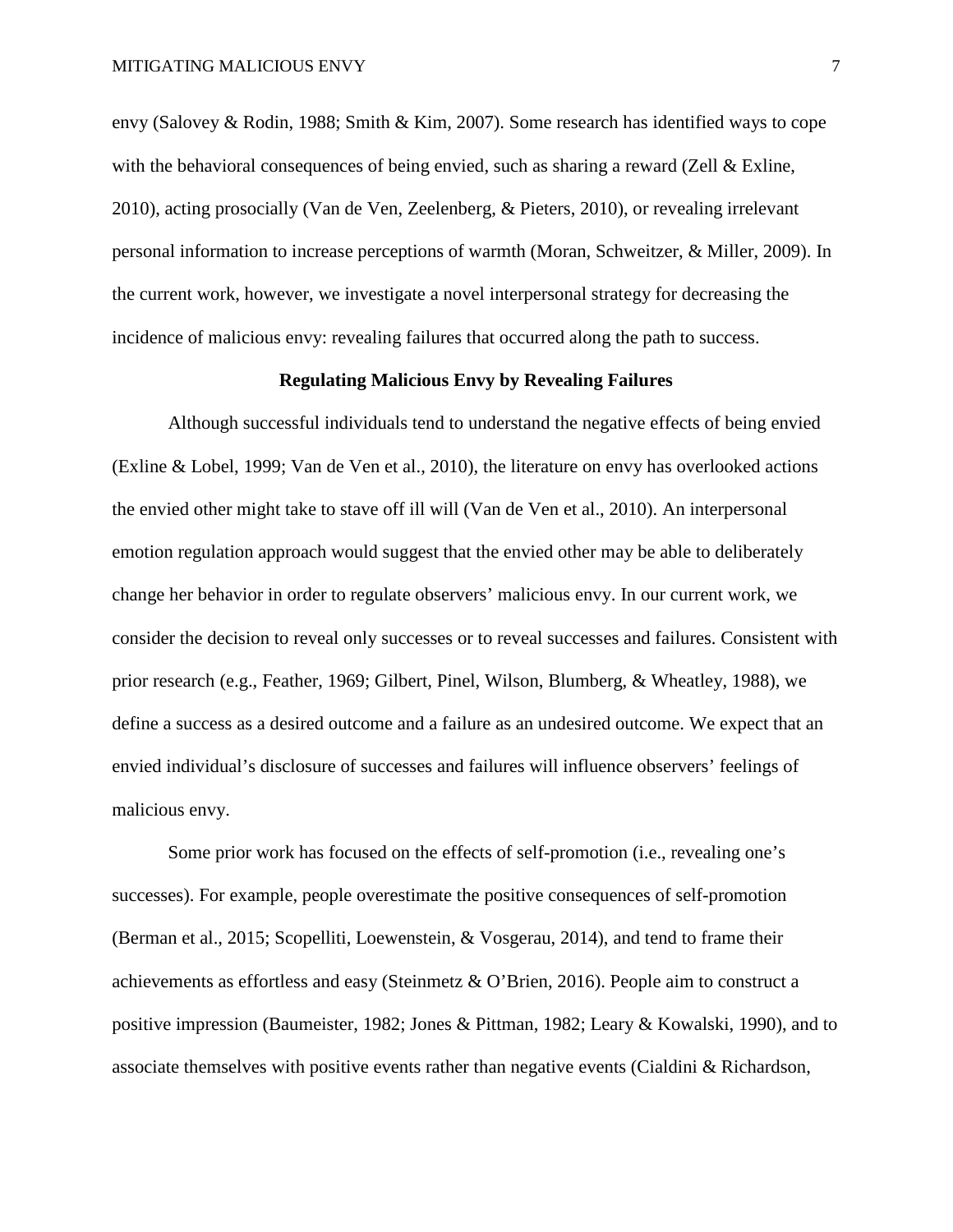1980). Furthermore, people conceal imperfections about themselves (Hewitt et al., 2003), inhibit displays of failure during competitions (Tracy & Matsumoto, 2008), and avoid disclosing personal information that they think would elicit social disapproval (DePaulo, Kashy, Kirkendol, Wyer, & Epstein, 1996). Revealing only positive information (i.e., successes) about oneself is rampant in face-to-face interactions, such as during the telling of success stories in interview settings (Gilmore & Ferris, 1989; Stevens & Kristoff, 1995), and online via social networking platforms (Chou & Edge, 2012). However, self-promotion tends to decrease likeability and increase observer envy (Godfrey, Jones, & Lord, 1986; Krasnova et al., 2013; Scopelliti et al., 2014).

Although revealing only negative information (i.e., failures) about oneself is selfdeprecating and may elicit negative evaluations from others (e.g., Zell & Exline, 2010), the modest presentation of one's achievements generates favorable responses (e.g., Wosinka, Dabul, Whetstone-Dion, & Cialdini, 1996). It may be possible for successful individuals to speak about their failures without hiding or downplaying their achievements (Foster, 1972). And although successful individuals may be hesitant to reveal their failures, we expect that revealing the failures they encountered on the path to their successes will have positive effects.

Prior work by Jordan et al. (2011) suggests that people are less likely to share their negative emotional experiences than their positive emotional experiences with others. We hypothesize a similar pattern in communicating personal failures and successes: people are more likely to hide their failures than their successes, both while the failures are happening and after they have occurred. Despite the positive consequences of revealing failures, such as improving well-being and increasing social closeness (Holmes, 1991; Pennebaker, 1997, 1989), people may be less likely to reveal their failures than their successes to others. In contrast, observers are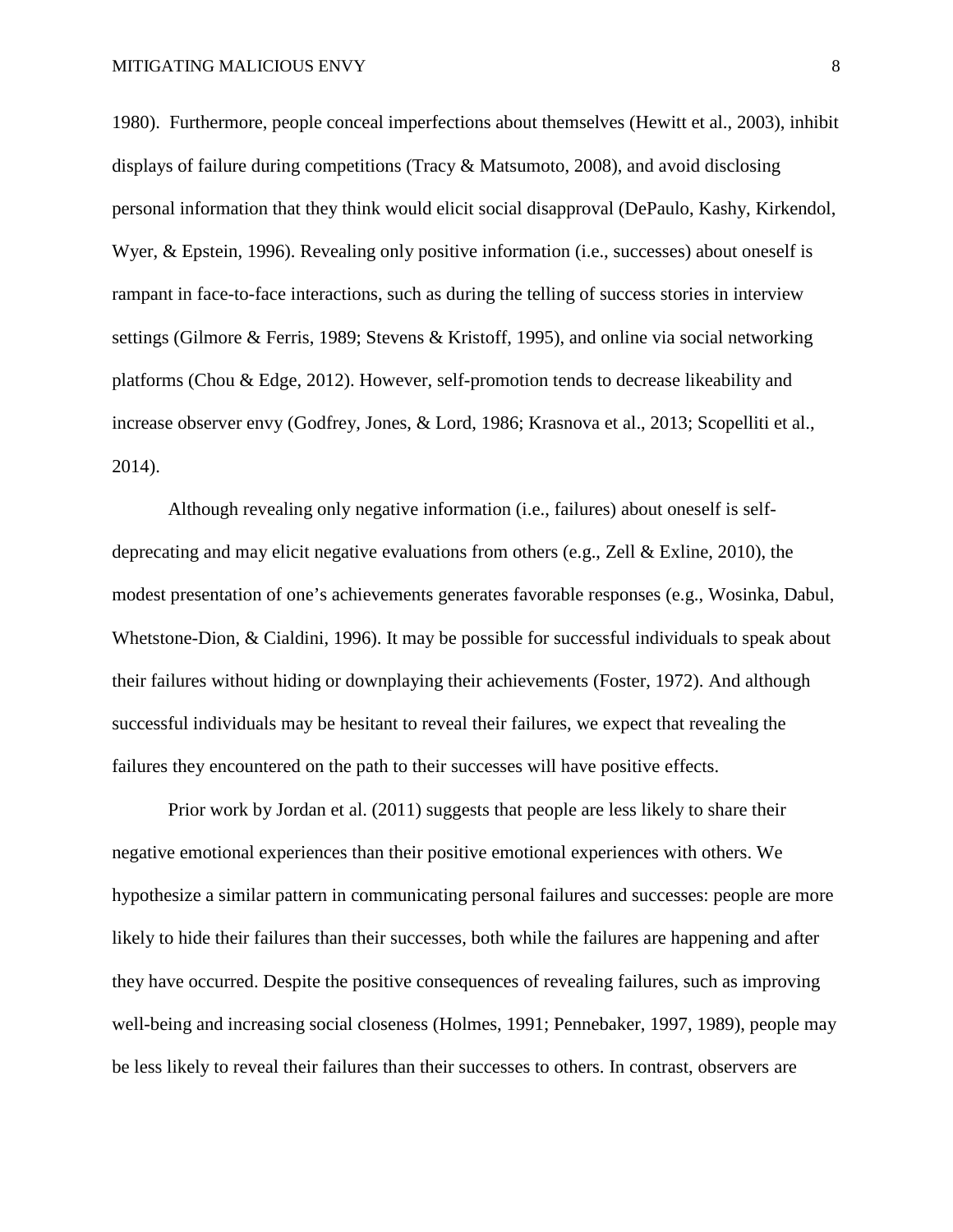intimately aware of their own successes and failures in life because they experience them firsthand.

Since envy is highly related to an inferior evaluation of the self compared to another person (Miceli & Castelfranchi, 2007; Smith, 2004), the limited information people know about successful individuals' failures may increase the salience of one's own failures by comparison. Indeed, the display of overstated self-promotional content has been shown to elicit feelings of inferiority among observers (Appel, Crusius, & Gerlach, 2015; Chou & Edge, 2012; Krasnova, Wenninger, Widjaja, & Buxmann, 2013).

# **Possible Mechanisms Underlying the Effects of Revealing Failures on Envy**

We explore the connections between benign versus malicious envy and authentic versus hubristic pride when people reveal only successes or both failures and successes. The social function of envy is to reduce the status difference between oneself and a successful other, and envy is often triggered by a successful person's display of pride (Lange & Crusius, 2015). People feel pride when they attribute their own success to internal factors (Tracy & Robins, 2004a; Tracy, Shariff, & Cheng, 2010), and display pride to communicate their high status to others (Cheng, Tracy, & Henrich, 2010; Shariff & Tracy, 2009; Williams & DeSteno, 2009). Attributing one's achievement to internal and uncontrollable causes, such as talent, conveys hubristic pride, while attributing the achievement to internal and controllable causes, such as effort, conveys authentic pride (Tracy & Robins, 2004a; Tracy & Robins, 2007).

As described by the social information (EASI) model, which extends from the socialfunctional approach to emotion, emotional expressions regulate social interaction by triggering inferences and affective responses in observers (Van Kleef, 2009; Van Kleef, Van Doorn, Heerdink, & Koning, 2011). When a successful individual displays pride, she signals her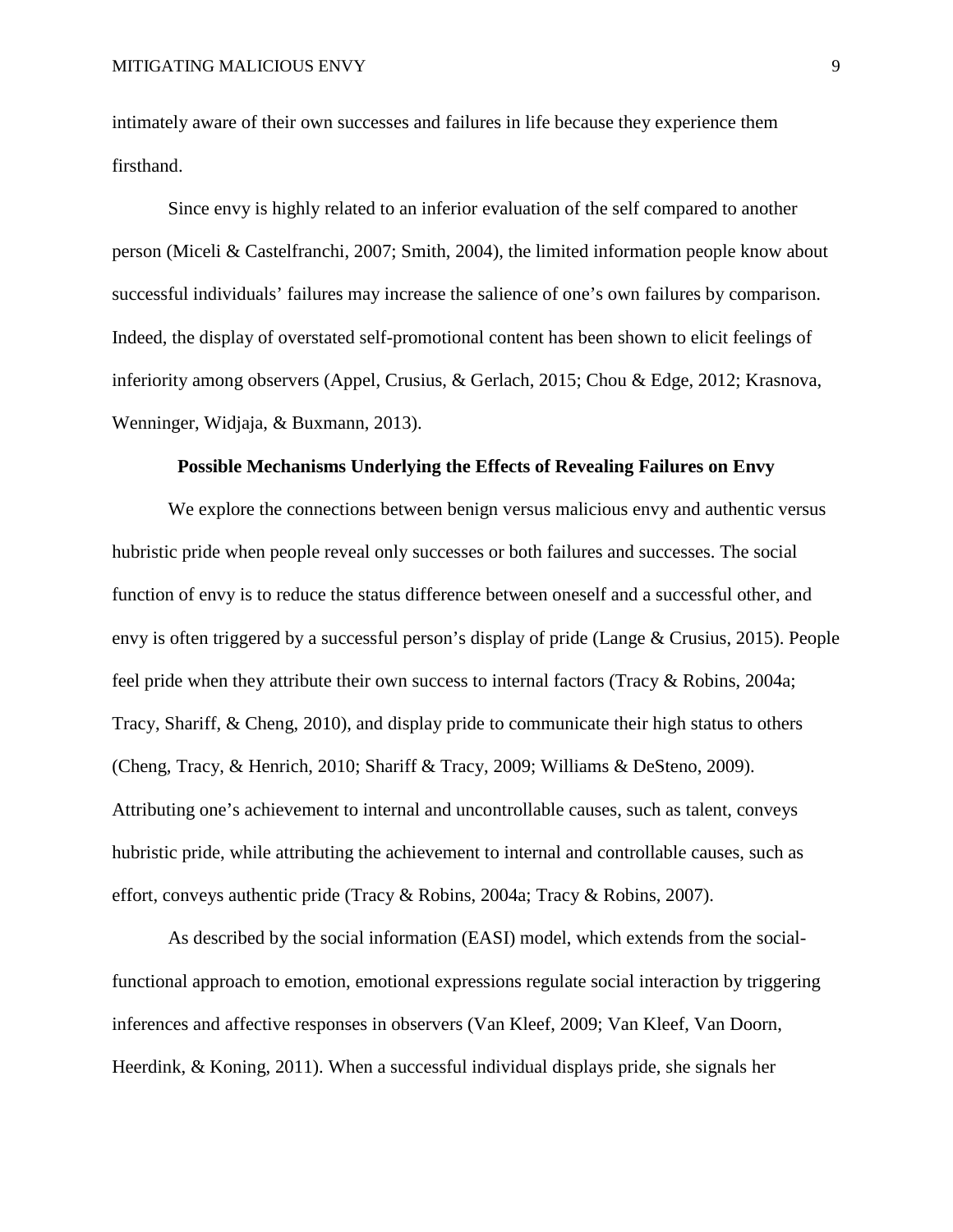superior accomplishment. In response, the observer infers the self-relevance of the accomplishment and feels inferior by comparison, leading to feelings of observer envy (Parrott & Smith, 1993; Salovey & Rodin, 1984; Smith & Kim, 2007).

When the target only talks about her successes, others may attribute her success to internal and uncontrollable factors, and perceive her disclosure as a display of hubristic pride (Lange & Crusius, 2015; Tracy & Prehn, 2012). People attend to verbal expressions in order to infer hubristic versus authentic pride (Tracy & Prehn, 2012; Tracy & Robins, 2004b), and consistent with the fundamental attribution error (Ross, 1977), people tend to attribute the target's successes to an internal factor like talent, even if those successes were in fact the result of effort (or a combination of both). Perceptions of hubristic pride elicit malicious envy (Lange & Crusius, 2015; Van de Ven et al., 2012). On the other hand, disclosing failures that occurred along the way to success highlights how much effort the individual exerted to overcome those obstacles, information that is often unobservable. Therefore, when the target reveals successes and failures, compared to successes only, observers may perceive less hubristic pride and feel less malicious envy.

Furthermore, when a successful person reveals both successes and failures, compared to only successes, observers may perceive more authentic pride. Extant research suggests that, on an organizational level, increasing process transparency tends to increase perceptions and appreciation of the effort expended (Buell & Norton, 2011). On an individual level, when a person who is ultimately successful reveals personal failures from the past, observers are likely to attribute this person's success to effort, and thus may perceive more authentic pride. In turn, perceiving authentic pride is likely to trigger benign envy (Lange & Crusius, 2015). By revealing failures that occurred along the way to success, thereby increasing the transparency of the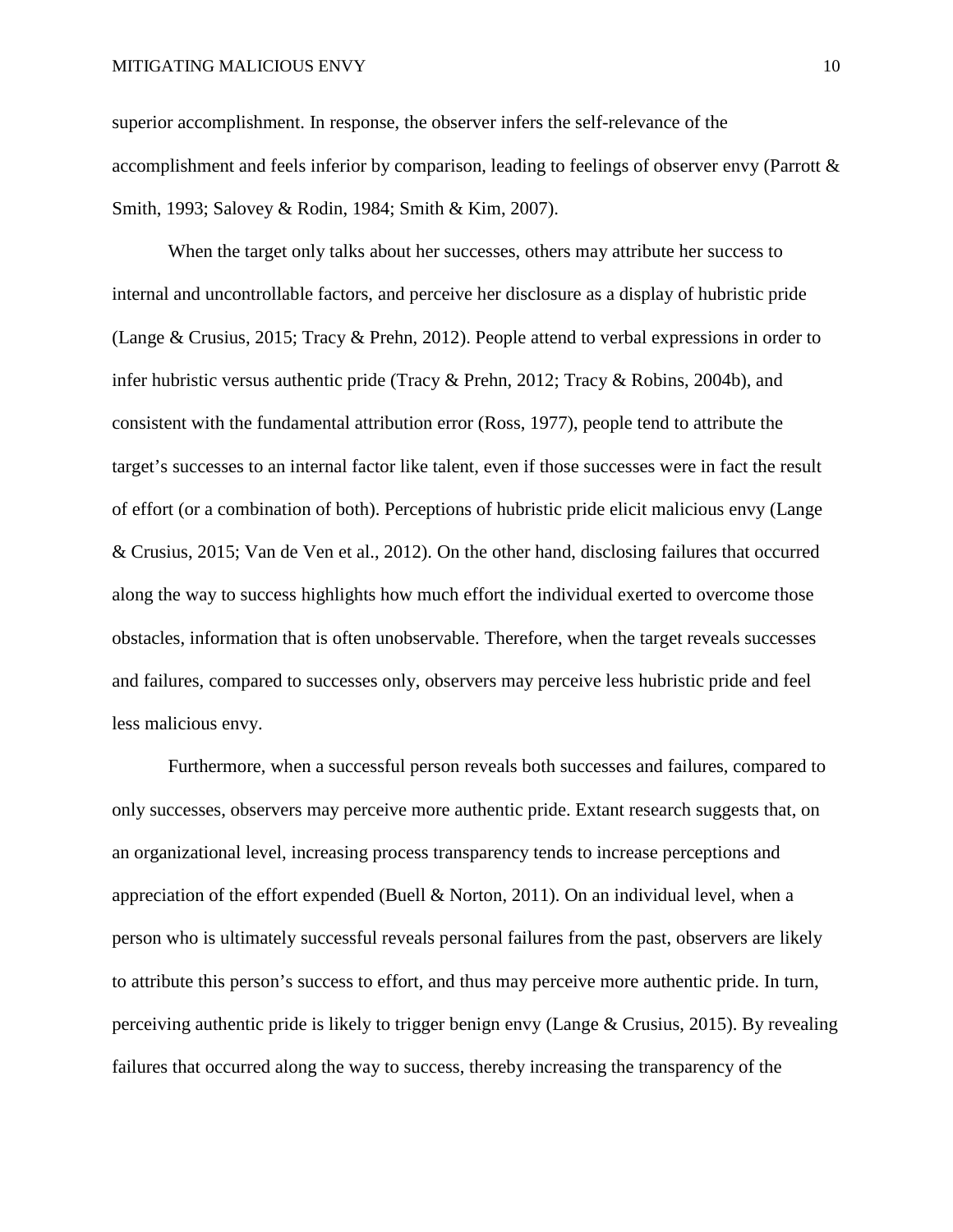process underlying the achievement, the successful other offers useful information that helps observers learn about the process (Lee & Duffy, 2014). Observers may view this person as deserving of respect for the success (Cheng et al., 2010; Tracy et al., 2010), and feel that they can emulate the individual to reach the same level of success (Lange & Crusius, 2015; Tracy  $\&$ Prehn, 2012). Thus, we posit that revealing both failures and successes elicits benign envy.

A reasonable alternative explanation is that revealing failures decreases one's status in the eyes of others, and thus may decrease envy in general. That is, revealing failures may decrease the overall evaluation of the achiever, and the achiever's accomplishments. In contrast, we expect that revealing failures decreases only a specific type of envy (malicious envy), and increases benign envy. That is, we predict that when successful individuals reveal their failures, observers are still likely to perceive high status. Prior work in persuasion and marketing suggests why this might be so. For example, two-sided messages, such as ones that reveal both positive and negative information about a product, compared to only positive information, increase evaluations of the product (e.g. Crowley & Hoyer, 1994; Kamins & Marks, 1987; Pechmann, 1992; Smith & Hunt, 1978). In addition, prior work on the "blemishing effect" shows that revealing positive and some negative information about a target, compared to revealing only positive information, increases consumers' positive impression of the target (Ein-Gar, Shiv, & Tormala, 2012). In the current work, we investigate how these effects extend to people (rather than products), and we test how revealing failures influences observer envy, even when one's success is ambiguous—a situation in which status and evaluative performance judgments may be particularly malleable.

#### **Overview of Studies**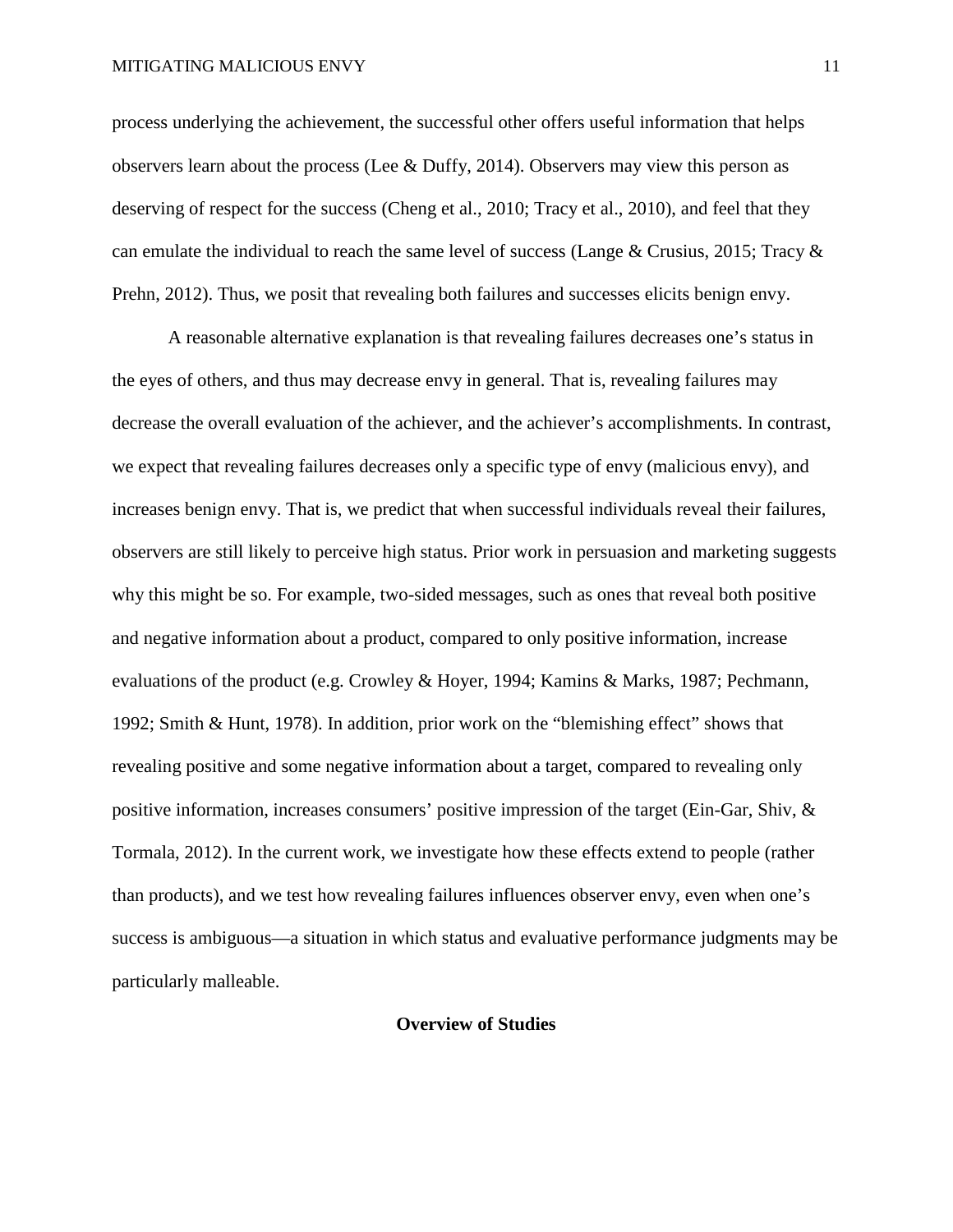Across a pilot and three studies, we investigate revealing failures as an interpersonal strategy to regulate malicious envy. First, in Pilot Study 1, we investigate the prevalence of revealing successes and failures in everyday life. Then, in Study 1, we test the effect of revealing failures on malicious envy in observers. Next, in Study 2, we explore a possible boundary condition: ambiguous versus unambiguous success. Does revealing failures mitigate envy even when one's success is unclear—when revelation may decrease the observer's evaluation of the achiever and their accomplishments? Finally, in Study 3, we investigate the effect of revealing failures on malicious envy, benign envy, hubristic pride, and authentic pride in a field experiment set in an entrepreneurial pitch competition.

#### **Pilot Study 1: Willingness to Reveal Successes and Failures**

In Pilot Study 1, we tested the hypothesis that people are less likely to reveal their failures than their successes to others. In particular, we predicted that people are more likely to try to hide their failures than their successes from observers while the event is occurring, and they are less likely to speak about their failures than their successes after they have occurred.

# **Method**

**Participants.** We recruited 150 participants from Amazon's Mechanical Turk to participate in a study in exchange for \$1.50 (all participants were U.S. citizens). We recruited participants between 24 and 28 years old. (In our subsequent studies in which we measure envy, capturing peer perceptions is important—envy only arises when others seem similar to the self, so we recruited a similarly-constrained age range of participants in this pilot study.)

**Design and Procedure.** We designed a survey adapted from Jordan et al.'s (2011) survey of positive and negative emotional experiences. In a within-subjects design, each participant reported one success and one failure they had recently experienced, in counterbalanced order.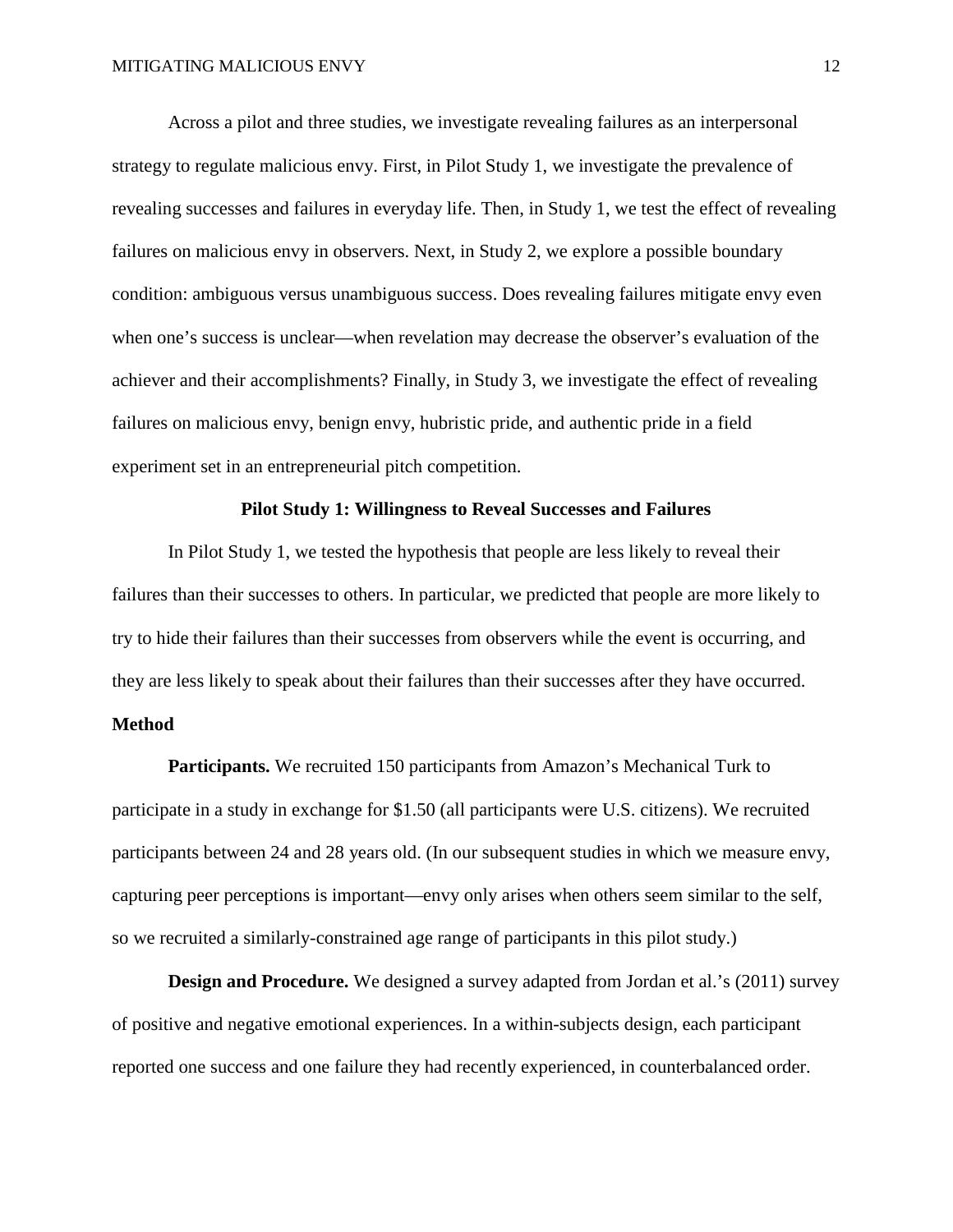Participants were given the following instructions: "For a moment, please consider the *last two weeks* of your life. Think about one experience that you considered to be a *failure [success]* in your life. Please describe the failure [success] in the box below."

Afterwards, participants were asked to report a) the number of people who observed the failure [success] while it was happening, b) whether they tried to hide the failure [success] from others while it was happening (*yes* or *no*), c) whether they spoke about this failure [success] with others afterwards (*yes* or *no*), and d) the number of people with whom they spoke about this failure [success] afterwards, in that order.

**Manipulation Check.** As a manipulation check, we asked participants to rate the failure [success] on a sliding scale from failure (1) to success (10), with the slider originally positioned at the midpoint (5.5). The scale points were not visible to the participants.

# **Results**

We included 141 participants (90 male, 51 female) in the analysis, after excluding 6 participants with duplicate IP addresses and 3 participants who did not follow the instructions (exclusion criteria were decided *a priori*). Therefore, our final analyses were based on descriptions of 141 failures and 141 successes. The average age of participants was 25.99 years  $(SD = 1.40)$ .

**Manipulation Check.** A paired t-test showed that the participants rated the failure experiences they described as much closer to the failure (1) end of the success-failure slider scale  $(M = 2.43, SD = 1.27)$  compared to the success experiences they described, which were much closer to the success (10) end of the success-failure slider scale ( $M = 8.84$ ,  $SD = 1.23$ ),  $t(140) =$ 37.38,  $p < .001$ .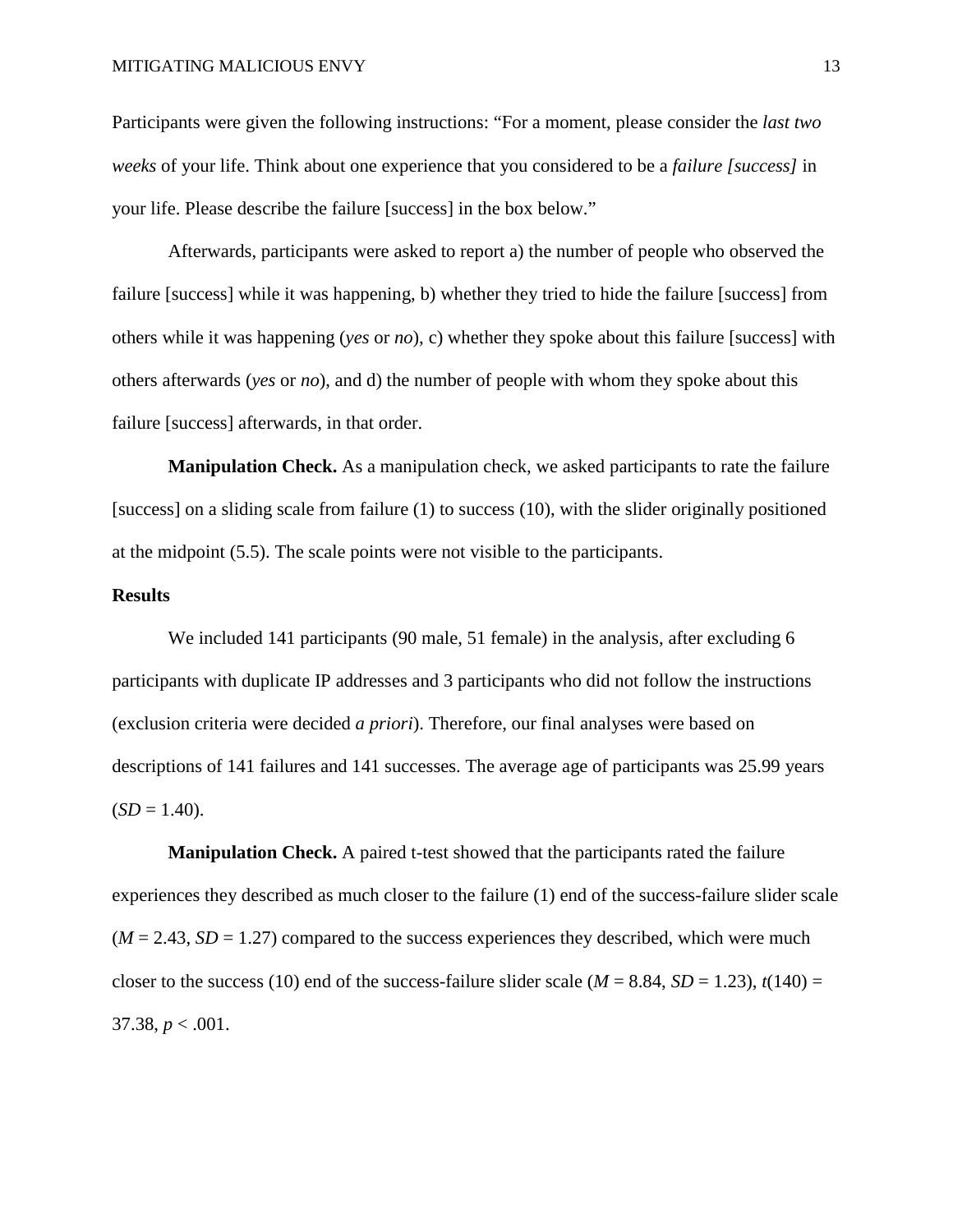**Disclosing Experiences As They Occur.** First, we analyzed the number of people who observed the experience as it was happening, depending on whether the experience was a failure or success. We conducted a mixed-effects negative binomial regression (using the *glmmadmb* function in R), accounting for non-independence in the observations. The analysis showed that failures were observed by a mean of 1.49 people (*95% CI:* 0.84, 2.64]), whereas successes were observed by a mean of 2.85 people (*95% CI:* [2.18, 3.74]), which constitutes a 47.88% decrease (*95% CI:* [29.39%, 61.53%]) in the mean number of people who observed a failure compared to a success as the experience was happening  $(p < .001)$ .

We then analyzed participants' intentions to hide their failures versus successes as they occurred. We conducted a mixed-effects logistic regression (using the *glmer* function in R), accounting for non-independence in the observations, to model the probability of hiding the experience depending on whether it was a failure or a success. We calculated the probabilities from the odds ratios. Using the *effects* package in R, we found that the probability of hiding a failure was 41.14% (*95% CI:* [40.84%, 41.44%]), while the probability of hiding a success was only 8.13% (*95% CI:* [8.06%, 8.19%]). (We report confidence intervals for the calculated probabilities.) Testing for the difference between these probabilities, there was as 690.14% increase in the odds of hiding if the experience was a failure (*95% CI*: [290.72%, 1692.54%]), *p*  $< .001.$ 

We also analyzed the data using a McNemar test, which is used on data with repeated measures, and thus suited to the within-subjects design here. The results show a significant difference in hiding depending on whether the event was a success (18.06%) or failure (81.94%),  $\chi^2(1, N=141) = 48.67, p < .001$ . These results are in line with the results from the logistic regression.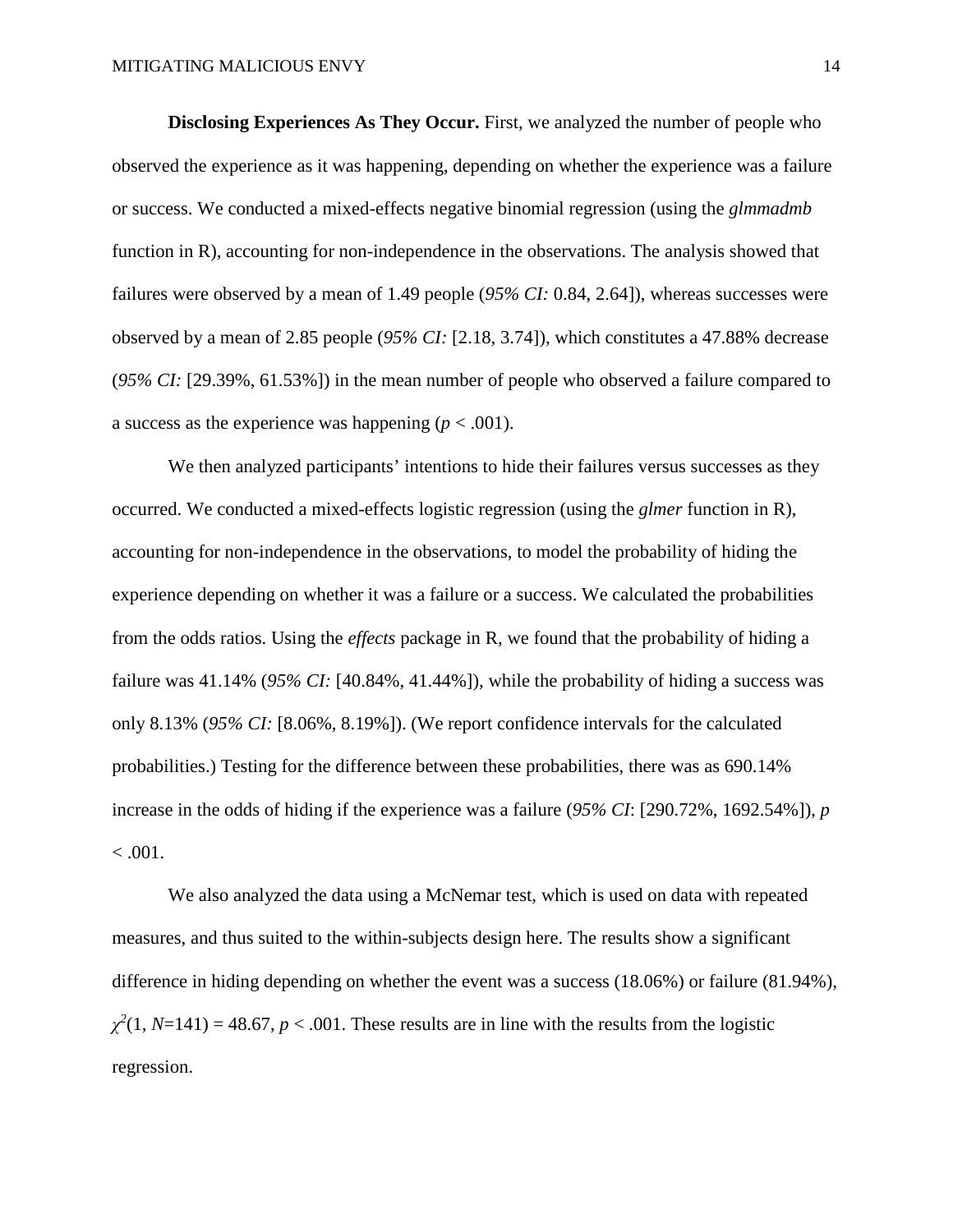**Disclosing Experiences After They Have Occurred.** Next, we analyzed the likelihood that people spoke about their successes and failures with others after they had occurred. We conducted a mixed-effects logistic regression (using the *glmer* function in R), accounting for non-independence in the observations, to model the probability of speaking about the experience depending on whether the experience was a failure or a success. We calculated the probabilities from the odds ratios. Using the *effects* package in R, we found that the probability of speaking about a failure was 62.37% (*95% CI:* [52.82%, 71.05%]), while the probability of speaking about a success was 79.00% (*95% CI:* [69.73%, 86.01%]). Testing for the difference between these probabilities, there was a 55.95% decrease in the odds of speaking if the experience was a failure (*95% CI:* [-75.46%, -23.90%]), *p* = .004.

The results from the McNemar test also show a significant difference in speaking depending on whether the event was a success (55.67%) or failure (44.33%),  $\chi^2(1, N=141) =$ 16.59, *p* < .001. The results of the McNemar test align with the results from the logistic regression.

**Extent of Disclosure.** Finally, we analyzed the number of other people that participants reported talking to about their success and failure. We conducted a mixed-effects negative binomial regression (using the *glmmadmb* function in R), accounting for non-independence in the observations. The analysis showed that failures were shared with a mean of 1.21 people (*95% CI:* [.70, 2.12]), whereas successes were shared with a mean of 2.84 people (*95% CI:* [2.21, 3.66], which constitutes a 57.32% decrease (*95% CI:* [42.11%, 68.53%]) in the mean number of people spoken to about a failure compared to a success after the experienced had occurred (*p* < .001).

#### **Discussion**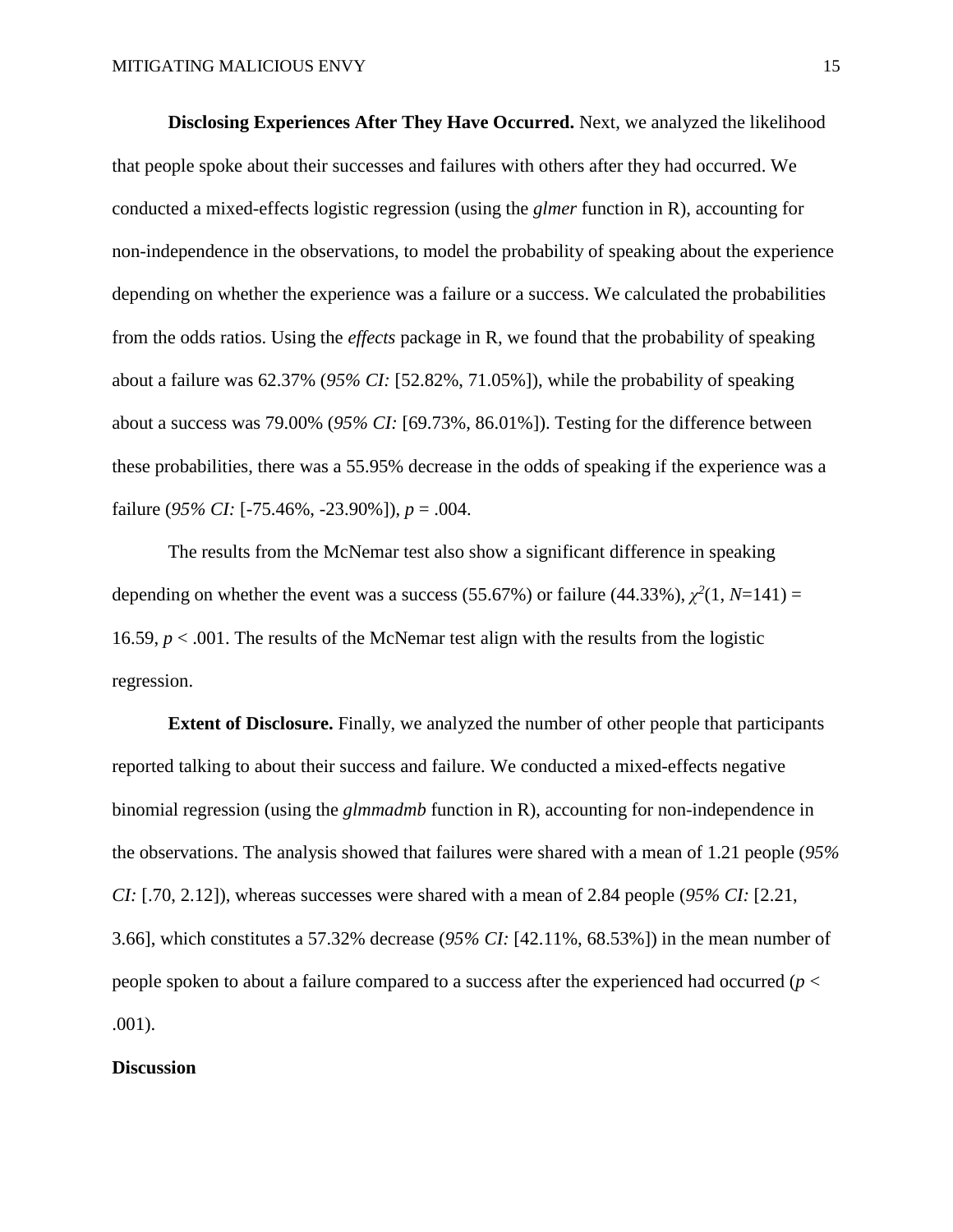In Pilot Study 1, we found that people were less likely to reveal their failures than their successes to others. People are more likely to hide their failures than their successes while they are happening, are less likely to talk about their failures than their successes after they have happened, and will disclose them to a smaller number of people. As a consequence, observers are likely to compare their full experience set (successes and failures) to the selected positive experiences (only successes) of others. In the studies that follow, we test whether deviating from this conventional practice – and revealing one's failures – might counterintuitively serve as an effective interpersonal strategy that helps to reduce the malicious envy of observers.

#### **Study 1: Mitigating Malicious Envy**

In Study 1, we test our primary hypothesis that revealing failures along with successes (compared to revealing successes alone) decreases the malicious envy felt toward high achievers. **Method**

**Participants.** We recruited 301 participants on Amazon's Mechanical Turk to participate in a study in exchange for \$3 (all participants were U.S. residents). We determined the sample size in order to target 100 participants per condition, which we considered an adequate sample size to detect an effect. Since envy arises among peers (people who are similar to each other), we recruited participants in a specific age range. Since 62% of workers on Mechanical Turk are between 18 and 30 years of age (Ross, Irani, Silberman, Zaldivar, & Tomlinson, 2010), we recruited participants between 19 and 26 years of age to maximize envy.

**Design and Procedure.** In this study, we randomly assigned participants to one of three between-subjects conditions: only successes revealed, successes and failures revealed, and successes and extra information revealed. The main dependent measure was malicious envy felt toward the high achiever.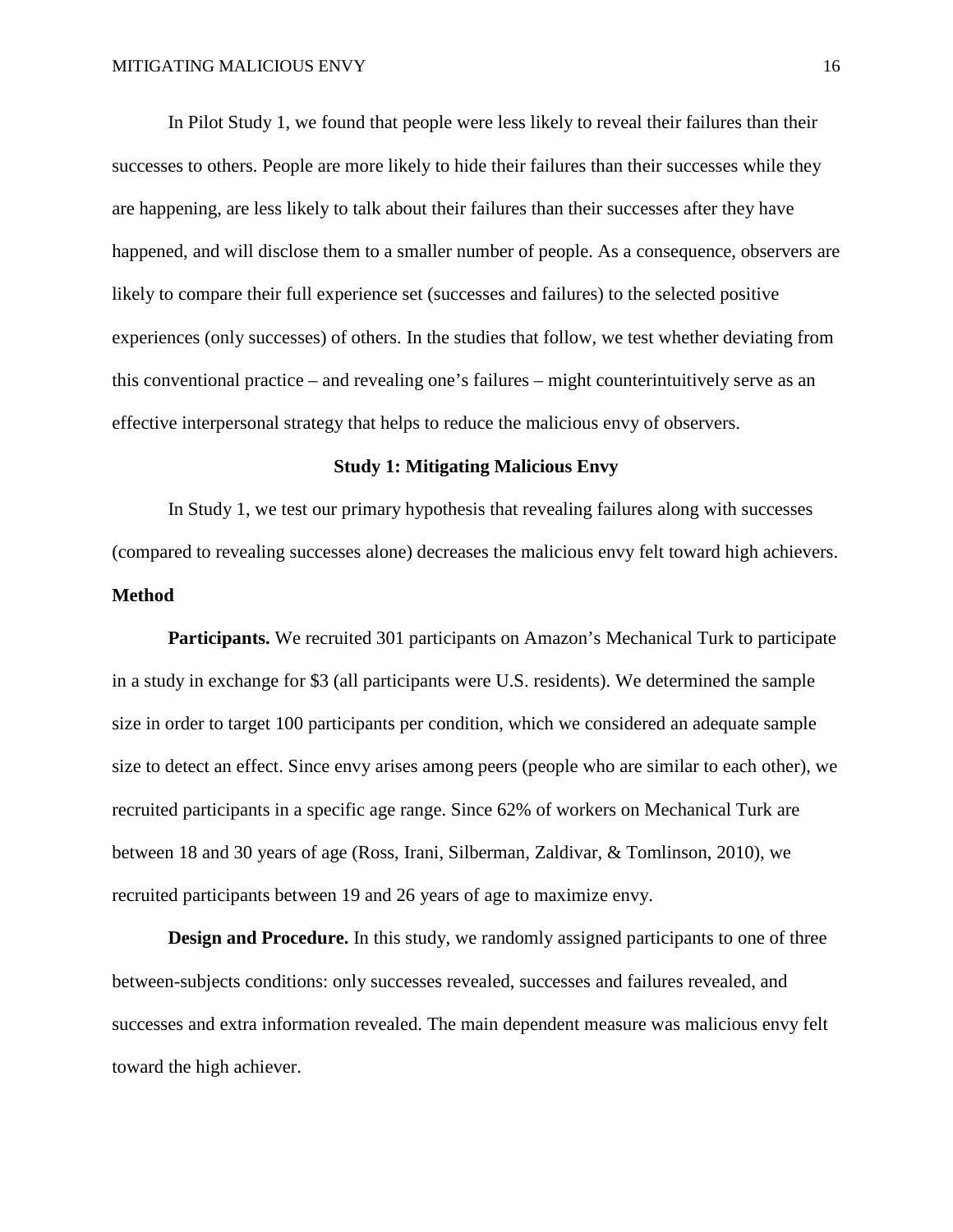Participants agreed to participate in a study about career interests and experiences, entitled a "career assessment study" (Moran et al., 2009; Moran & Schweitzer, 2008). First, we asked participants to complete a "demographic survey" of their age, gender, and professional domain of interest. Though demographic items are usually surveyed at the end of an empirical study, we used participants' demographics to customize the subsequent experimental stimuli they viewed during the study. For example, we provided a multiple-choice list of 11 professional domains, so that when the participant chose a particular professional domain, that same domain was shown in the biography of another participant that they would read subsequently. After reporting demographics, we asked participants to describe their professional experience in a short biography. The purpose of writing this biography was to elicit direct comparison with the biography of the other participant.

The other participant's biography needed to satisfy the conditions of similarity and selfrelevance in order to elicit envy. Whether an individual compares himself to another person depends on perceived similarity (Festinger, 1954; Schaubroeck & Lam, 2004) and the selfrelevance of the successful person's accomplishments (Lockwood & Kunda, 1997; Salovey & Rodin, 1984; Tesser et al., 1988). Envy arises especially in response to the success of peers or similar others (Smith & Kim, 2007; Tesser et al., 1988). Therefore, each participant was shown the other person's age, gender, and professional field, which exactly matched their own. In order to disguise the similarities, we also included additional information about this fictional person, including a name (Eric or Erica) and favorite hobby (tennis), in order to make this person's profile seem more believable. The additional information was held constant across experimental conditions. The use of pre-populated descriptions has been used extensively in previous research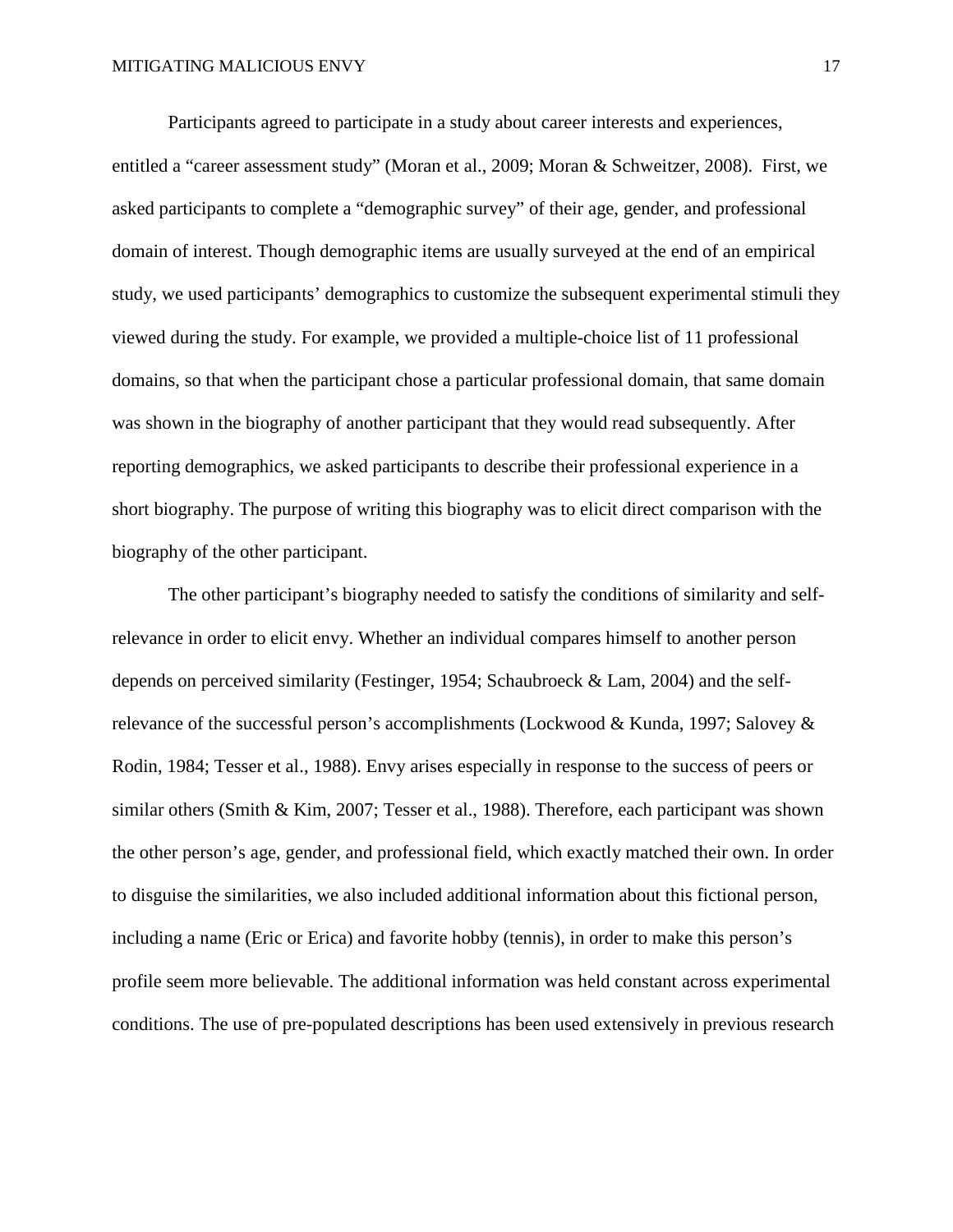to elicit upward social comparison (Lockwood & Kunda, 1997) and envy (Moran & Schweitzer, 2008).

After seeing a list of the other participant's age, gender, professional field, first name, and favorite hobby, each participant viewed a short biography purportedly written by the other participant. The biography was actually a fictional paragraph written in first person (see Appendix A for full stimuli). In the short biography, we included accomplishments that were logically relevant to two age groups: Participants ages 19-22 were shown a biography of a successful college student, and participants ages 23-26 were shown a biography of a successful young professional.

Across all three experimental conditions, participants read the biography of a peer who had achieved professional success, such as winning a fellowship competition or landing a prestigious job. For instance, the peer made \$60,000 a year, a salary that would be enviable for participants from Mechanical Turk, where the average household salary of a U.S. worker is about \$40,000 a year (Ross et al., 2010). In the "only successes revealed" condition, there was no other information in the biography. In the "successes and failures revealed" condition, participants read a few additional lines of the biography that described professional failures. Finally, in the "success and extra information" condition, in addition to the successes, participants read a few additional lines of the biography that described neutral information (i.e., the other person's MTurk worker ID number). We include the three biographies in Appendix A. We included this third condition to control for the length of the biography—so we could disentangle the effect of revealing failures and the effect of extra biographical information. We did not expect any differences between the "only successes revealed" and the "success and extra information" conditions.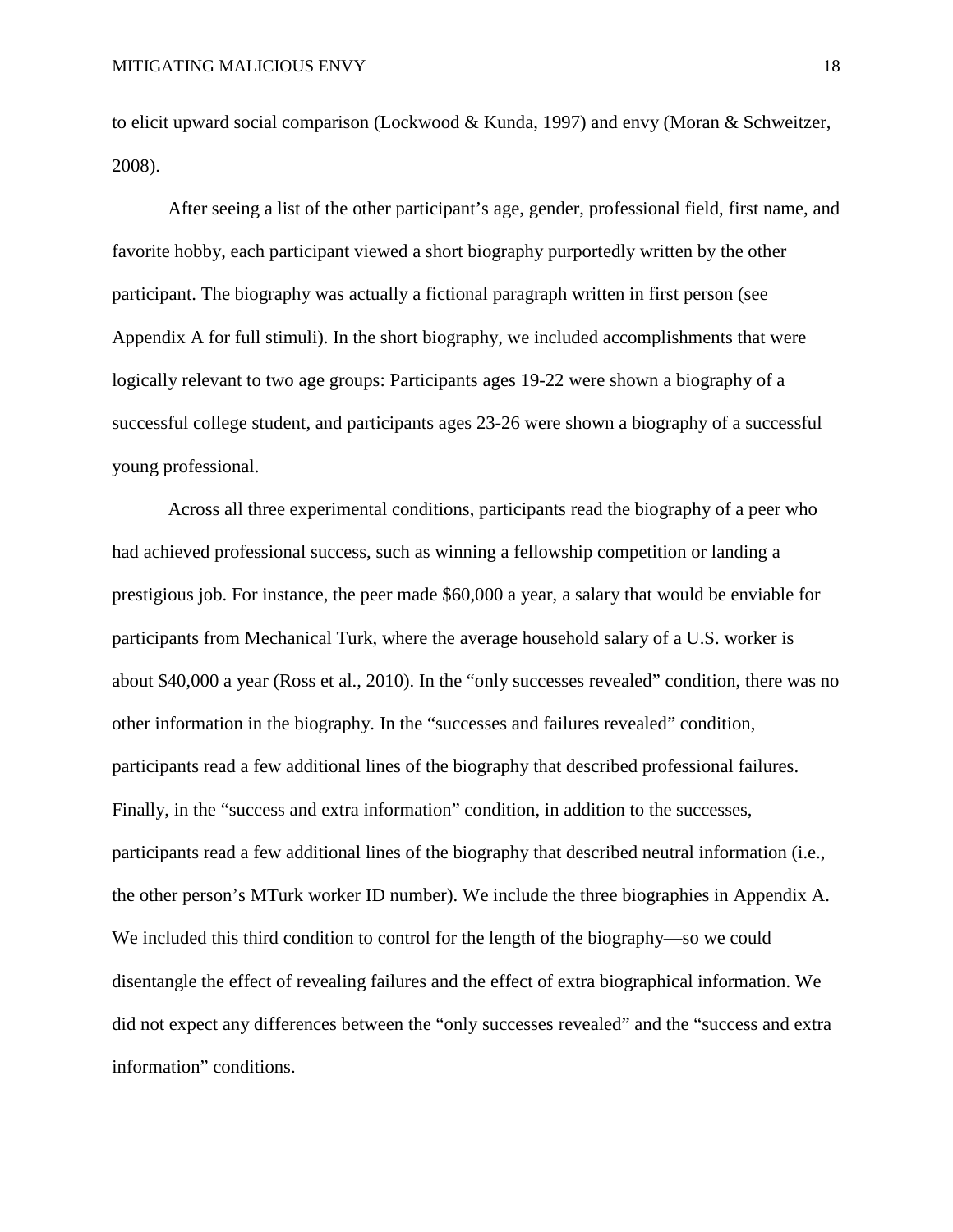**Dependent Measure.** To measure malicious envy, we test the effect of revealing failures on episodic envy (Cohen-Charash, 2009), a construct that captures the traditional definition of envy as a hostile, malicious emotion (Smith & Kim, 2007). This construct consists of two components, a comparison component and a feeling component. The comparison component includes the cognitive appraisals of wanting what the other person has, lacking what the other person has, and thinking that the other person is better off than oneself (Cohen-Charash, 2009). The feeling component measures the hostile feelings directed toward the other person.

We measured malicious envy using nine items adapted from Cohen-Charash's (2009) measure of episodic envy (see Appendix A). Social desirability, which refers to "a tendency on the part of respondents to give favorable impressions of themselves" (DeMaio, 1984, p. 276), often results in systematic error in self-report measures, where participants want to avoid embarrassment or violation of social norms (e.g., Tourangeau & Yan, 2007; DeMaio, 1984). One method of reducing social desirability bias is to use indirect measures, instructing participants to respond from the perspective of others or the typical other, rather than oneself (Campbell, 1950; Fisher, 1993). Prior research provides suggestive evidence for the construct validity of using indirect measures for socially sensitive variables, where participants consistently reported differently when asked from the perspective of others, compared to themselves, for socially sensitive variables, but not for socially neutral variables (Fisher, 1993).

Previous research has shown that people often do not admit feeling envious (even when they do) because malicious envy is considered socially taboo and undesirable (Feather & Nairn, 2005; Silver & Sabini, 1978; Vecchio, 2000). Thus, measuring envy could be susceptible to social desirability concerns. Previous research suggests that using a malicious envy measure that asks participants to indicate how they think *other* people feel more accurately captures their own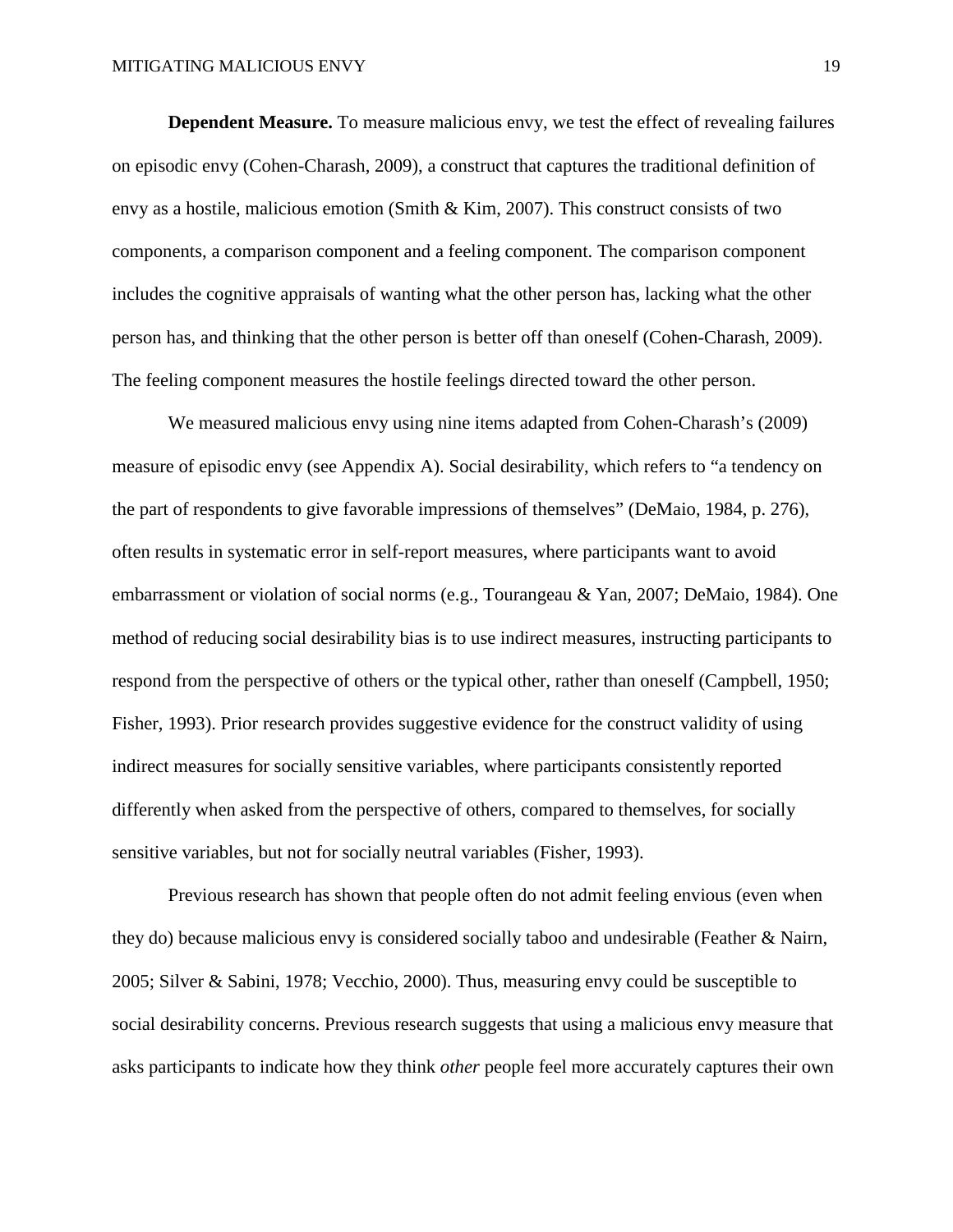feelings of malicious envy (Cohen-Charash, Larson, & Fischer, 2013). Following this methodology, we used indirect questioning by asking participants to indicate the degree to which they believed that most other people would agree with various statements about the other person (Moran et al., 2009).

Response categories ranged from (1) *strongly disagree* to (7) *strongly agree*. Our measure yielded a Cronbach's alpha of .89. A factor analysis showed a two-factor loading, consistent with prior usage of the measure (e.g., Cohen-Charash, 2009).

#### **Results**

We included 264 participants (159 male, 105 female) in our analyses. We excluded 6 participants who did not meet the age requirement, 24 participants with duplicate IP addresses, 3 participants with duplicate Mechanical Turk ID numbers, and 4 participants who did not believe the biography was real (exclusion criteria were decided *a priori*). The final analyses included 92 participants in the "only successes revealed" condition, 87 participants in the "successes and failures revealed" condition, and 85 participants in the "successes and extra information" condition. The average age of participants was 23.97 years old  $(SD = 1.94)$ . There were no significant differences in the results based on age group or gender, so we present the following results collapsed across age group and gender.

A one-way analysis of variance (ANOVA) showed a main effect of experimental condition on envy,  $F(2, 261) = 9.78$ ,  $p < .001$ ,  $p^2 = .07$ . We then conducted *a priori* planned comparisons. As expected, participants in the "successes and failures revealed" condition reported lower feelings of envy ( $M = 3.43$ ,  $SD = 1.00$ ) than did participants in the "only" successes revealed" condition ( $M = 4.10$ ,  $SD = 1.01$ ),  $t(177) = 4.12$ ,  $p < .001$ ,  $d = -.62$  (95% CI: [-.92, -.32]). As we also predicted, participants in the "successes and extra information"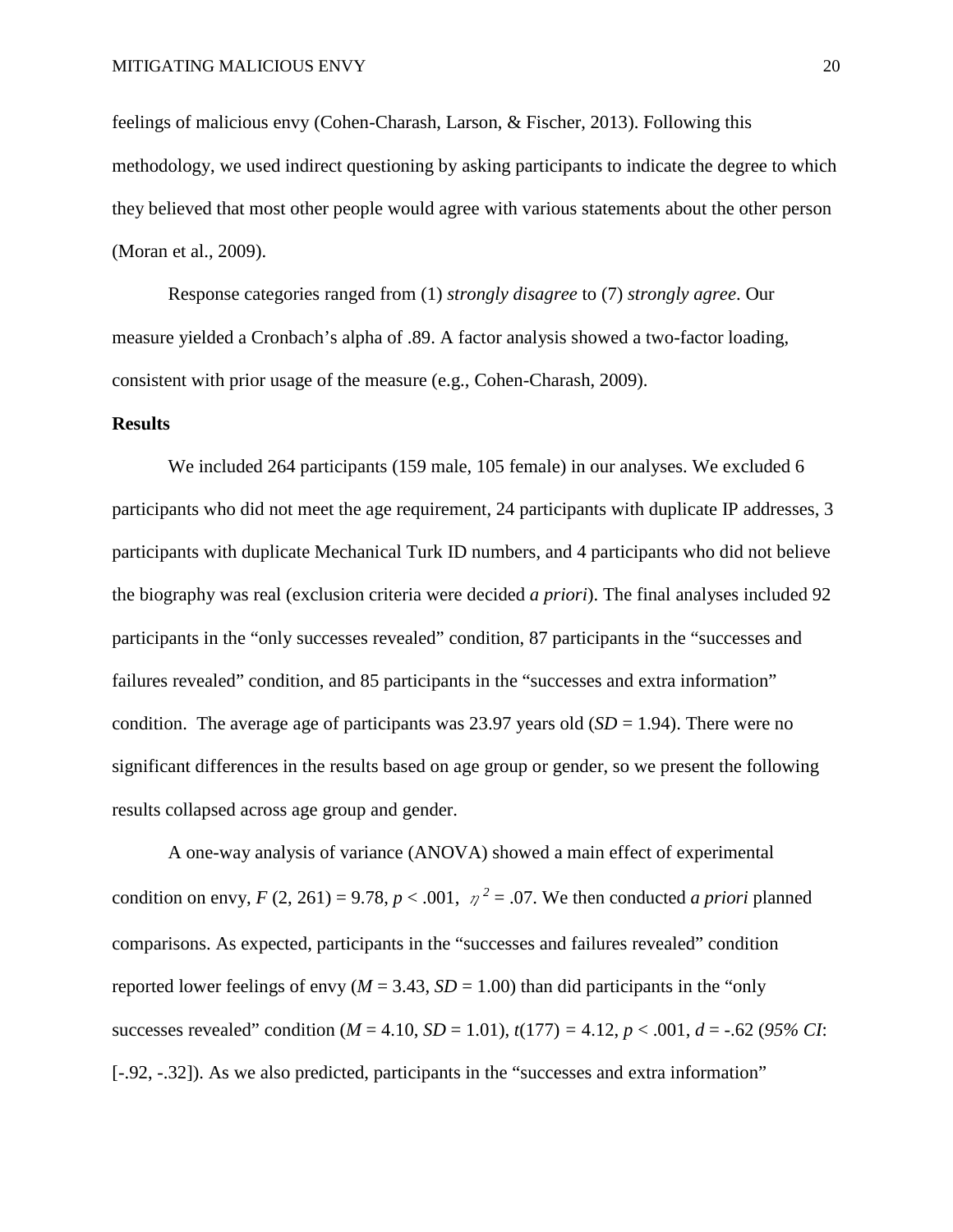condition did not report significantly different feelings of envy ( $M = 4.04$ ,  $SD = 1.16$ ),  $t(175) =$ 0.31,  $p = .757$ ,  $d = -.04$  (95% *CI*: [-.34, .25]) than did participants in the "only successes" revealed" condition. We depict these results in Figure 1.

Using the *lsmeans* package in R, as a secondary analysis, we also conducted a contrast analysis. One contrast compares the "successes and failures" condition simultaneously to the "only successes revealed" condition and the "successes and extra information" condition – that is, it compares the mean of the "successes and failures" condition to the mean of the other two. Consistent with our prediction, we found a significant effect of the "successes and failures" condition,  $\beta$  = -.64,  $t(261)$  = 4.40,  $p < .001$ .

Since the episodic envy measure has two components, we also analyzed the two components as secondary analyses. We found that revealing failures decreases both the "feeling" component,  $t(177) = 2.92$ ,  $p = .004$ ,  $d = -.44$ ,  $95\%$  CI: [-.74, -.14]), and the "comparison" component,  $t(177) = 3.82$ ,  $p < .001$ ,  $d = -.57$ ,  $95\%$  CI: [-.87, -.27]). Therefore, we find suggestive evidence that the effect of revealing failures decreases both components of the scale.

#### **Discussion**

The results from Study 1 suggest that revealing failures—when paired with the disclosure of personal successes—decreases malicious envy toward the high achiever, thereby supporting our primary hypothesis. Furthermore, our evidence suggests that it is the disclosure of personal failures—not just the broad disclosure of neutral personal information—that decreases malicious envy felt toward the discloser.

One limitation of this study is that we measured malicious envy from the third-person perspective, due to social desirability concerns (i.e., people don't like to admit when they feel envious themselves). Therefore, it is possible that our measure of envy, while intended to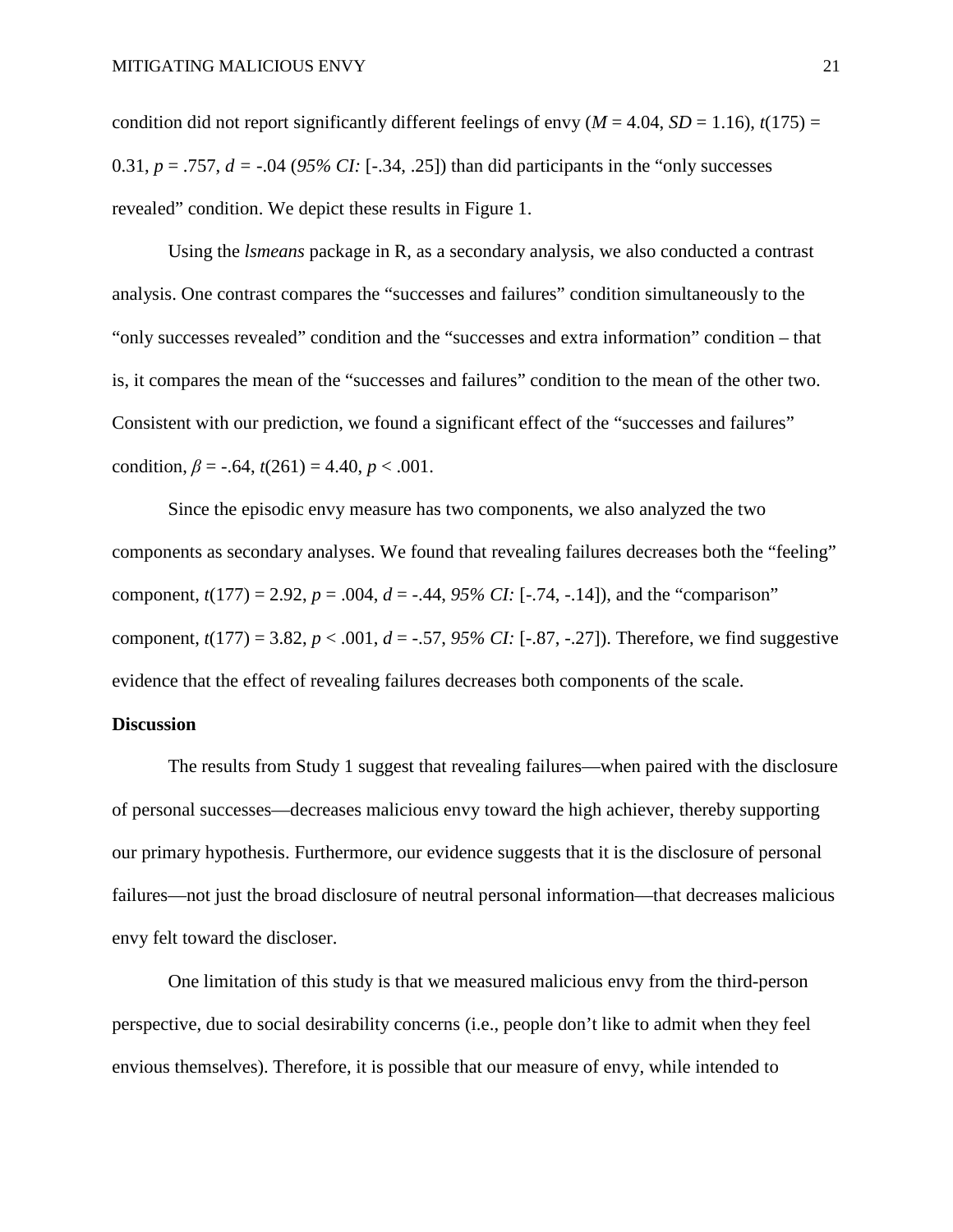measure the envy the participants felt themselves, actually captured the participants' best guesses about how much other people would feel malicious envy toward the target. A further limitation is that while we found suggestive evidence that revealing failures decreases both components of the episodic envy measure, this measure may not capture the distinct motivational and behavioral components of malicious envy. We address these limitations directly in Study 2 and in a separate pilot test (see Pilot Study 2 in Appendix B).

#### **Study 2: Ambiguity of Success as Moderator**

We conducted Study 2 for several reasons. First, this study serves as a high-power replication test of the main effect we found in Study 1 (that revealing failures decreases malicious envy). Second, because failures are often examined against the backdrop of the alternate outcome (i.e. success), we investigate how ambiguity of success might moderate the effect of revealing failures on malicious envy. That is, if one's success is ambiguous, then an observer may not feel envy in the first place—or, if there is ambiguity, revealing failures may influence observers' evaluations of the success itself. Since upward social comparison is a necessary condition for envy (Cohen-Charash, 2009; Parrott & Smith, 1993; Smith & Kim, 2007; Van de Ven et al., 2009), the strategy of revealing failures applies only to high-achieving individuals. For example, if a low-status individual reveals their failures to higher-status colleagues, then this strategy might harm evaluations of their performance. Thus, we investigate the ambiguity of success as a moderator of failure disclosure on malicious envy. We expect that revealing failures is particularly effective in cases of unambiguous success, but may be less effective (or relevant) in cases of ambiguous success, when observers may not feel malicious envy at all.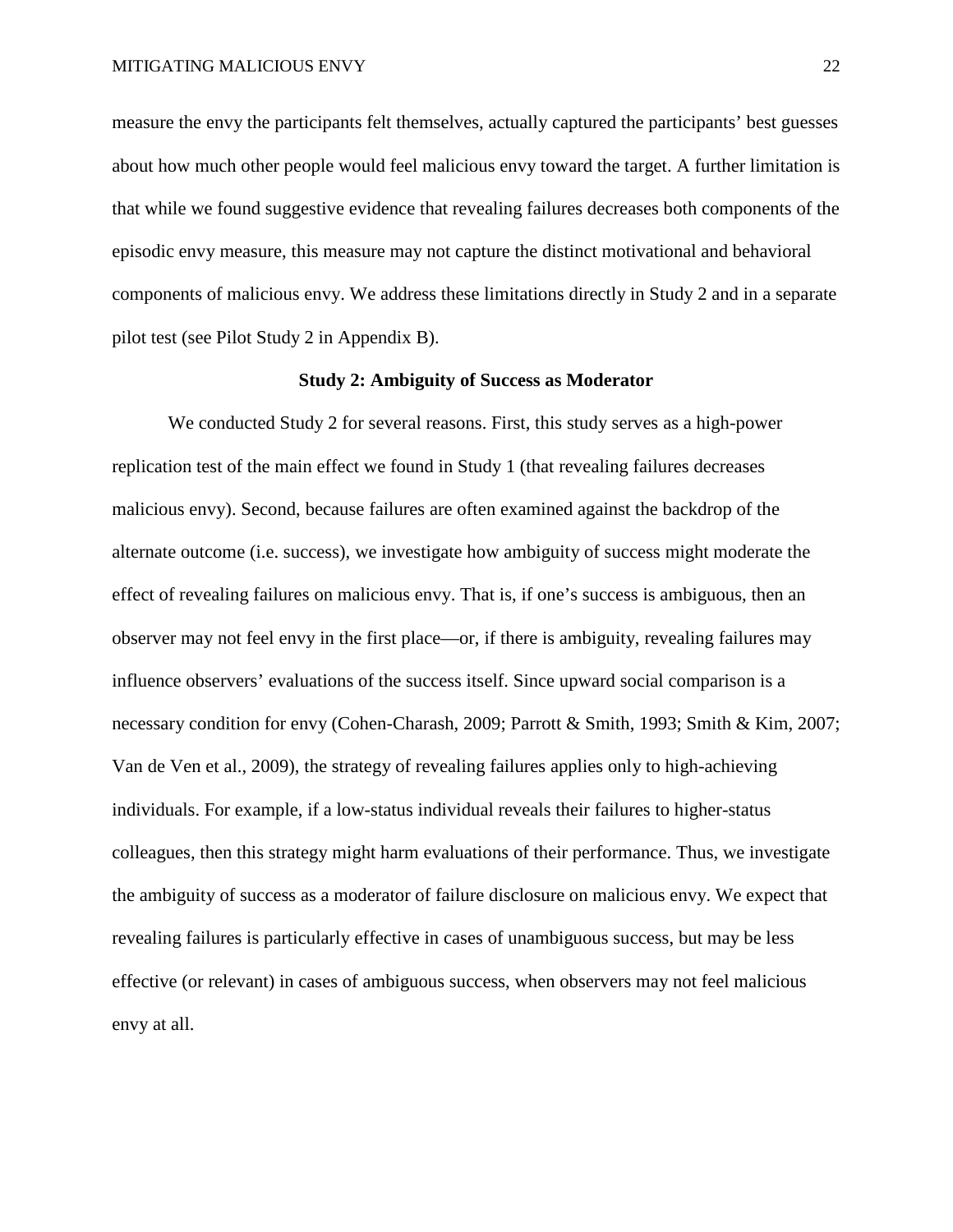Third, we investigate our primary hypothesis in a competitive context, where malicious envy is likely to be high (Smith & Kim, 2007; Hill & Buss, 2008). Fourth, we measure malicious envy using a previously validated measure that captures the motivational and behavioral components that distinguish malicious envy from benign envy (Lange & Crusius, 2015).

# **Method**

**Participants.** We conducted an *a priori* power analysis for detecting a small effect size (Cohen's *f* = .14) at power = .90, which computed a required sample size of 659 participants. To meet this sample size, we recruited 702 participants from Amazon's Mechanical Turk. Participants completed the study in exchange for \$1 (all participants were U.S. residents). As in Study 1, we recruited participants in a constrained age range (ages 30-39) because envy arises among peers.

**Design and Procedure.** We randomly assigned participants to one of four conditions in a 2 (ambiguity of success: ambiguous vs. unambiguous) by 2 (failure disclosure: only successes revealed vs. successes and failures revealed) between-subjects design. The main dependent measure was malicious envy felt toward one's competitor.

Participants agreed to participate in a study in which they would complete a careerrelated survey and then work on a brainteaser task with another participant. In this study, we specifically described the interaction with the other participant as competitive, since malicious envy is likely to arise in competitive contexts (Smith & Kim, 2007; Hill & Buss, 2008). Furthermore, we described the task as a brainteaser task with timed mathematical puzzles that measure intelligence, a domain that is likely self-relevant, since envy occurs when the domain is self-relevant (Salovey & Rodin, 1984). As in Study 1, we first collected their "demographic information" (age, gender, professional field/industry, hobby, and country of residence) in order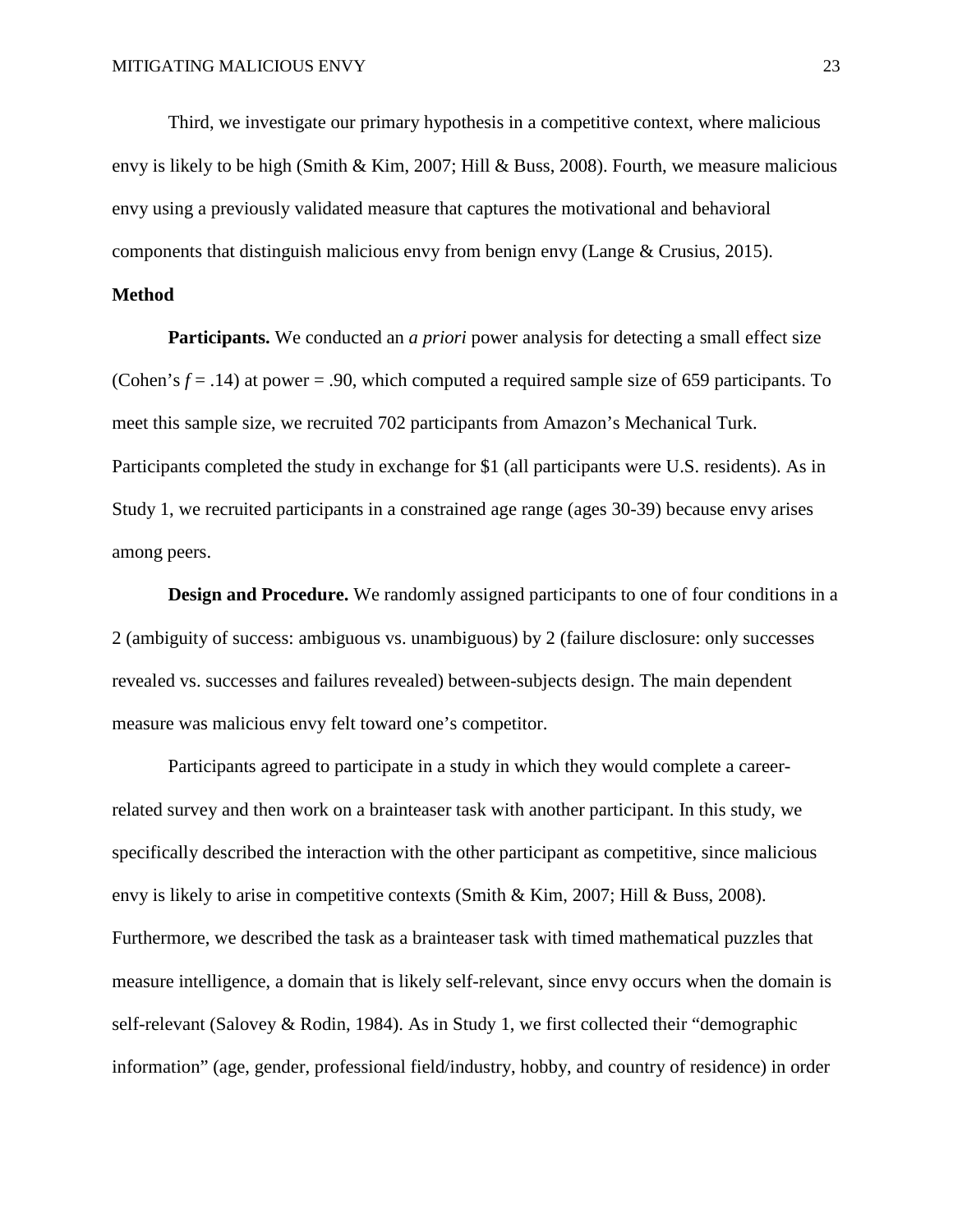to present the profile of a very similar participant that matched on those dimensions. Again, this is because envy occurs among people perceived to be similar to oneself (Schaubroeck & Lam, 2004).

We then described the task they were about to complete and asked them to write several lines about their experience on Mechanical Turk doing tasks similar to the one described. The purpose of writing these lines was to elicit direct comparison with a message from the other participant. Next, we matched them with "another participant" who had completed similar tasks in the past and would be their opponent on the brainteaser task. As in Study 1, we then showed them a brief profile of the other participant, matched on gender, age, professional interest, and country (USA) in order to elicit social comparison with a peer.

Afterwards, we showed participants a "message from the other participant" describing that person's prior experience doing similar tasks (see Appendix A for full stimuli). We manipulated ambiguity of success in the message. The other participant explained that s/he had completed an almost identical task before, and scored either in the "89<sup>th</sup> percentile compared to all the other participants who did it" (ambiguous success) or "highest compared to all the other participants who did it" (unambiguous success). We also manipulated failure disclosure in the message. The other participant explained that s/he had completed 50 similar tasks before, and either "failed on about 30 of those tasks" (successes and failures revealed) or "succeeded on all 50 tasks" (only successes revealed). Finally, participants completed a measure of malicious envy.

**Dependent Measure.** We measured malicious envy using a five-item scale adapted from Lange and Crusius (2015), which captures the distinct motivational tendencies of malicious envy. This measure aligns with prior measures used to capture malicious envy (Van de Ven et al., 2009; Van de Ven et al., 2012).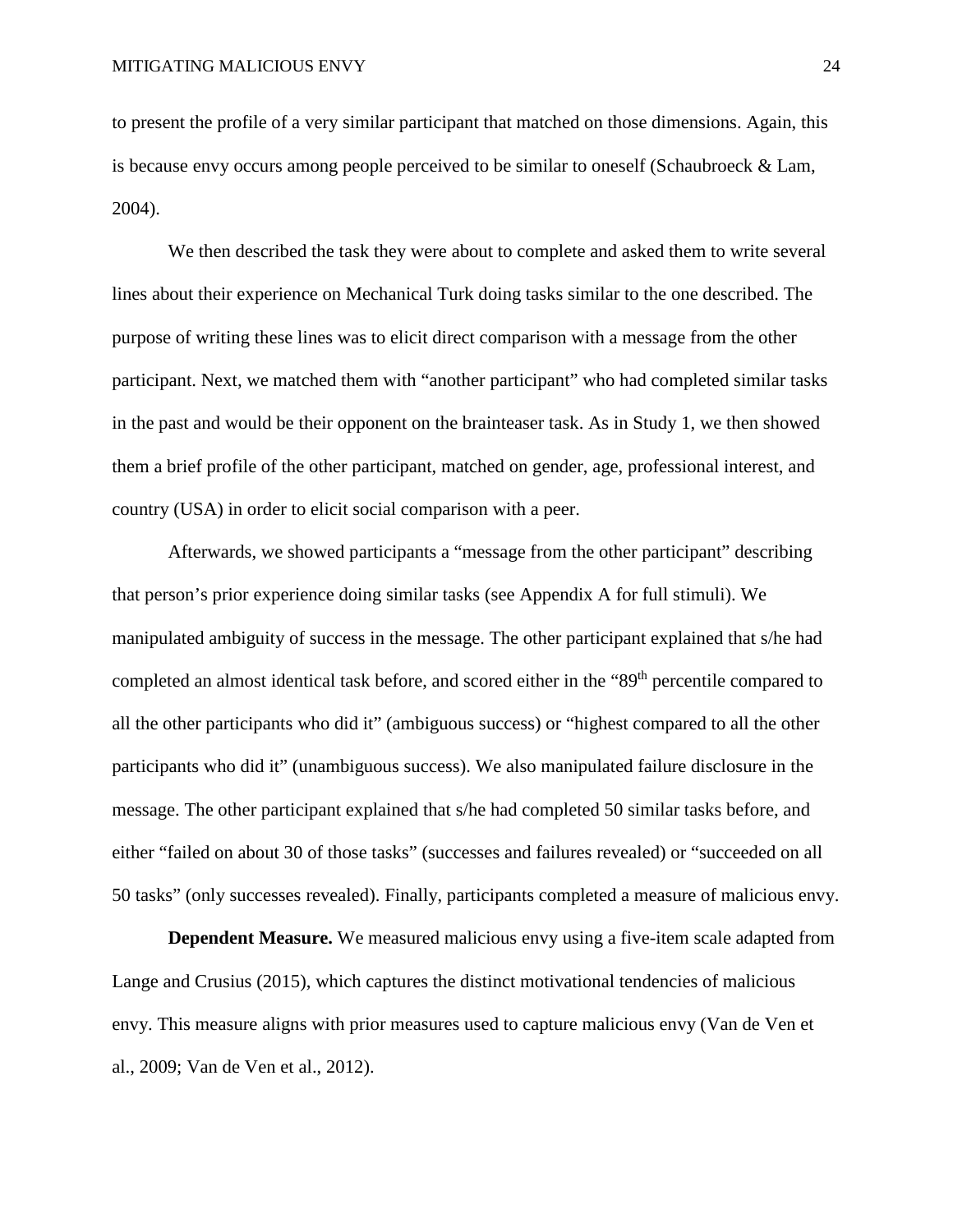Since malicious envy is a taboo emotion, it is important to measure malicious envy from another person's perspective. Thus, this measure included items such as "Other people would wish that this person hadn't been successful" and "Other people would wish that this person would fail at something" (see Appendix A; Cronbach's  $\alpha = .91$ ). For additional evidence that it is important to measure malicious envy from a third-person perspective, we conducted a separate pilot study, which we include as Appendix B.

# **Results**

We included 663 (366 male, 297 female) participants in our analyses. We excluded 20 participants with duplicate IP addresses, and 19 participants who did not believe the message was real (exclusion criteria were determined *a priori*). The average age was 33.40 years (*SD* = 2.47). There were no significant differences in the results based on gender or age, thus we present the following analyses collapsed across gender and age.

A two-way analysis of variance (ANOVA) showed a main effect of revealing failures, where participants felt less malicious envy when the other person revealed both failures and successes ( $M = 3.10$ ,  $SD = 1.52$ ), compared to revealing successes only ( $M = 3.98$ ,  $SD = 1.47$ ),  $F(1,660) = 56.83$ ,  $\eta_p^2 = .08$  (90% *CI*: [.05, .11]),  $p < .001$ . The ANOVA also showed a main effect of the ambiguity of success, where participants felt less malicious envy when the success was ambiguous ( $M = 3.39$ ,  $SD = 1.54$ ), compared to unambiguous ( $M = 3.68$ ,  $SD = 1.56$ ),  $F(1, 1)$ 660) = 5.81,  $\eta_p^2$  = .01 (90% CI: [.0009, .0243]),  $p = .016$ . There was no detectable interaction effect,  $F(1,659) = .41$ ,  $p = .521$ . We depict these results in Figure 2.

#### **Discussion**

Replicating the findings from Study 1, we find that revealing failures decreased malicious envy. These results replicate the earlier findings in a competitive context and using a measure of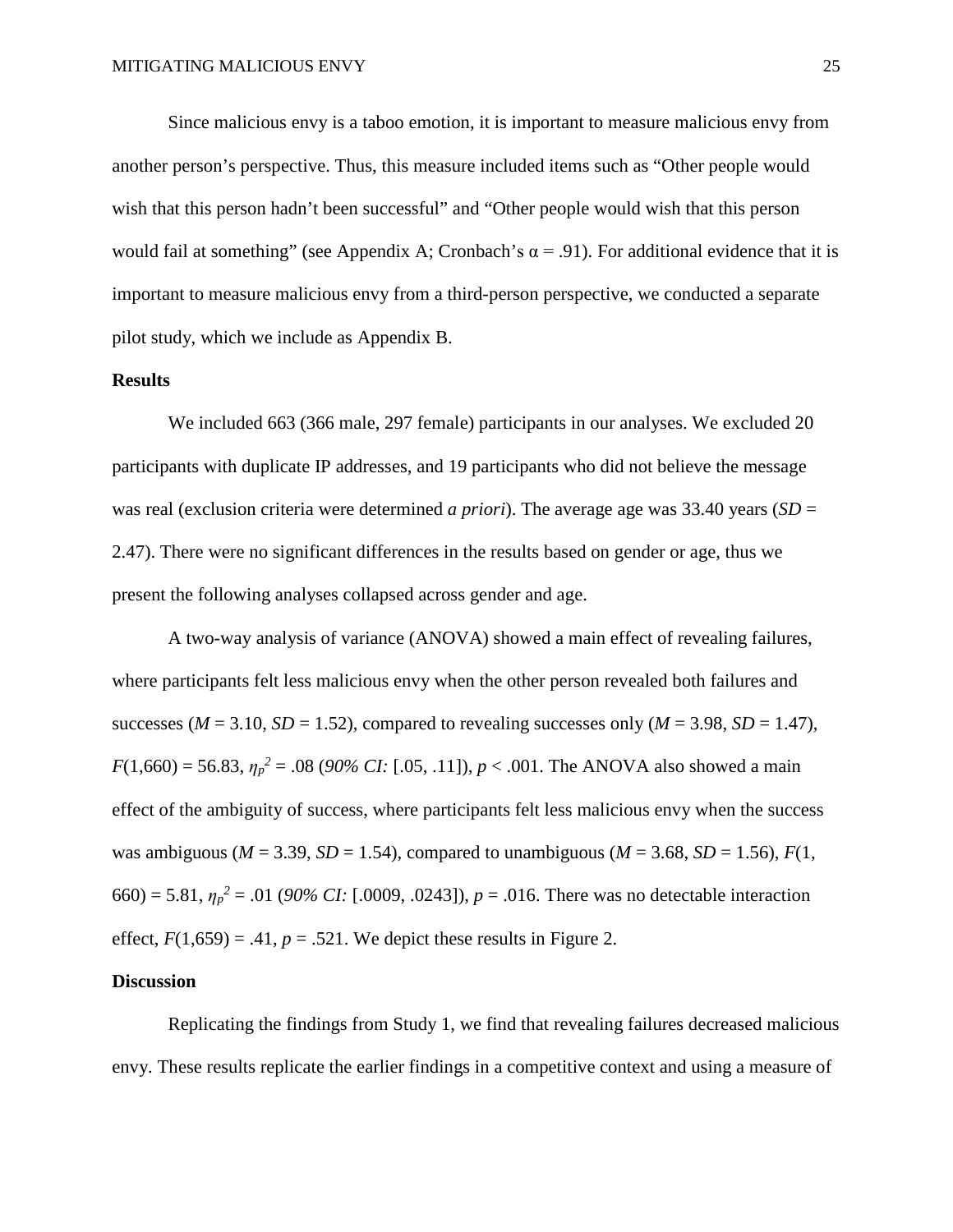malicious envy that captures its distinct motivational and behavioral components. Although we find that observers felt more malicious envy toward individuals whose success was unambiguous, the results interestingly suggest that the strategy of disclosing failures is comparably fruitful in mitigating malicious envy when the degree of success is equivocal.

One possible explanation for this pattern of results is that disclosing failures may mitigate malicious envy by reducing the observer's perception of the discloser's status. To the extent that disclosing failures reduces malicious envy by reducing admiration directed toward the discloser or undercutting the value of their accomplishments, it may be of dubious value as a selfpresentation strategy. In a separate study  $(N = 352)$ , presented in Appendix C, we measured the effects of revealing failures on both malicious envy and admiration. Though revealing failures (along with successes) reduced malicious envy,  $t(350) = 3.13$ ,  $p = .002$ , observers did not feel less admiration toward the discloser,  $t(350) = 1.64$ ,  $p = .102$ , nor did they perceive the discloser's accomplishments to be less valuable,  $t(350) = .85$ ,  $p = .397$ . These results suggest that disclosing failures may not serve to reduce malicious envy by diminishing the perceived status of the discloser. In Study 3, we turn to a field experiment to investigate an alternative mechanism: that disclosing failures decreases malicious envy by reducing perceptions of the discloser's hubristic pride.

#### **Study 3: Revealing Failures in the Field**

In Study 3, our primary motivation was to investigate the effect of revealing failures on malicious envy in the field. We conducted a field experiment set in an entrepreneurial pitch competition. Entrepreneurial pitch competitions are important events where entrepreneurs are not only vying for critical startup funding (e.g., Brooks, Huang, Kearney, & Murray, 2014), but are also seeking visibility for their ideas and trying to gain support and endorsement from potential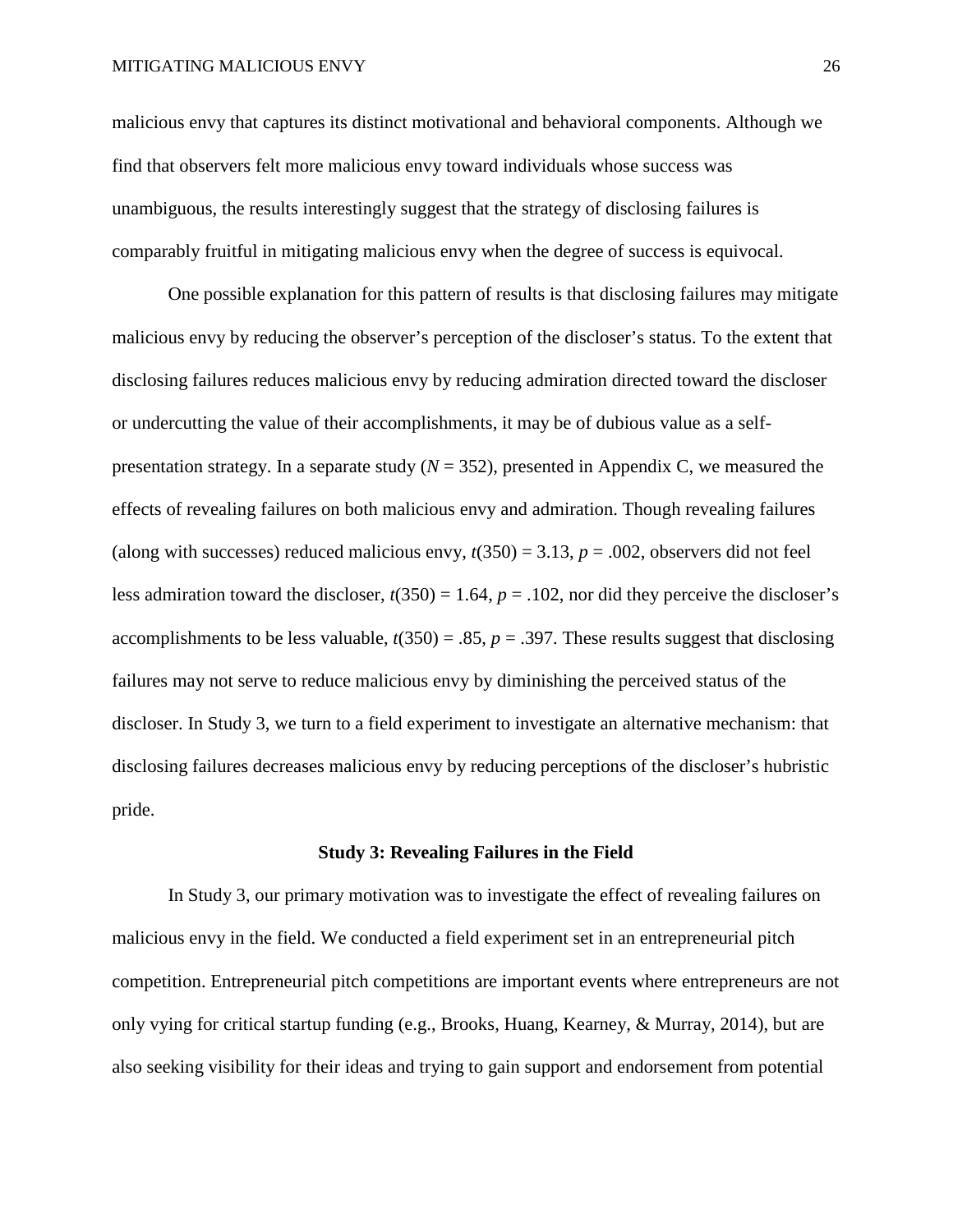partners, mentors, and advisors. In this way, pitch competitions represent an important opportunity for entrepreneurs to showcase their success to the several hundred (or thousand) people who may attend the competition, including competitors, supporters, neutral observers, and judges. Entrepreneurs aim to communicate their successes to gain the respect of peers and the interest of early-stage investors who can provide them with funding. Thus, because of the nature of these pitch competitions, fellow competitors are highly likely to respond with envy (Lange & Crusius, 2015; Smith & Kim, 2007), providing an important and salient context in which to examine the effects of revealing failures on malicious envy.

Another motivation for Study 3 was to investigate a possible mechanism for the effect of revealing failures on malicious envy, and to test the effect of revealing failures on benign envy and the two pride facets. According to the social-functional roles of envy and pride (Lange & Crusius, 2015), when a successful individual displays hubristic pride, observers experience malicious envy, aimed at harming the envied person. In contrast, when the successful individual displays authentic pride, observers experience benign envy, aimed at improving oneself (Crusius & Lange, 2014; Van de Ven, Zeelenberg, & Pieters, 2011b). Benign envy leads to effortful behavior aimed at moving up to the same status as the envied other (Crusius & Mussweiler, 2012; Van de Ven et al., 2011a).

Does revealing failures decrease perceived hubristic pride and increase perceived authentic pride? Observers perceive authentic pride (i.e., confidence) when they attribute success to internal and controllable factors like effort, and perceive hubristic pride (i.e., arrogance) when they attribute success to internal and uncontrollable factors like talent (Tracy & Prehn, 2012; Tracy & Robins, 2007). We propose that when an envied person reveals failures, observers attribute that person's success to effort rather than talent, leading observers to perceive more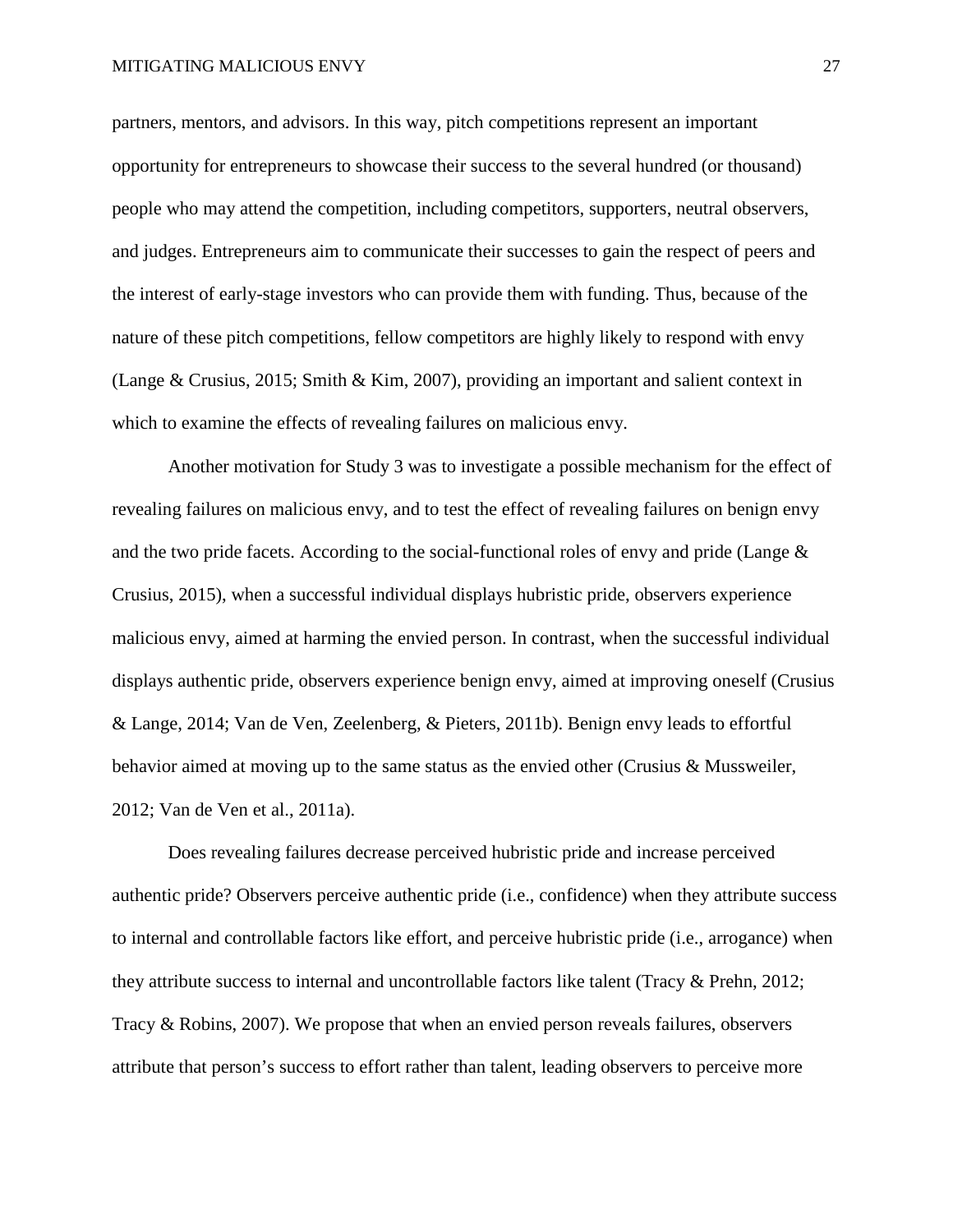authentic pride and less hubristic pride. The entrepreneurial pitch competition is an ideal environment to investigate this possible mechanism, since superior competitors, such as successful entrepreneurs, are highly likely to display pride in order to emotionally communicate high status (Lange & Crusius, 2015; Tracy & Matsumoto, 2008).

#### **Method**

**Participants.** We recruited  $86<sup>1</sup>$  $86<sup>1</sup>$  $86<sup>1</sup>$  entrepreneurs competing in a pitch competition held in the United States. The competition was conducted over the course of three days, during which entrepreneurs who have founded their own startup ventures gave a 2-minute pitch presentation (i.e., "fast pitch") to a panel of early-stage, new-venture investors. Investors include prominent angel investors<sup>[2](#page-29-1)</sup> and venture capitalists. These investors judged the entrepreneurs and awarded investment money to the winners based on their pitches. Participants were in the same field (i.e. high tech entrepreneurship), vying for the same resource (i.e. seed capital), and similar in age. Participants were therefore likely to consider a fellow entrepreneur's success to be highly selfrelevant, in turn fostering envy and creating an ideal environment to test the effects of revealing failures on envy.

**Design and Procedure.** After each entrepreneur had pitched their company, but before any results were announced, we asked each entrepreneur to listen to what they believed to be an audio recording of a fellow competitor's pitch. Entrepreneurs were told that the pitch was randomly selected from one of the other presentations in the competition, and that they would be

<span id="page-29-0"></span> <sup>1</sup> Pitch competitions and pitch events are rarely larger than 50 or 60 participants because of the time commitments required of the active, experienced angel investors who serve as judges, as well as the logistical limitations in managing and coordinating such an events. We sampled from a particularly high profile pitch event to have access to such a relatively large number of entrepreneurs – yet we acknowledge that because of the realities of field studies, this sample of entrepreneurs ( $N = 86$ ) is smaller than our sample sizes in Studies 1 and 2.

<span id="page-29-1"></span><sup>&</sup>lt;sup>2</sup> Angel investors are high net worth individuals who invest their personal money into early-stage startups in exchange for equity. To qualify as an accredited individual investor, one must have a net worth (or joint worth with spouse) of at least one million US dollars, excluding the value of one's primary residence, or have annual income of at least \$200,000 (\$300,000 combined income if married) in each of the two most recent years.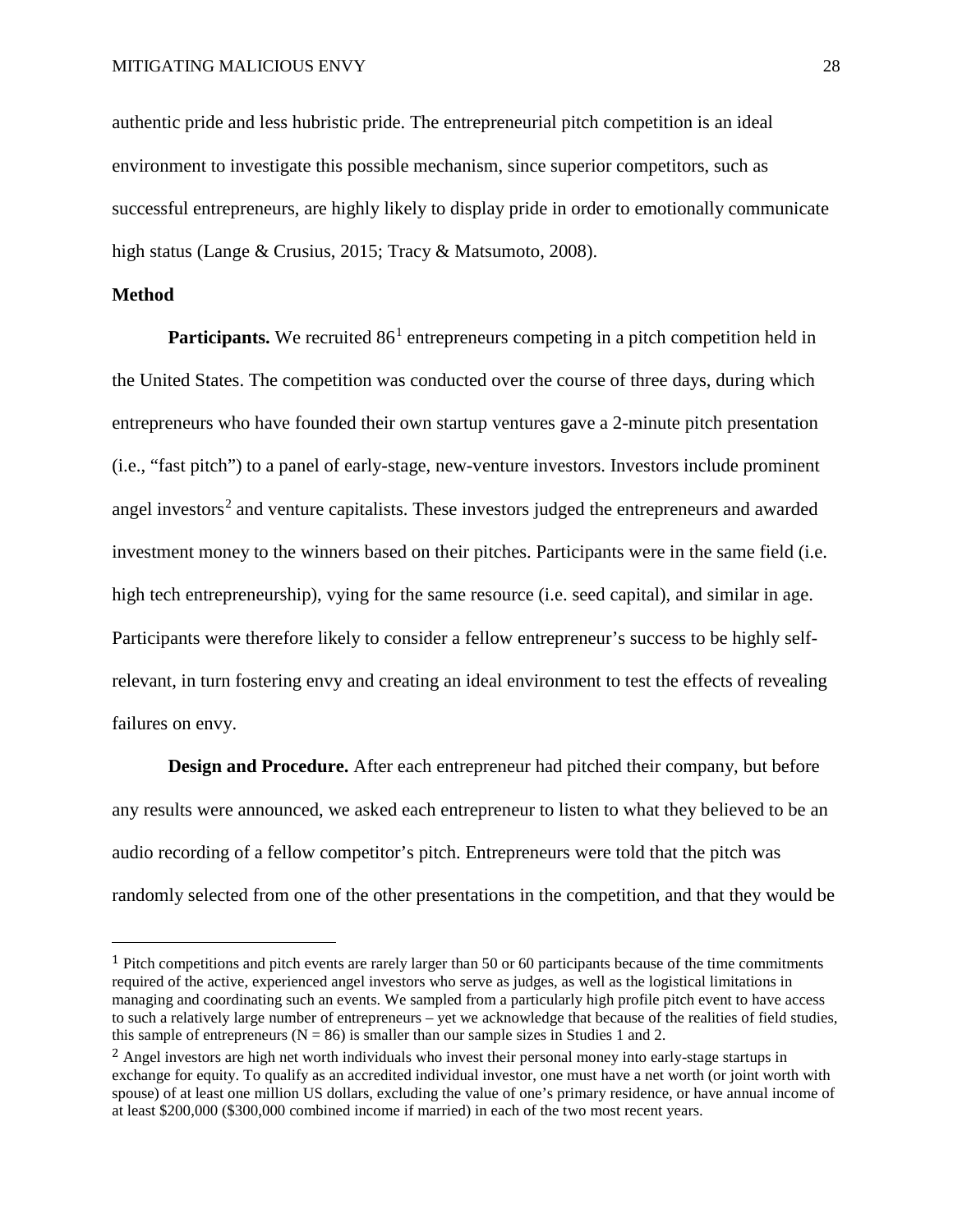providing an evaluation of the entrepreneur giving the pitch. The recording featured a real startup venture that was similar in terms of developmental stage, industry focus, and scope to the other startups in the competition, but it was not a startup that had actually entered the competition. A female research assistant who was blind to our hypotheses voiced the recording. We used a recording, rather than a video, in order to eliminate confounding variables such as physical attractiveness and posture, which are known to influence entrepreneurial persuasiveness (e.g., Brooks et al., 2014).

In our between-subjects design, we randomly assigned participants to one of two conditions: "only successes revealed" or "successes and failures revealed." The participants listened to one of two versions of pitches depending on their condition: (a) the entrepreneur revealing successes only, or (b) the entrepreneur revealing both successes and failures. For example, in the successes only version, the entrepreneur stated: "I have already landed some huge clients – companies like Google and GE. I've had amazing success, and in the past year I have single-handedly increased our market share by two-hundred percent," while in the successes and failures version, the entrepreneur goes on to say: "I wasn't always so successful. I had a lot of trouble getting to where I am now... when I started my company... I also failed to demonstrate why potential clients should believe in me and our mission. Many potential clients turned me down." (see Appendix A for full stimuli). To hold audible features of the pitch that were unrelated to our experimental manipulation constant, the "only successes revealed" condition was a digitally edited version of the "successes and failures revealed" condition. That is, the recorded pitches for the two conditions were identical in every aspect, except the "successes and failures revealed" stimuli also included the revelation of failures. After listening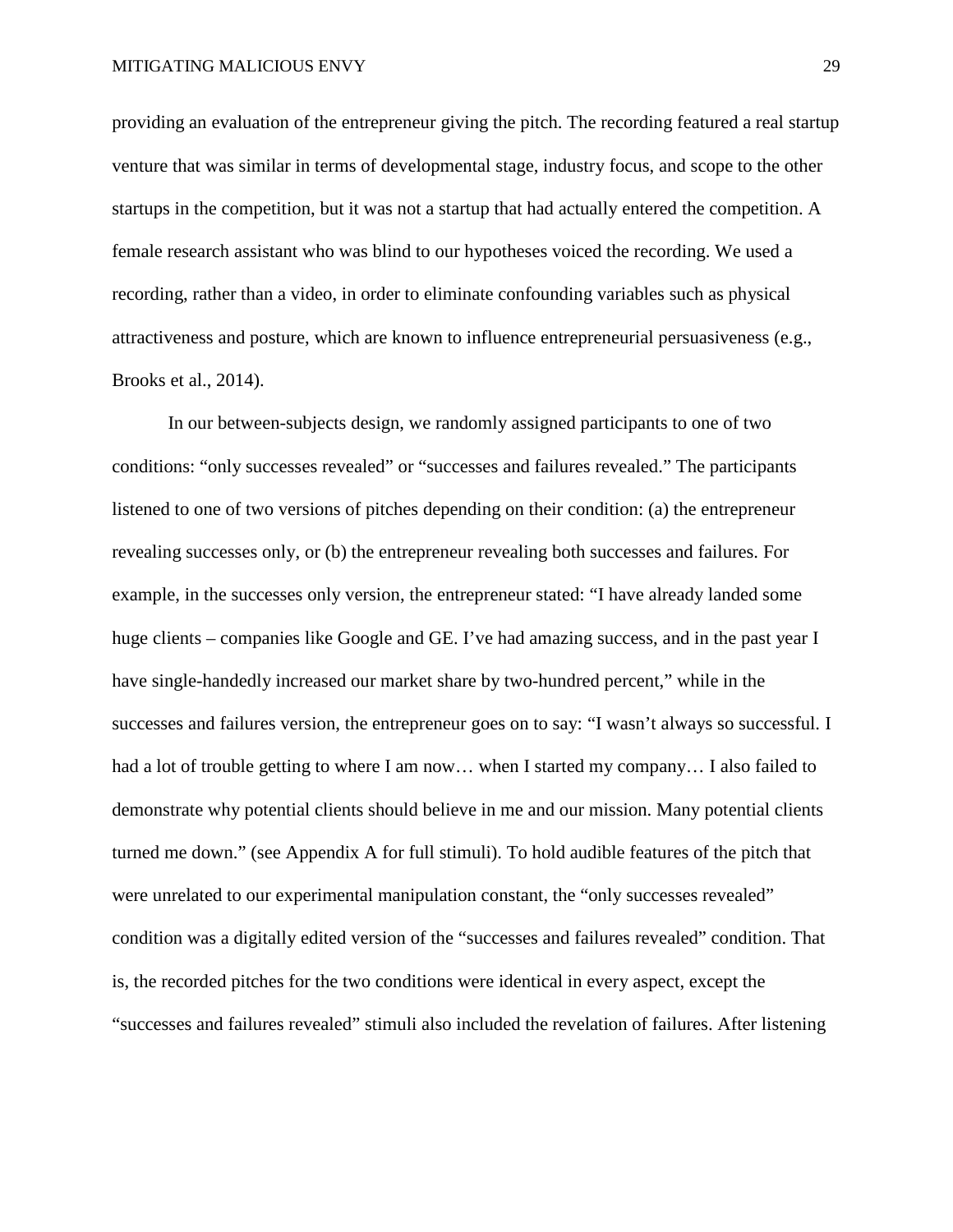to the pitch, entrepreneurs evaluated their competitor by answering a series of questions, and provided demographic information including their own age and gender.

**Dependent Measures.** Participants reported benign envy, malicious envy, perceived hubristic pride, and perceived authentic pride, in that order. The measures were not counterbalanced because they were administered in paper form during the entrepreneurial pitch competition. Since the main purpose of this study was to test the hypotheses in a field setting, there was an order dependence of the measures that prioritized a main effect.

**Malicious Envy.** In this study, in order to investigate the nuanced effects of revealing failures, we specifically measured the motivational and behavioral components that distinguish malicious and benign envy, such as either wishing to harm the other person or wishing to improve oneself. We used measures developed by Lange and Crusius (2015) that capture these distinct motivational tendencies, which align with measures used in previous research on malicious and benign envy (Van de Ven et al., 2009; Van de Ven et al., 2012).

We used the same measure of malicious envy as in Study 2, based on a five-item scale adapted from Lange and Crusius (2015). Since malicious envy is a taboo emotion, it is important to measure malicious envy from another person's perspective, but benign envy can be measured from the self or other perspective. To support this methodology, we ran a separate betweensubjects study with two conditions, where participants read the biography of a successful individual, and either only reported benign and malicious envy felt by the self, or benign and malicious envy they thought another person would feel (between-subjects). We found no differences in the benign envy measure across conditions  $(t(181) = 1.31, p = .193)$ , but found a significant difference in the malicious envy measure across conditions  $(t(181) = 4.79, p < .001)$ , which supports the measurement of malicious envy based on people's anticipation of others'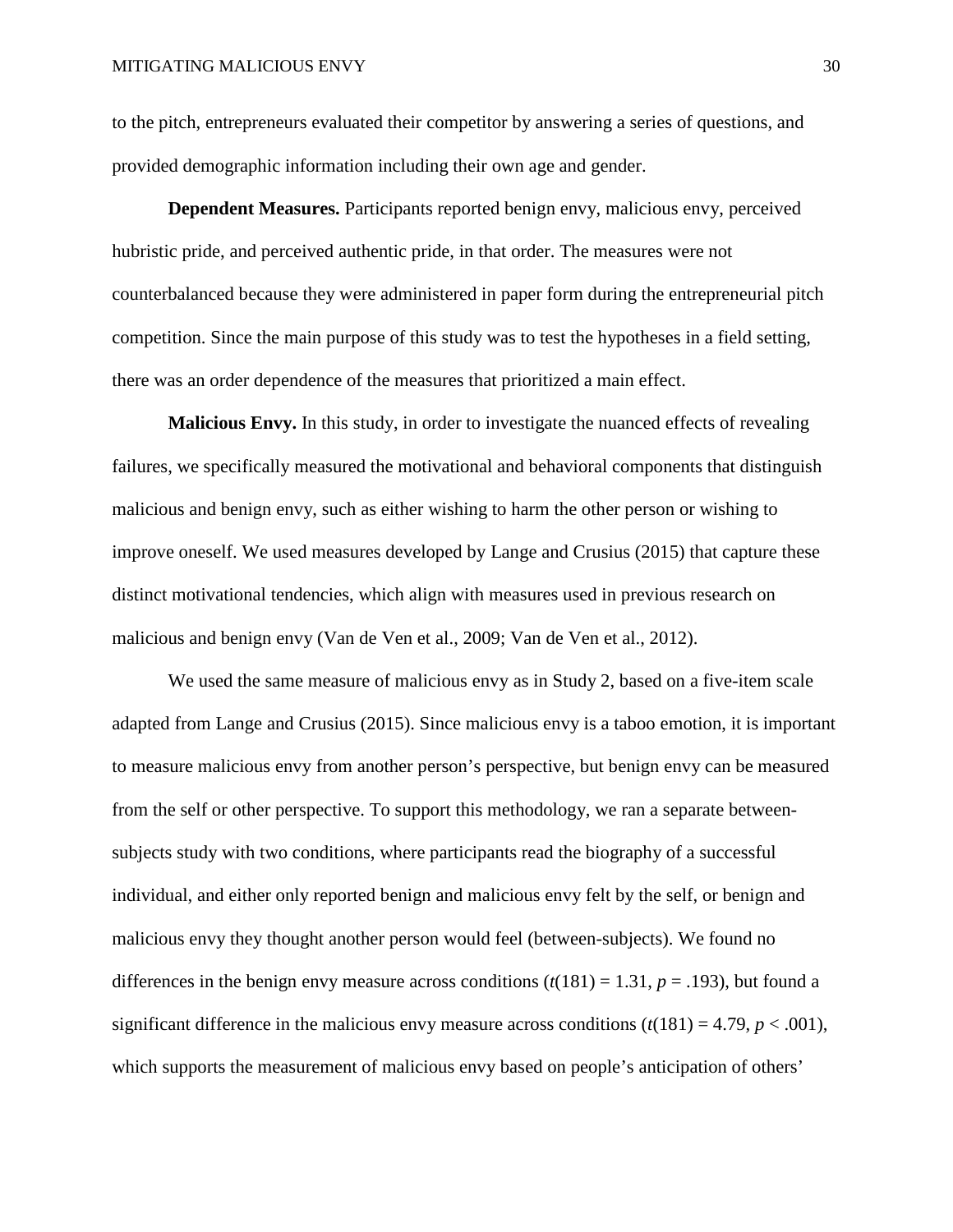feelings, presumably because people are unwilling to admit their own feelings of malicious envy<sup>[3](#page-32-0)</sup>. Consistent with these findings, prior research suggests that for socially sensitive variables, indirect questioning (e.g., where participants are asked to indicate how others, or the typical other, would respond) results in higher means compared to direct questioning, while for socially neutral variables, there is no difference in means from indirect and direct questioning (Fisher, 1993).

In line with the measures used in Studies 1 and 2, we asked participants to think about how "other competitors in the pitch competition" would respond. Based on the entrepreneur in the recording, participants reported on a 1-7 scale their responses for items such as: "Other competitors in the pitch competition would say that they wished this entrepreneur failed at something" and "Other competitors in the pitch competition would not want this entrepreneur to win the pitch competition" (see Appendix A; Cronbach's  $\alpha = .80$ ).

**Benign Envy.** We measured benign envy using five items adapted from Lange and Crusius (2015). Using a scale from 1 (not at all) to 7 (very much), we asked participants to reflect on the entrepreneur in the recording and indicate their responses for the following items: "This entrepreneur inspires me to work harder to get startup capital," "I will try harder to obtain funding for my startup at the next opportunity," "I want to be like this entrepreneur," "This entrepreneur's success encourages me," and "This entrepreneur motivates me to emulate him/her" (see Appendix A; Cronbach's  $\alpha$  = .90).

**Perceived Authentic and Hubristic Pride.** We used measures of authentic and hubristic pride that have been validated by previous research (Lange & Crusius, 2015; Tracy & Prehn, 2012; Tracy & Robins, 2007). We measured hubristic pride by asking entrepreneurs to indicate

<span id="page-32-0"></span><sup>3</sup> Please see Appendix B for details of this separate pilot study.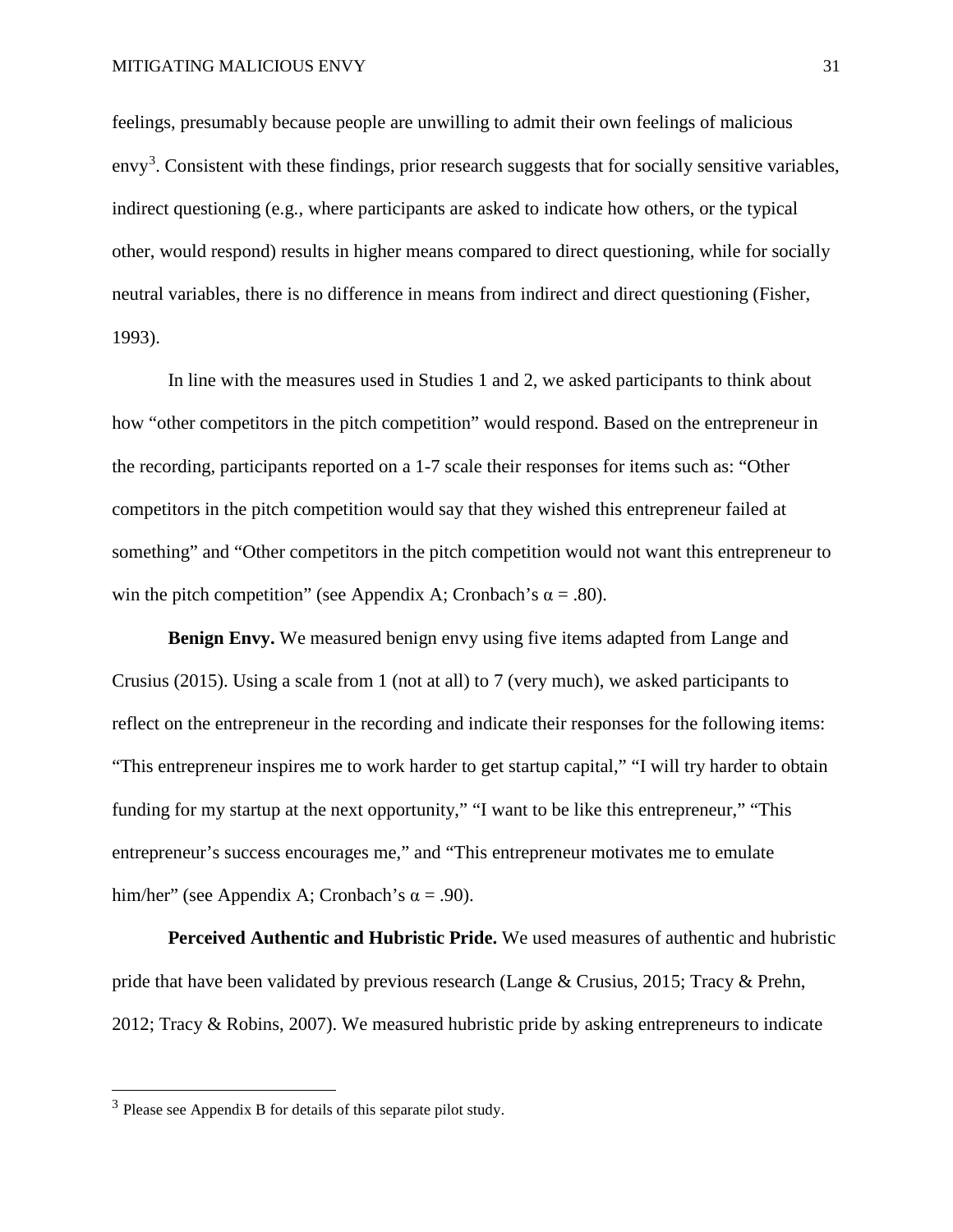on a 1-7 scale how strongly their competitor appeared to feel "conceited," "arrogant," "stuckup," "pompous," "snobbish," "egotistical," and "smug" (see Appendix A; Cronbach's  $\alpha = .97$ ).

We measured authentic pride by asking entrepreneurs to indicate on a 1-7 scale how strongly their competitor appeared to feel "like he or she is achieving," "fulfilled," "accomplished," "productive," "like he or she has self-worth," "successful," and "confident" (see Appendix A; Cronbach's  $\alpha$  = .90).

# **Results**

**Participants.** We included 82 participants (51 male, 31 female) in our analyses. We excluded 4 entrepreneurs who failed to complete the survey (exclusion criteria were decided *a priori*). Final analyses included 37 participants in the "only successes revealed" condition and 45 participants in the "successes and failures revealed" condition. Participants were 28.04 years old on average  $(SD = 3.81)$ . There were no significant gender effects, and we present the following analyses collapsed across gender.

**Malicious Envy.** A two-sample t-test replicated the findings from Studies 1-2, showing an effect of failure disclosure on malicious envy. Consistent with our expectation, participants in the "successes and failures revealed" condition reported lower feelings of malicious envy  $(M =$ 3.86,  $SD = .91$ ) than did participants in the "only successes revealed" condition ( $M = 5.61$ ,  $SD =$ .90), *t*(80) = 8.70, *p* < .001, *d* = -1.93 (*95% CI:* [-2.46, -1.40]). We depict the results in Figure 3.

**Benign Envy.** A two-sample t-test showed a main effect of failure disclosure on benign envy. As expected, participants in the "successes and failures revealed" condition reported higher feelings of benign envy ( $M = 4.98$ ,  $SD = 1.14$ ) than did participants in the "only successes" revealed" condition ( $M = 3.84$ ,  $SD = 1.27$ ),  $t(80) = 4.27$ ,  $p < .001$ ,  $d = .94$  (95% CI: [.47, 1.40]). We depict the results in Figure 3.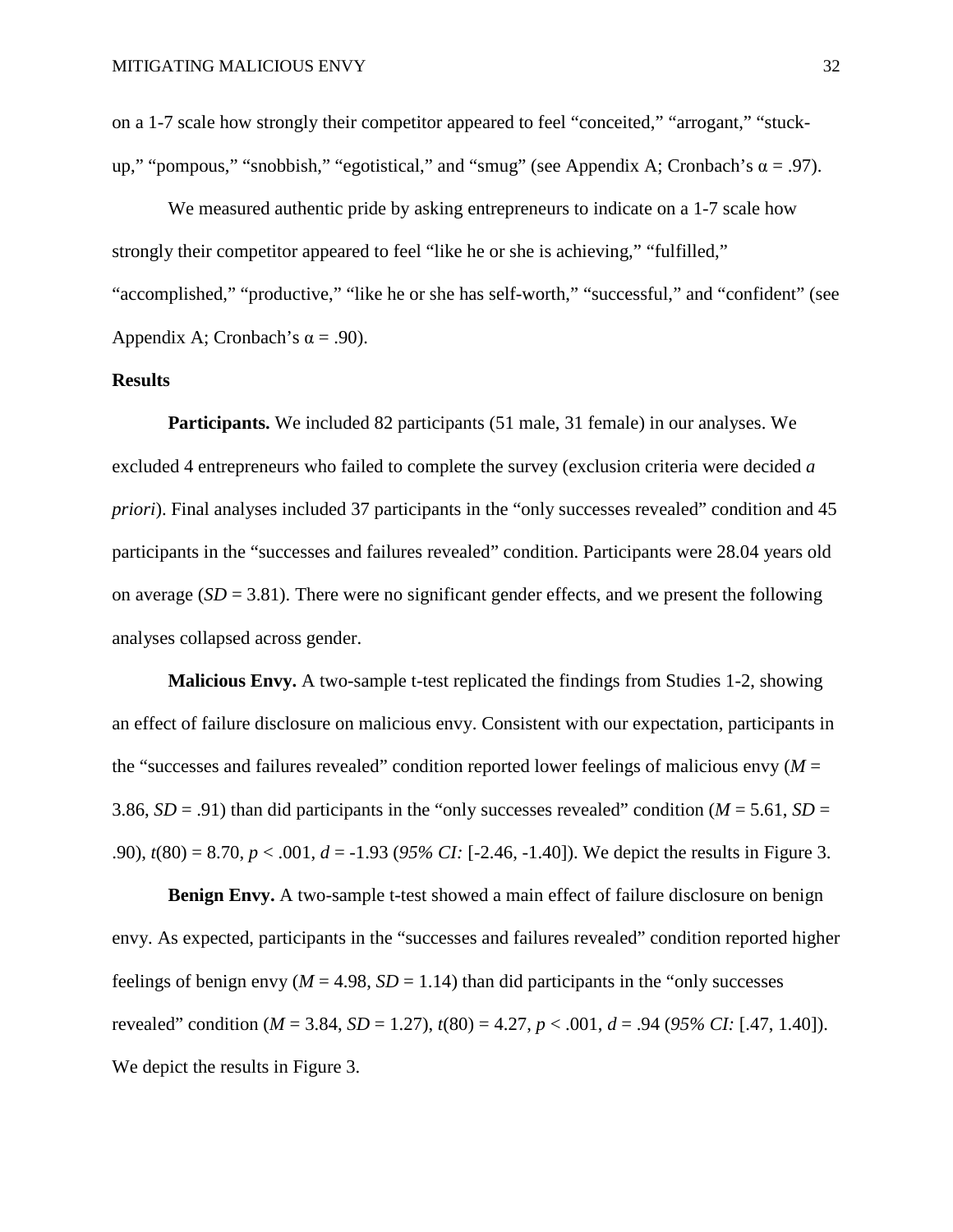**Perceived Authentic and Hubristic Pride.** Consistent with our prediction, a two-sample t-test showed that participants in the "successes and failures revealed" condition perceived less hubristic pride ( $M = 2.19$ ,  $SD = 1.09$ ) than did participants in the "only successes revealed" condition ( $M = 4.99$ ,  $SD = 1.42$ ),  $t(80) = 10.09$ ,  $p < .001$ ,  $d = -2.18$  (95% CI: [-2.74, -1.62]). We found that participants in the "successes and failures revealed" condition perceived marginally more authentic pride ( $M = 6.06$ ,  $SD = .67$ ) than did participants in the "only successes revealed" condition ( $M = 5.65$ ,  $SD = 1.20$ ),  $t(80) = 1.92$ ,  $p = .058$ ,  $d = .41$  (95% CI: [-.04, .85]). We depict the results in Figure 3.

**Mediation.** We examined perceptions of authentic pride and perceptions of hubristic pride as two potential mediators. First, we tested the causal links between perceived pride and envy by running two linear regressions. Consistent with our expectation, perceived hubristic pride significantly predicted malicious envy,  $\beta = .36$ ,  $t(80) = 5.62$ ,  $p < .001$ . Furthermore, perceived authentic pride was a marginally significant predictor of benign envy,  $\beta = .27$ ,  $t(80) =$ 1.82, *p* = .073). These findings replicate previous work showing the socio-functional relation between envy and pride (Lange & Crusius, 2015).

Next, we tested two mediation models. We report both the indirect effect and the proportion mediated (Preacher & Hayes, 2008; Preacher & Kelley, 2011). We fit a mediation model with benign envy as the dependent variable, experimental condition as the treatment variable, and perceived authentic pride as the mediator variable. We tested for and bootstrapped the indirect effect over 10,000 simulations, and did not find evidence of mediation (*indirect effect* = .06, *95% CI:* [-.06, .24]). The model with proportion mediated (which is the indirect effect over the total effect) also did not reach significance (*proportion mediated* = .05, *95% CI:*  $[-.05, .20]$ .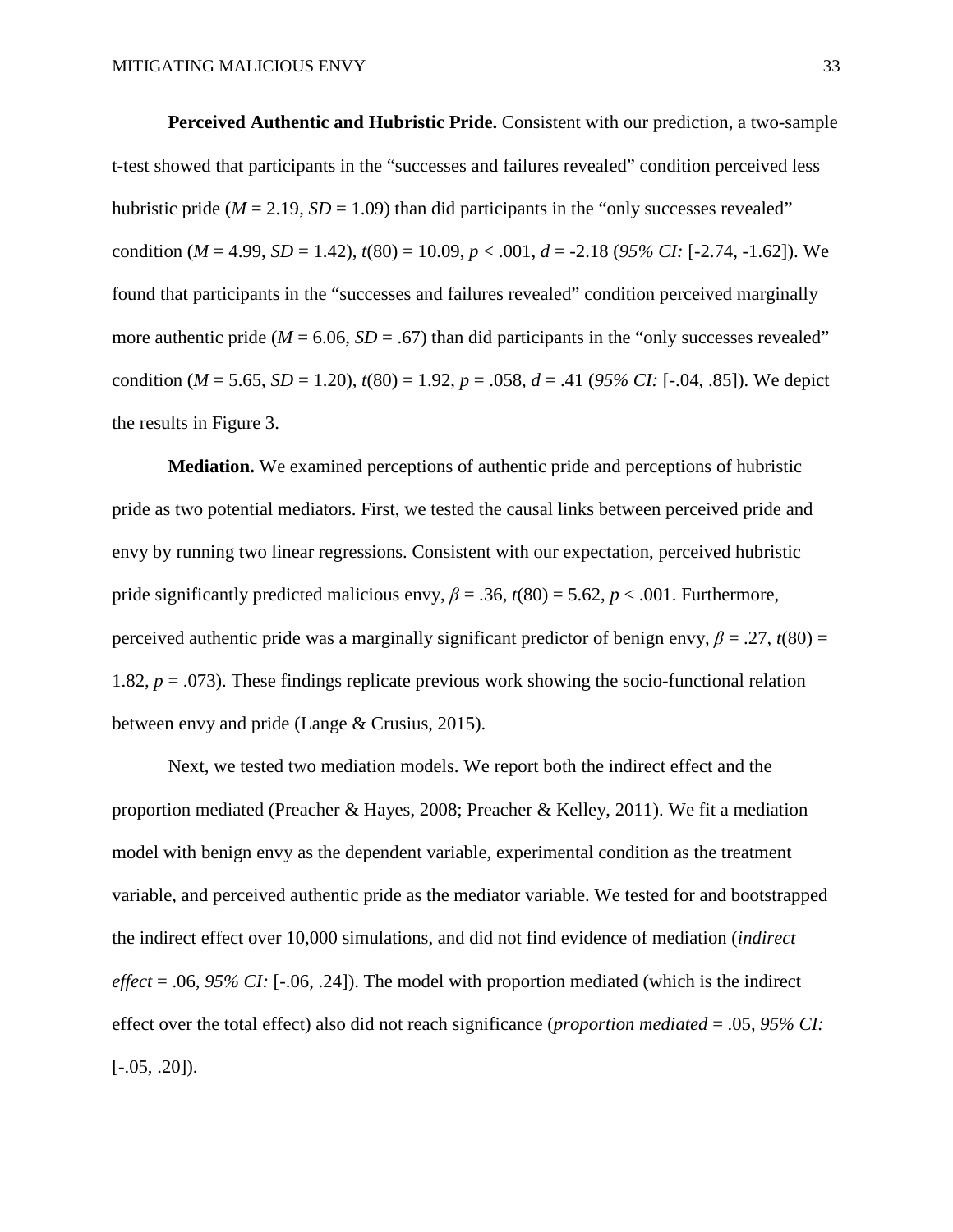We then fit a mediation model with malicious envy as the dependent variable, experimental condition as the treatment variable, and perceived hubristic pride as the mediator variable. We tested for and bootstrapped the indirect effect over 10,000 simulations, and did not find evidence for mediation (*indirect effect* = -.04, *95% CI:* [-.50, .34]). The model with proportion mediated also did not reach significance (*proportion mediated* = .02, *95% CI:* [-.28, .22]).

# **Discussion**

The findings from Study 3 make several important contributions. First, we found additional evidence that revealing failures that occurred along the path to success decreases malicious envy, thus replicating the findings from Study 1 and 2.

Second, we find evidence that revealing failures increases benign envy. When participants listened to a pitch from an entrepreneur about her successes and the failures that occurred along the way to success, we found that fellow entrepreneurs were motivated to work harder to improve their own ventures. However, given the limited sample size, we present this as suggestive evidence that revealing failures and successes modulates envy from its malicious to its benign form. In these stimuli, the successful entrepreneur also expressed effort in overcoming the failures revealed. Thus, revealing failures is confounded with revealing effort, whereas in Studies 1-2, we only manipulated revealing failures. In real life, revealing failures and effort tend to occur together. When successful people reveal their failures, they often imply that they worked hard and exerted effort to overcome those failures to ultimately achieve success.

Third, we investigated a possible psychological mechanism underlying these effects. We found that revealing successes and failures (compared to only successes) decreased perceptions of hubristic pride. Revealing successes and failures (compared to only successes) marginally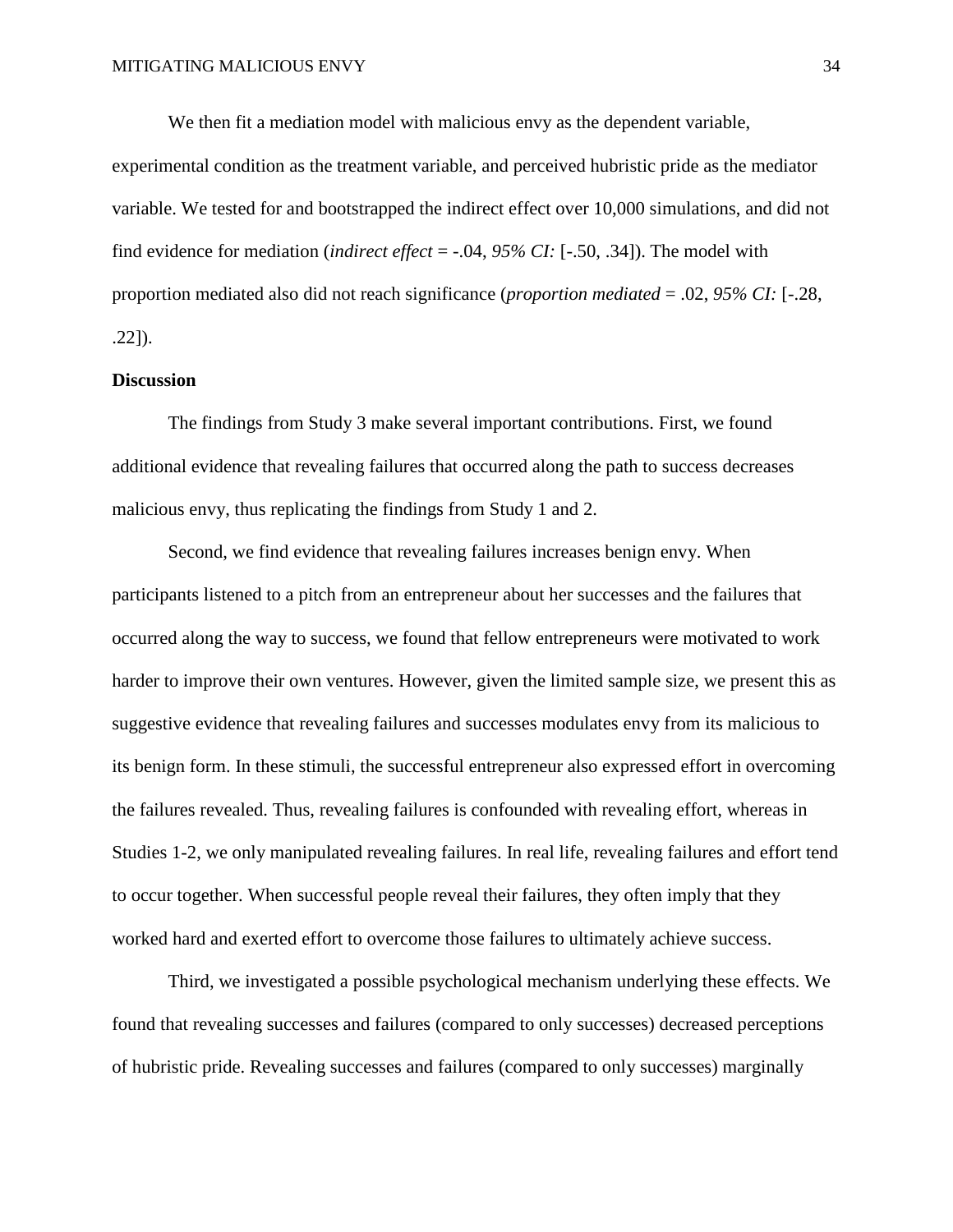increased perceptions of authentic pride. Furthermore, we show that perceived hubristic pride predicts malicious envy, and perceived authentic pride marginally predicts benign envy. These results are consistent with the findings by Lange and Crusius (2015) that when a successful person displays hubristic pride, observers are more likely to experience malicious envy, and when a successful person displays authentic pride, observers are more likely to experience benign envy.

Although we found no significant mediation effects, our findings align with the sociofunctional account of envy and pride (Lange & Crusius, 2015): envy and pride often co-occur, and displays of hubristic and authentic pride modulate envy to its malicious and benign forms. Again, due to the limitation in the sample size in this study, we present this as suggestive evidence for the mechanism.

Finally, the results from Study 2 demonstrate the real-world implications of our findings. Prior research has shown that entrepreneurs believe that demonstrating success in their venture ideas will impact investor decision making and reduce investors' perceptions of risk and uncertainty (Kirzner, 1999; McGee, Peterson, Mueller, & Sequeira, 2009). Our research shows the benefits of revealing both successes and failures in a context where others' perceptions highly influence peer support and startup funding. During these competitions, when a successful entrepreneur reveals past failures, fellow entrepreneurs feel less malicious envy. On the contrary, they likely feel inspired to work harder themselves.

#### **General Discussion**

People experience envy as a negative emotional reaction to upward social comparison (Cohen-Charash, 2009). Although malicious envy often leads to harmful outcomes targeted at successful others, our findings suggest a simple strategy that can regulate malicious envy: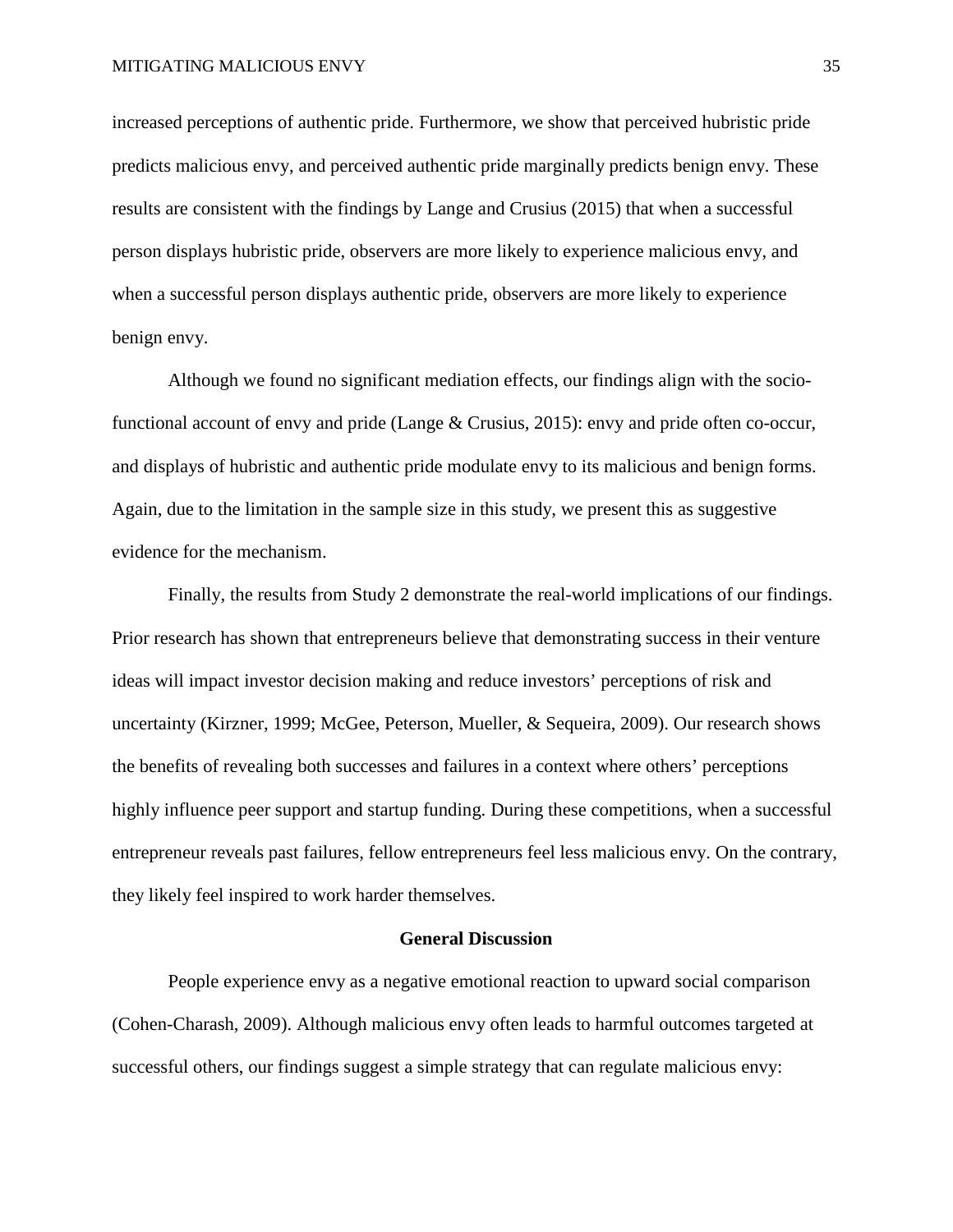revealing the failures one has encountered on the path to success. In a series of three studies, we found that revealing successes and failures decreases malicious envy across two online experiments (Studies 1 and 2) and one field experiment (Study 3). Furthermore, we found that revealing failures decreases malicious envy regardless of whether the successful other is ambiguously or unambiguously successful (Study 2). In addition, we find suggestive evidence for the mechanism that revealing failures decreases perceptions of hubristic pride and increases perceptions of authentic pride, modulating malicious envy to benign envy (Study 3). Taken together, we contribute an effective and counterintuitive strategy for regulating malicious envy: revealing failures.

## **Theoretical Contributions**

Our findings make several important theoretical contributions. First, previous research has failed to identify strategies that can help people interpersonally regulate targeted envy (Salovey & Rodin, 1988; Smith & Kim, 2007). Although previous work in emotion regulation has mostly focused on intrapsychic strategies, such as cognitive reappraisal to regulate negative emotions like anxiety and anger (e.g., Brooks, 2014; Gross, 1998; Hofmann, Heering, Sawyer, & Asnaani, 2009; Mauss, Cook, Cheng, & Gross, 2007), our work departs from previous emotion regulation research to identify an interpersonal strategy to regulate envy: revealing failures. We contribute to the budding domain of interpersonal emotion regulation, showing that by revealing failures, a high achiever can exert control over observers' feelings of envy.

Second, we have identified an example of how negative disclosure can lead to positive consequences. Learning about a successful person's failures mitigates hostile intentions, and could possibly augment motivation to improve one's own performance. When observers realize that they are not the only ones who endure negative emotional experiences (Jordan et al., 2011),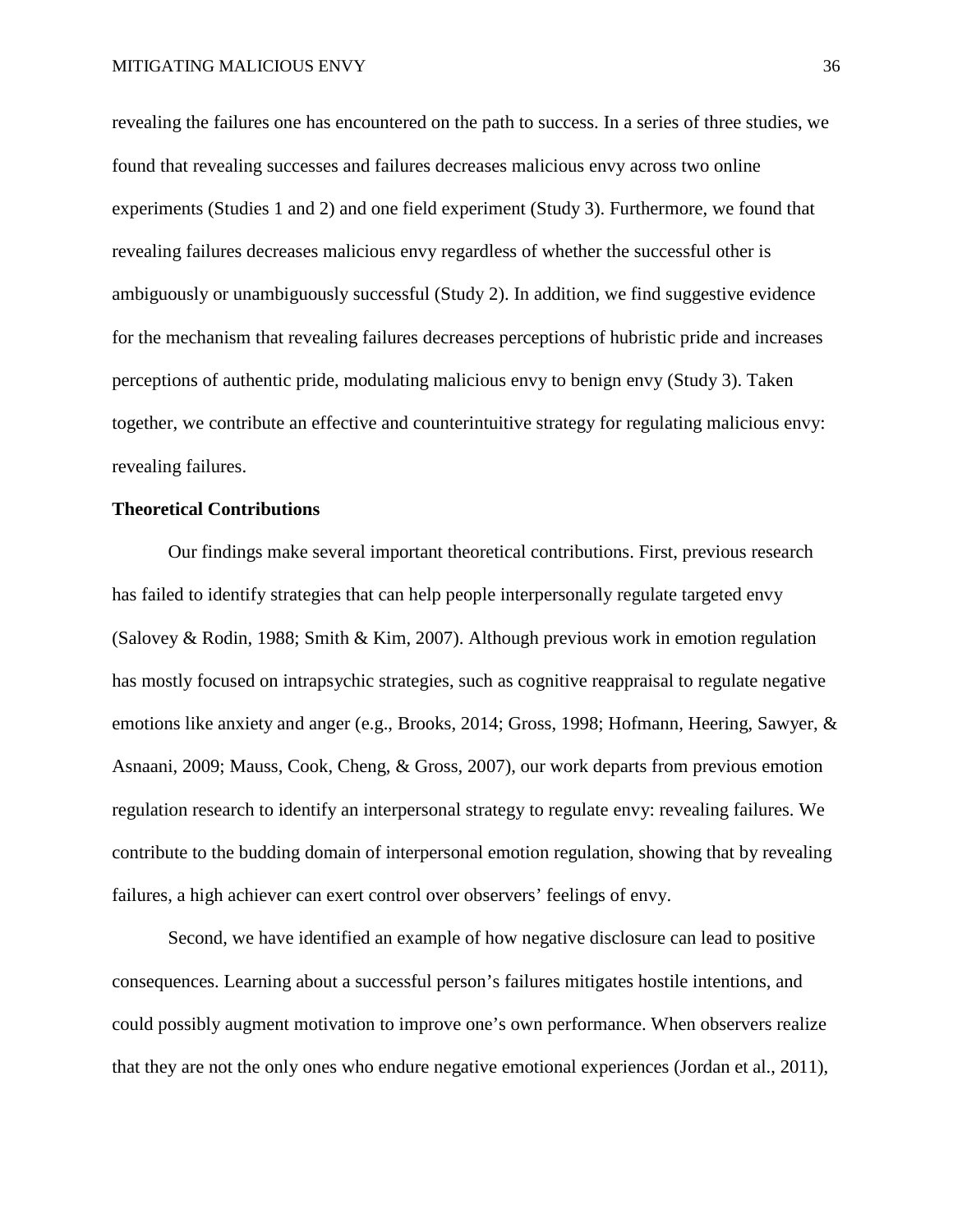they develop a more accurate view of other people's lives. They learn from other people's failures (KC, Staats, & Gino, 2013), and experience increased motivation to emulate their effort and performance (Lockwood & Kunda, 1997). For example, our findings align with previous work showing that when students learned about the past struggles of highly successful scientists, they felt more motivated to learn, and improved their performance in science classes (Lin-Siegler, Ahn, Chen, Fang, & Luna-Lucero, 2016). We have identified a set of circumstances under which revealing failures could diminish negative affect directed toward the high achiever while possibly also motivating observers to work harder to improve themselves.

Third, we develop a dual-perspective model of envy regulation by considering the perspectives of both the envied target and the envious observer. The emerging research domain of interpersonal emotion regulation calls for research that takes into account the interplay between the target and observer (Neisser, 1980; Zaki & Williams, 2013). We draw from the social-functional approaches to emotion (Fischer & Manstead, 2008; Fischer & Van Kleef, 2010; Frijda, 1986; Keltner & Haidt, 1999), and specifically the social-functional relation between envy and pride (Lange & Crusius, 2015). For the envied, we show that the information they reveal about themselves could influence the type of pride people perceive and the type of envy experienced towards them. For the envious, our findings highlight when people feel envious (when they compare themselves to the successes displayed by others), and how malicious envy can shift to benign envy.

#### **Practical Implications**

Competitive interactions in organizational settings often give rise to displays of success, which fuel observer envy. For example, entrepreneurial pitch competitions help to secure critical startup funding (Stinchcombe, 1965), and thus present the opportunity for entrepreneurs to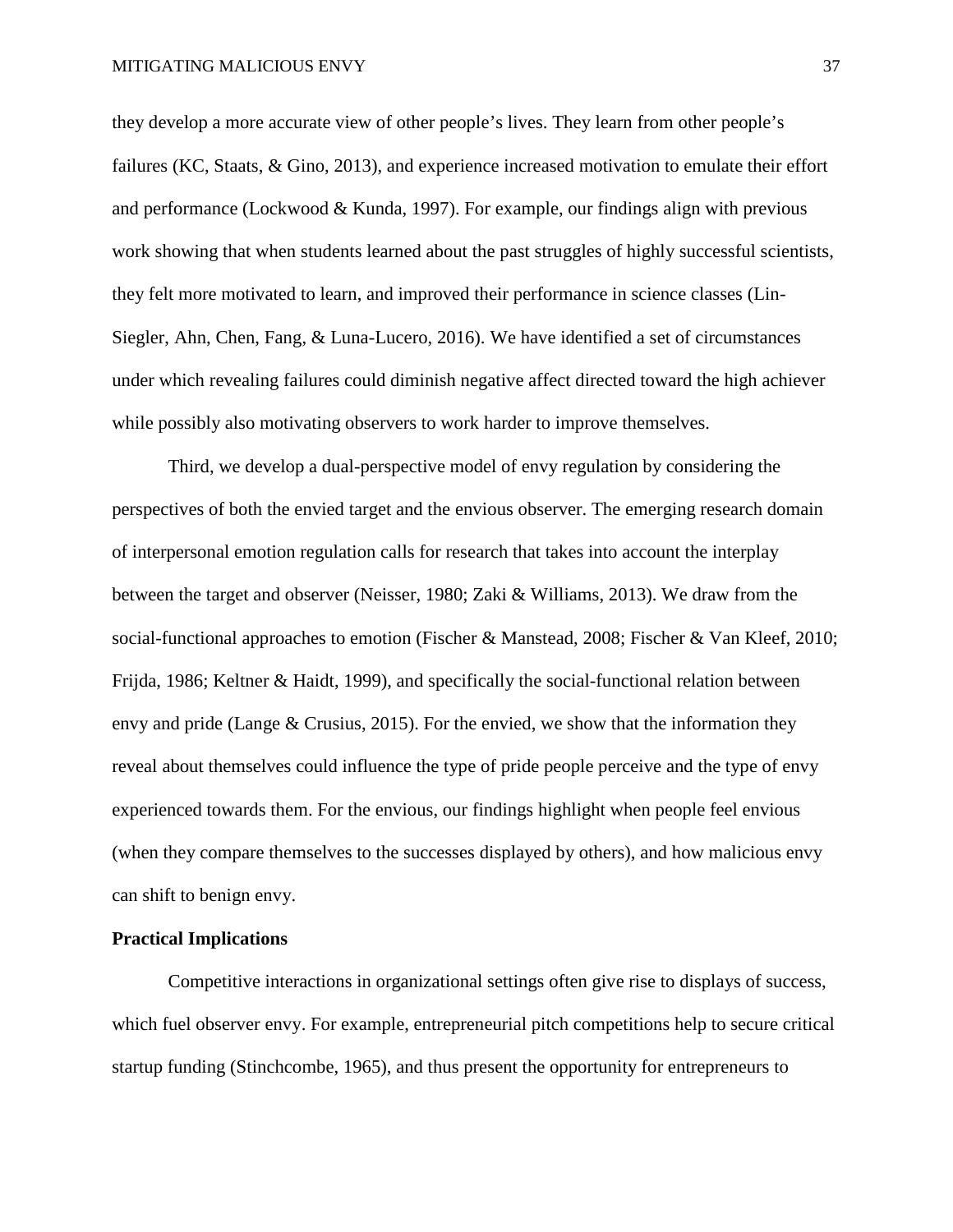showcase their success to the several hundred people who attend each competition. Entrepreneurs are likely to reveal only successes, since they perceive that peers and investors care only about the potential success of investment. When superior competitors display their successes, fellow competitors are likely to feel envious (Lange & Crusius, 2015; Tracy  $\&$ Matsumoto, 2008). In Study 3, a field experiment set in an entrepreneurial pitch competition, we find that when a successful entrepreneur reveals failures, other entrepreneurs feel less malicious envy and actually feel motivated to better themselves. In competitive contexts where peer perceptions influence outcomes, revealing both successes and failures will likely increase the benign envy of peers. While peers' success may improve, thus increasing the overall competition for funding, from a longer-term perspective, positive esteem among entrepreneurs in a venture community can be mutually advantageous in terms of marshaling resources, talent, and guidance. That is, mitigating malicious envy and boosting benign envy among entrepreneurs may have long-term benefits, even if it results in more competition in the short term.

Managing envy is important not only in entrepreneurial competitions but also in the workplace more broadly. Malicious envy diminishes organizational productivity (Bedeian, 1995), reduces cooperative behavior (Parks et al., 2002), and decreases group cohesion and effectiveness (Duffy & Shaw, 2000). Our results suggest several implications for managing workplace envy.

Managers, especially those recently promoted, may be the particular targets of envy (Menon & Thompson, 2010; Schaubroeck & Lam, 2004). For example, when MBA graduates from top schools enter companies and move quickly through fast-track promotion programs, existing company employees who are more experienced are likely to feel malicious envy. In cases like these, the revelation of failures could reduce malicious envy, increase benign envy,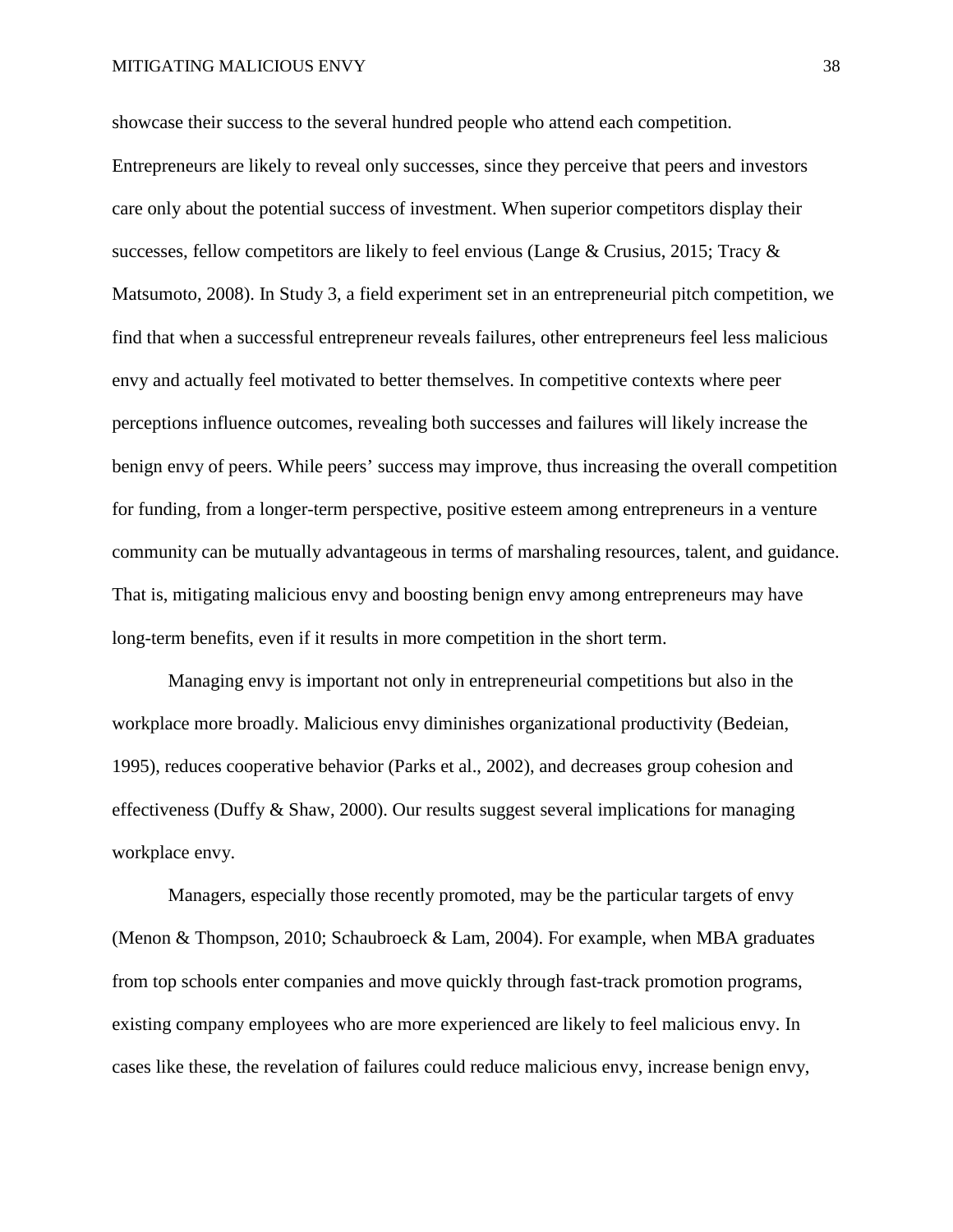and promote perceptions of confidence and credibility. To the extent that envy arises as a response to competition for scarce resources, celebrating one's tenacity en route to success (i.e., describing one's failures as well as one's successes) in announcing promotions, grants, or access could decrease internal competition among colleagues (Dogan  $&$  Vecchio, 2001), while motivating intrapersonal striving (Crusius & Lange, 2014; Crusius & Mussweiler, 2012; Van de Ven et al., 2011b).

Relatedly, our results have implications for recruitment. Candidates who candidly discuss their failures (as well as their successes) may be better at achieving followership among their peers, who may feel less malicious envy toward them, but respect them equally. In job interviews, recruiters commonly ask, "What is your greatest failure?" or "Describe your greatest weakness." Revealing genuine failures, as opposed to framing a success as a failure or a strength as a weakness (e.g., "I'm a perfectionist," or "I work too hard") may be taken as a signal of a higher-quality candidate, one who can mitigate malicious envy and may be able to develop more productive relationships with colleagues and subordinates.

To the extent that malicious envy diminishes one's ability to consider or to act upon the ideas of an envied other, revealing failures as a team-building exercise could be used to improve within-group communication and collaboration (Menon, Thompson, & Choi, 2006). In team settings, team-building exercises celebrate the successes of others, but perhaps strategies that "humanize" members of the team – through the revelation of failures – could reduce malicious envy, facilitating better communication, sharing, and other collaborative behaviors. Indeed, learning from the envied other is one mechanism that explains how envy improves workplace performance (Lee & Duffy, 2014). In organizational settings, failures are learning opportunities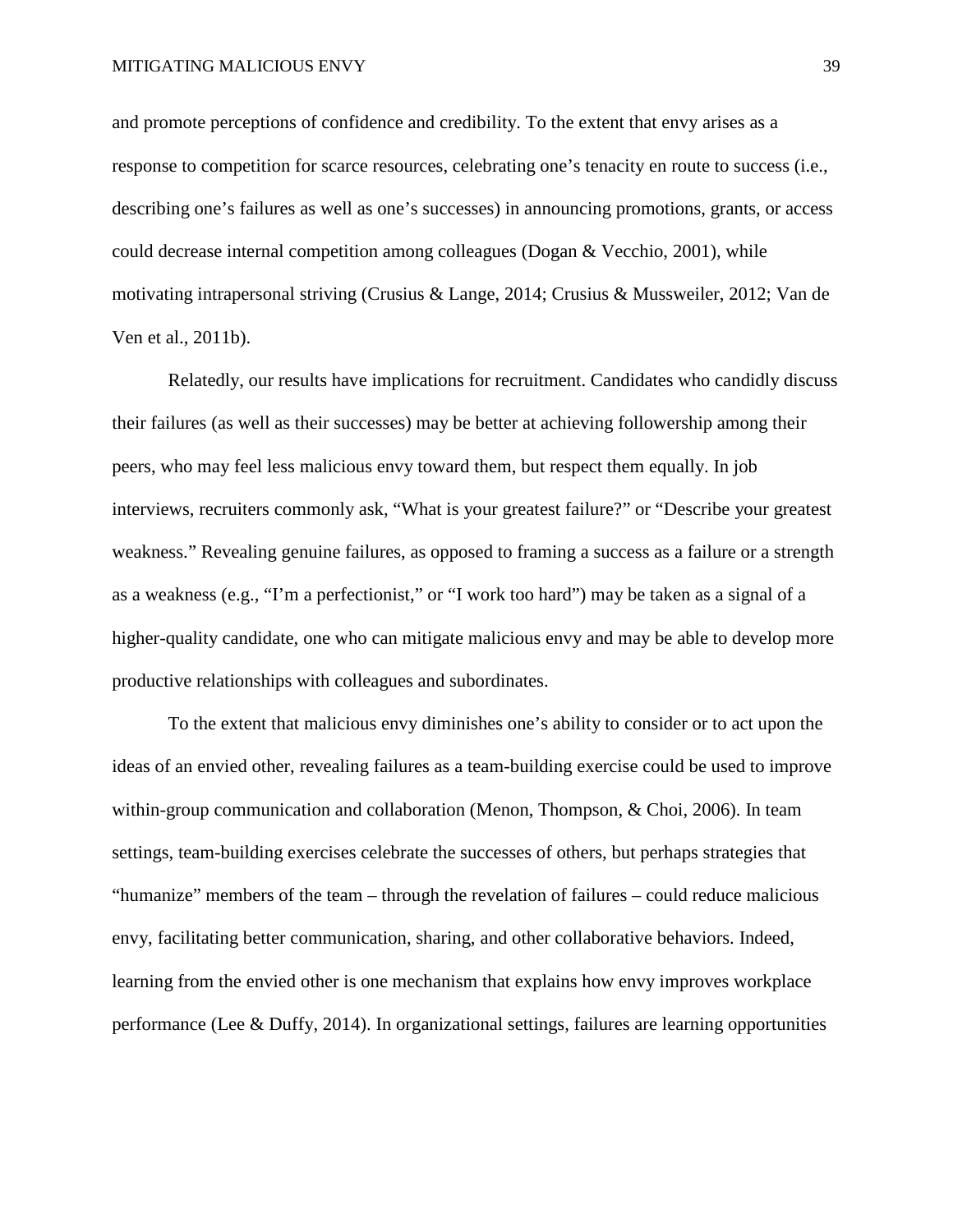that create the conditions for psychological safety and increased team performance (Edmondson, 1999).

## **Limitations and Future Directions**

Our research is qualified by several limitations that suggest avenues for future research. First, our results suggest that the effect of revealing failures on malicious envy is likely multiply determined by more than one mechanism. We find suggestive evidence for a mechanism related to authentic versus hubristic pride, however further research is needed. For example, observers may make different attributions about the target due to the target's intention to reveal. One way to investigate this possible mechanism is to manipulate whether a third party discloses the target's failure (rather than the target herself). If revealing one's own failures decreases malicious envy, whereas having another person reveal them does not, then the target's intention to reveal may be an important mechanism.

Furthermore, revealing failures along with successes may also increase the perception of appreciative humility, which is associated with authentic pride (Weidman, Cheng, & Tracy, 2016), and thus may increase benign envy. These predictions regarding the social functions of humility extend from prior work showing that appreciative humility likely encourages the celebration of others' accomplishments (Weidman et al., 2016). This potential mechanism—the effect of revealing failures on perception of humility—merits investigation by future research.

In addition, a successful person revealing failures could increase observers' feelings of schadenfreude (i.e., joy at another person's misfortune). The important appraisal that elicits schadenfreude is considering that the other person's misfortune benefits oneself (Van Dijk, Ouwerkerk, Smith, & Cikara, 2015). When learning about the successful individual's failure, observers may take the opportunity to mitigate painful feelings of malicious envy, and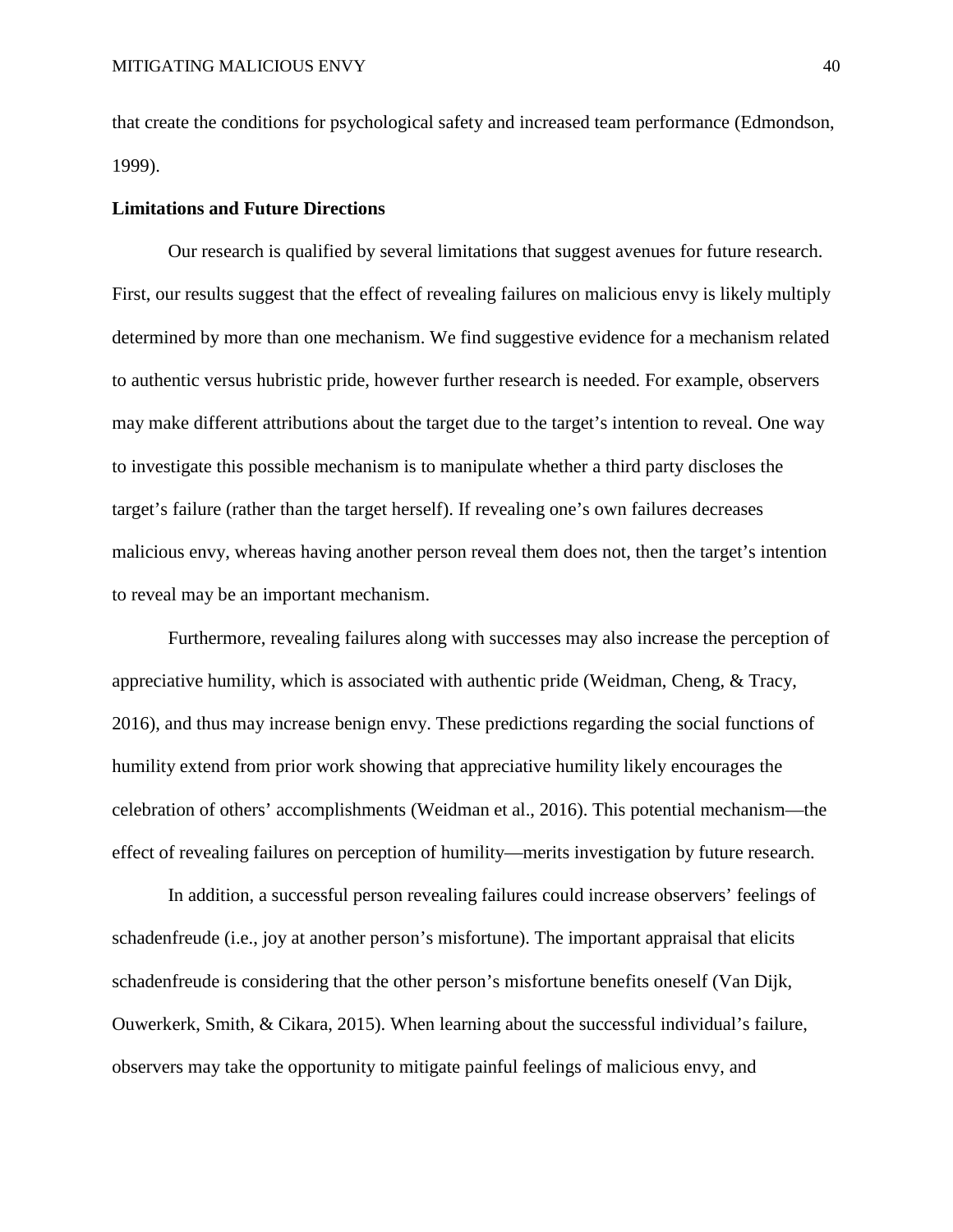consequently feel pleased at the successful individual's failures. Thus, revealing failures may both mitigate malicious envy and increase schadenfreude. This prediction is consistent with prior research showing that when people initially feel malicious envy toward a person, after that person suffers from a misfortune, they are likely to feel schadenfreude (Hoogland, et al., 2015; Van de Ven et al., 2015).

Importantly, we investigated the revelation of failures that have occurred in the past and in the same domain as the revealed successes. It is likely that the domain of the failure, and whether the failure occurred before or after the success, moderate the effects of revealing failures on malicious envy. For example, research on the "Pratfall Effect" shows that people perceive highly competent others as more likeable if they commit a clumsy "pratfall" such as spilling a cup of coffee during an interview (Aronson, Willerman, & Floyd, 1966; Helmreich, Aronson, & LeFan, 1970). A pratfall could be considered a failure in a different domain, such as in social skills or physical coordination. In these studies, the accomplished individual commits the pratfall after having displayed her accomplishments. Future research could investigate both the domain of failures and the timing of disclosure as potential moderators of our effects. For example, future research could investigate how disclosing failures in a different domain, such as in one's personal life, could moderate the effects.

Furthermore, the way in which one reveals successes and failures suggests several boundary conditions. Many aspects of delivery are likely to matter, such as written versus spoken disclosure, and humor (Bitterly, Brooks, & Schweitzer, 2017; Sezer, Gino, & Norton, 2017). Future research could investigate whether revealing failures and successes with self-deprecating humor could moderate the effects on observer envy.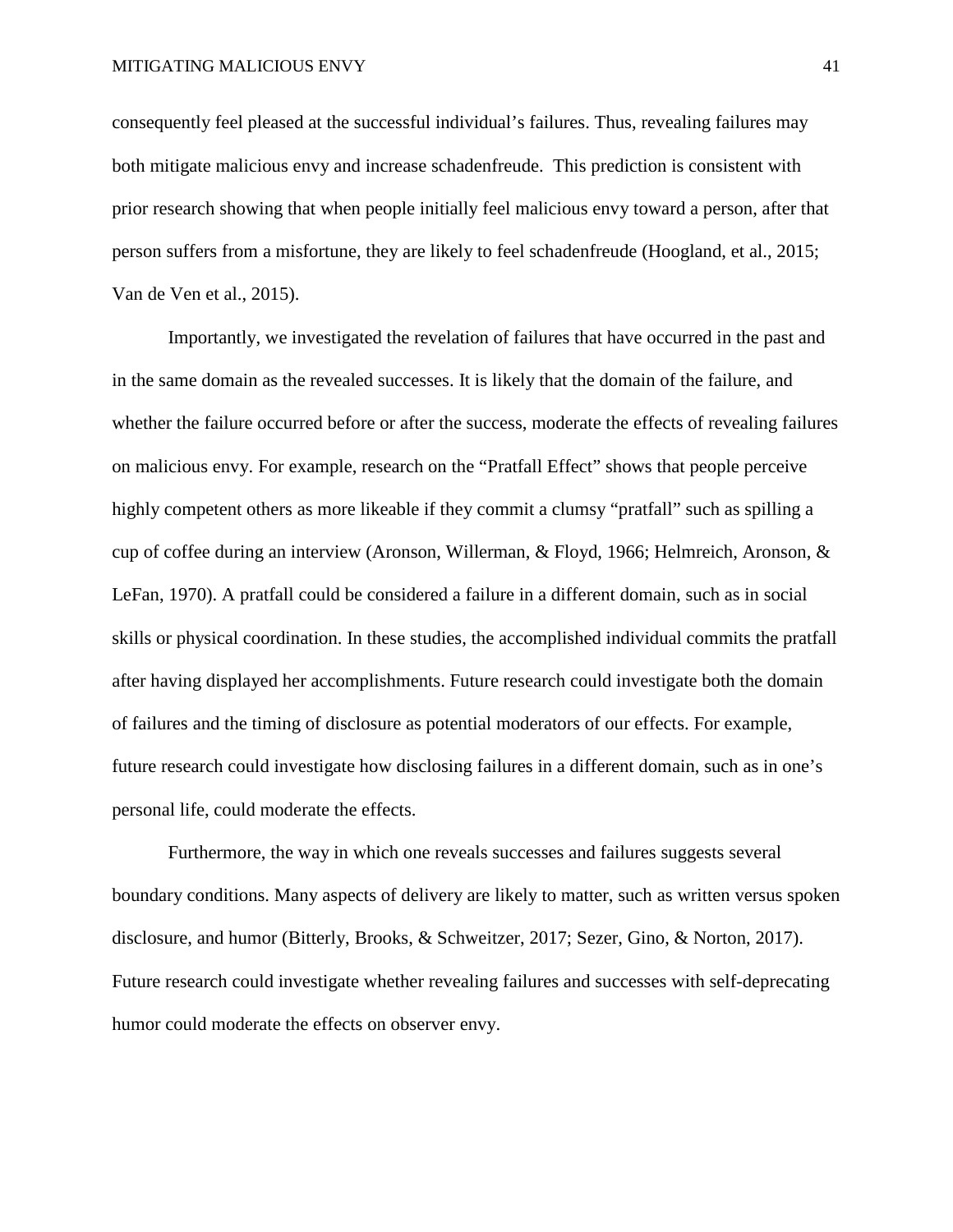Further, in Study 2, we found that disclosing failures was effective whether one is ambiguously or unambiguously successful. It is possible that we didn't push ambiguity far enough. Perhaps if the partner had previously scored in the  $80<sup>th</sup>$ ,  $70<sup>th</sup>$ , or  $60<sup>th</sup>$  percentile in previous brainteasers (instead of the  $89<sup>th</sup>$  as in Study 2), then we may have seen an interaction whereby revealing failures undermines the observer's evaluation of performance (as unsuccessful rather than successful). Relatedly, we suspect that the ambiguity of the failure one discloses may moderate the effect of revealing failures on envy as well. If the failure seems trivial or disingenuous, disclosing the failure may not mitigate malicious envy.

In our studies, we investigated the revelation of failures and successes in initial meetings. Future research could investigate the social closeness between disclosers and their listeners as a moderator of the observed effects. It is possible that people disclose their failures to close others in an attempt to mitigate envy among close friends and colleagues, or we can imagine the opposite hypothesis: people are more likely to disclose failures to distant others because distant others may be less likely to exert power or judgment over them (or even encounter them again in the future). Recent work by sociologist Mario Small (2017) draws fascinating connections between social closeness and the nature of personal disclosure. We leave these questions for future research.

Although Study 3 showed the effects of revealing failures in an entrepreneurial setting, there are two important limitations of these findings. First, increasing the benign envy of peers may in turn impact their success in the competition, thus changing the inherent nature of the competitive pitch environment. That is, pitch competitions are highly visible events, where entrepreneurs are not only presenting to investors, but also to an audience of peers. Entrepreneurs may be, to some extent, motivated to express hubristic pride in an effort to manage the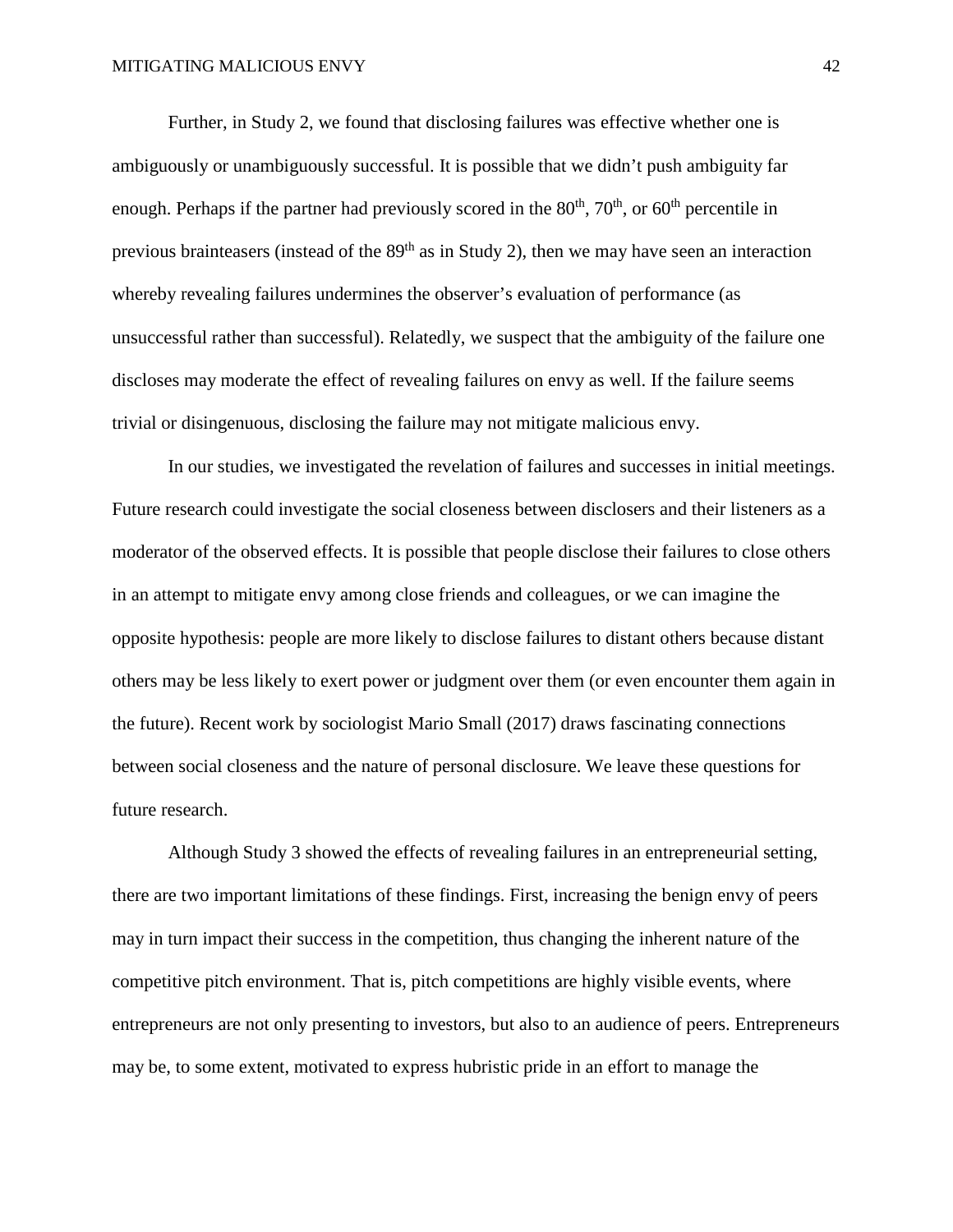impressions of their peers. Because they are in the same domain and relative comparisons are made, entrepreneurs may be attempting to send signals about the relative talent, ability, and commitment that is need to be successful in entrepreneurship. Such a strategy would be consistent with findings that hubristic pride is associated with dominance (Cheng et al., 2010). Second, entrepreneurs may also be motivated to express hubristic pride because they seek to influence the perceptions of investors, irrespective of their peers. Potential investors will likely only care about the potential success of investment, not about the failures that the entrepreneur experienced.

Furthermore, across our studies, we used an attitudinal measure of malicious envy. It will be important to investigate behavioral outcomes as well. For instance, decreased malicious envy could reduce undermining behavior toward the envied other, such as gossip, withholding help, or actively decreasing the envied other's income (Dunn & Schweitzer, 2005; Schaubroeck & Lam, 2004; Zizzo & Oswald, 2001). In addition, future research could investigate whether people set higher goals for themselves or increase their own performance when they learn about a successful colleague's failures (e.g., Lin-Siegler et al., 2016).

## **Conclusion**

In sum, people pervasively experience malicious envy in response to successful individuals' displays of success. Envy is especially likely to arise in competitive settings, such as entrepreneurial pitch competitions, where people publicly highlight their achievements and credentials. Successful individuals often choose to reveal only their successes, hiding their failures from others while they are happening and disclosing them to surprisingly few (if any) people after they have occurred. But revealing the failures they encountered on the path to success regulates malicious envy felt by observers. Like Johannes Haushofer, by publicly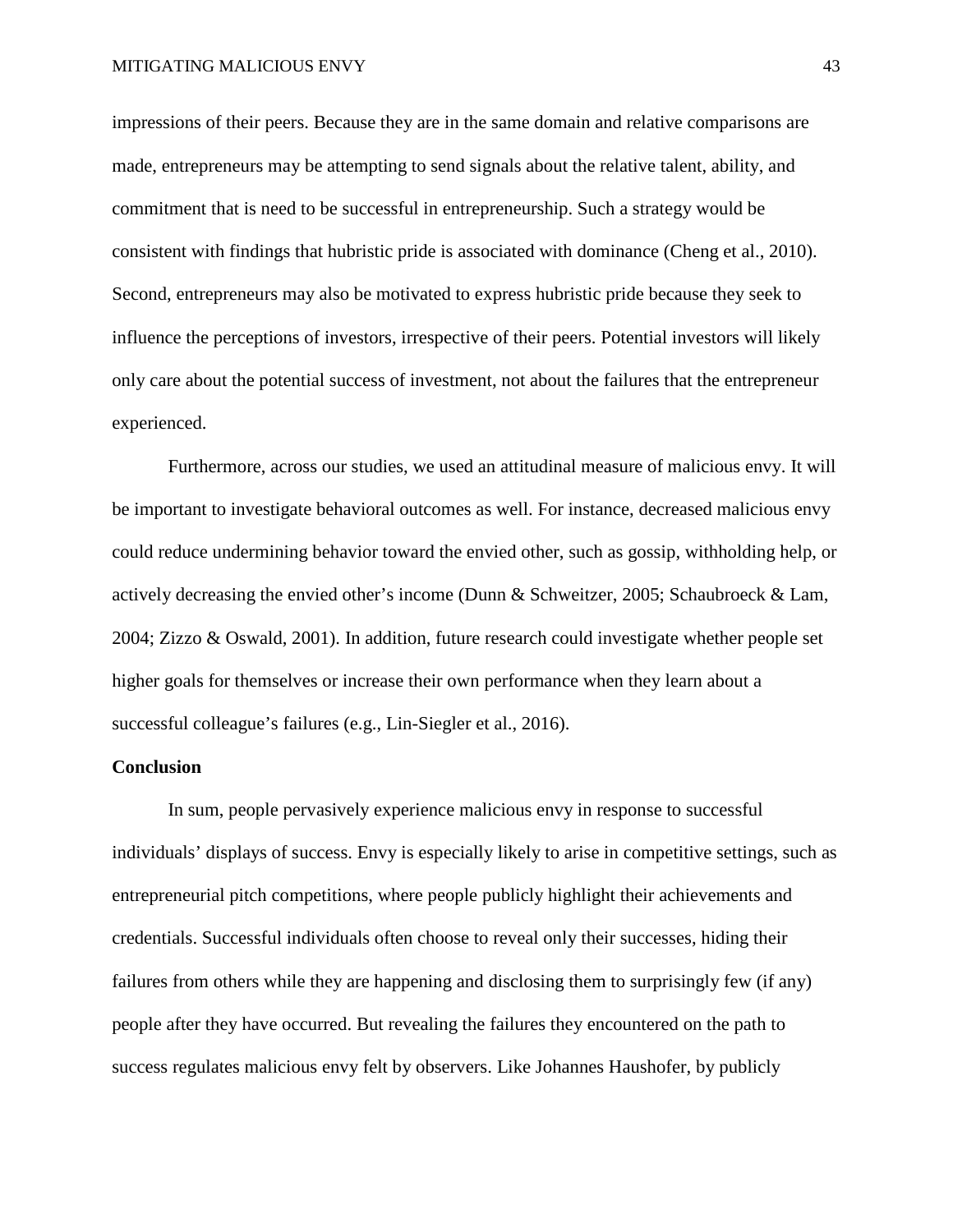acknowledging the failures one worked to overcome, high achievers can mitigate malicious

envy.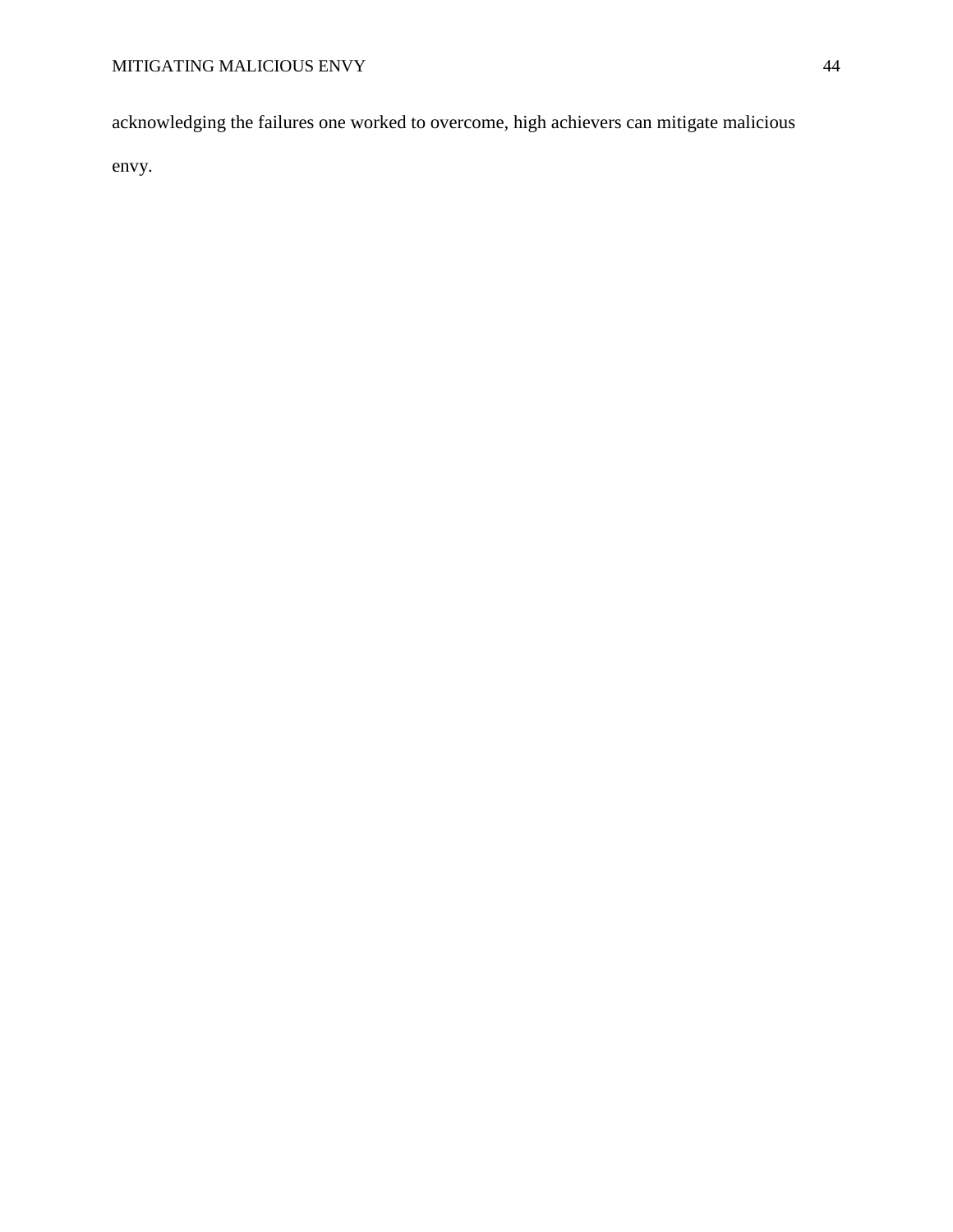#### References

- Algoe, S. B., & Haidt, J. (2009). Witnessing excellence in action: The "other-praising" emotions of elevation, gratitude, and admiration. *Journal of Positive Psychology*, *4*(2), 105–127.
- Appel, H., Crusius, J., & Gerlach, A.L. (2015). Social comparison, envy, and depression on Facebook: A study looking at effects of high comparison standards on depressed individuals. *Journal of Social and Clinical Psychology, 34*(4), 277–289.
- Aronson, E., Willerman, B., & Floyd, J. (1966). The effect of a pratfall on increasing interpersonal attractiveness. *Psychonomic Science, 4*(6), 227–228.
- Baumeister, R.F. (1982). A self-presentational view of social phenomena. *Psychological Bulletin, 91*(1), 3–26.

Bedeian, A.G. (1995). Workplace envy. *Organizational Dynamics, 23*(4), 49-56.

- Berman, J.Z., Levine, E.E., Barasch, A., & Small, D. (2015). The braggart's dilemma: On the social rewards and penalties of advertising prosocial behavior. *Journal of Marketing Research, 52*(1), 90–104.
- Bitterly, B.T., Brooks, A.W., & Schweitzer, M.E. (2017). Risky business: When humor increases and decreases status. *Journal of Personality and Social Psychology, 112*(3), 431-455.
- Brooks, A.W. (2014). Get excited: Reappraising pre-performance anxiety as excitement. *Journal of Experimental Psychology: General, 143*(3), 1144–1158.
- Brooks, A.W., Huang, L., Kearney, S.W., & Murray, F. (2014). Investors prefer entrepreneurial ventures pitched by attractive men. *Proceedings of National Academy of Sciences, 111*(12), 4427–4431.
- Buell, R.W., & Norton, M.I. (2011). The labor illusion: How operational transparency increases perceived value. *Management Science, 57*(9), 1564–1579.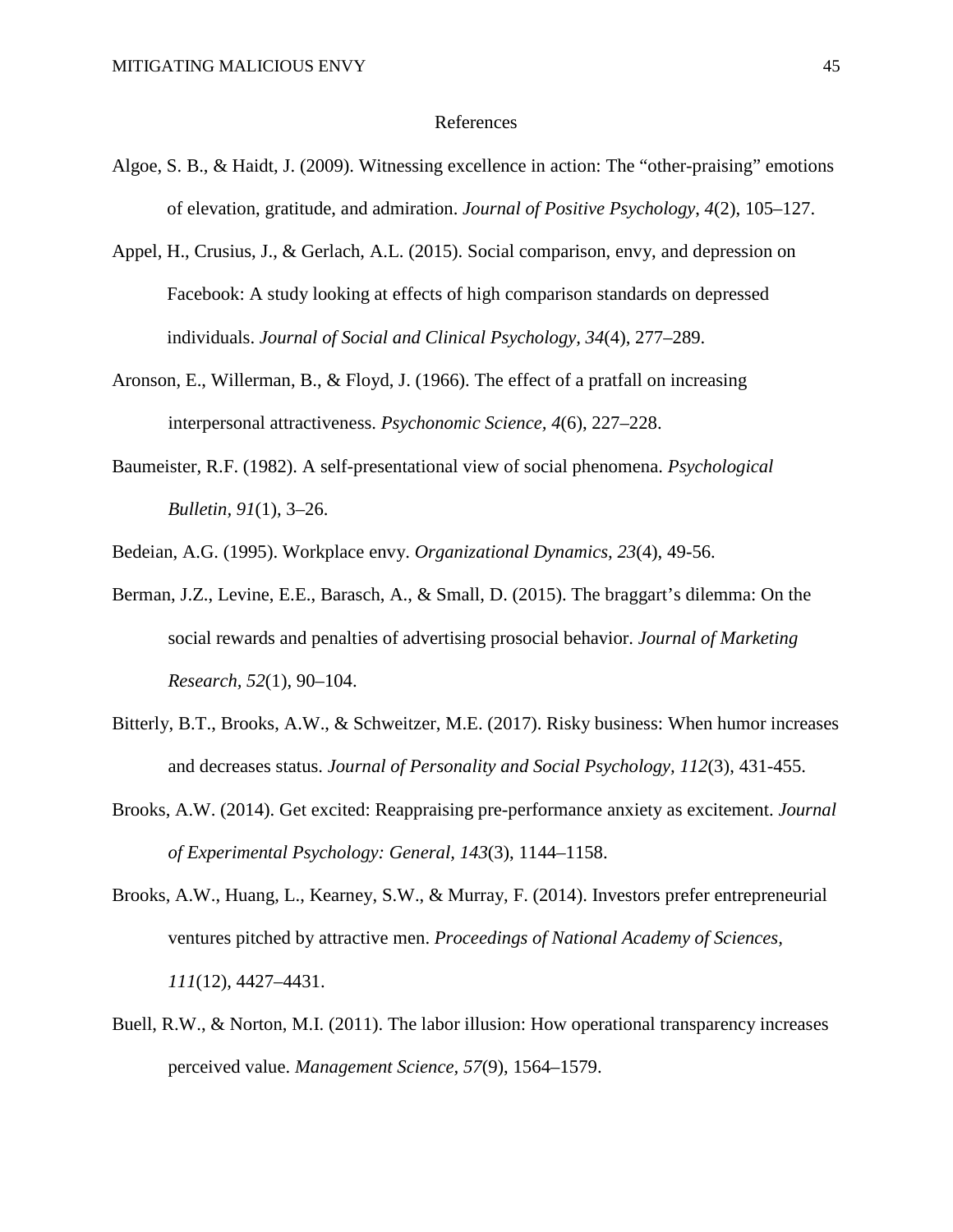- Campbell, D. T. (1950). The indirect assessment of social attitudes. *Psychological Bulletin*, *47*(1), 15-38.
- Cheng, J.T., Tracy, J.L., & Henrich, J. (2010). Pride, personality, and the evolutionary foundations of human social status. *Evolution and Human Behavior, 31*(5), 334–347.
- Chou, H.T.G., & Edge, N. (2012). "They are happier and having better lives than I am": The impact of using Facebook on perceptions of others' lives. *Cyberpsychology, Behavior, and Social Networking, 15*(2), 117–121.
- Cialdini, R. B., Borden, R. J., Thorne, A., Walker, M. R., Freeman, S., & Sloan, L. R. (1976). Basking in reflected glory: Three (football) field studies. *Journal of Personality and Social Psychology*, *34*(3), 366–375.
- Cialdini, R.B., & Richardson, K.D. (1980). Two indirect tactics of image management: Basking and blasting. *Journal of Personality and Social Psychology, 39*(3), 406–415.
- Cohen-Charash, Y. (2009). Episodic envy. *Journal of Applied Social Psychology, 39*(9), 2128– 2173.
- Cohen-Charash, Y., Larson, E., & Fischer, A.H. (2013). *Envious or angry? Self and other reactions to others getting what we want.* Paper presented at the Annual Meeting of the Academy of Management, Orlando, FL.
- Cohen-Charash, Y., & Mueller, J.S. (2007). Does perceived unfairness exacerbate or mitigate interpersonal counterproductive work behaviors related to envy? *Journal of Applied Psychology, 92*(3), 666–680.
- Crowley, A. E., & Hoyer, W. D. (1994). An integrative framework for understanding two-sided persuasion. *Journal of Consumer Research*, *20*(4), 561-574.

Crusius, J., & Lange, J. (2014). What catches the envious eye? Attentional biases within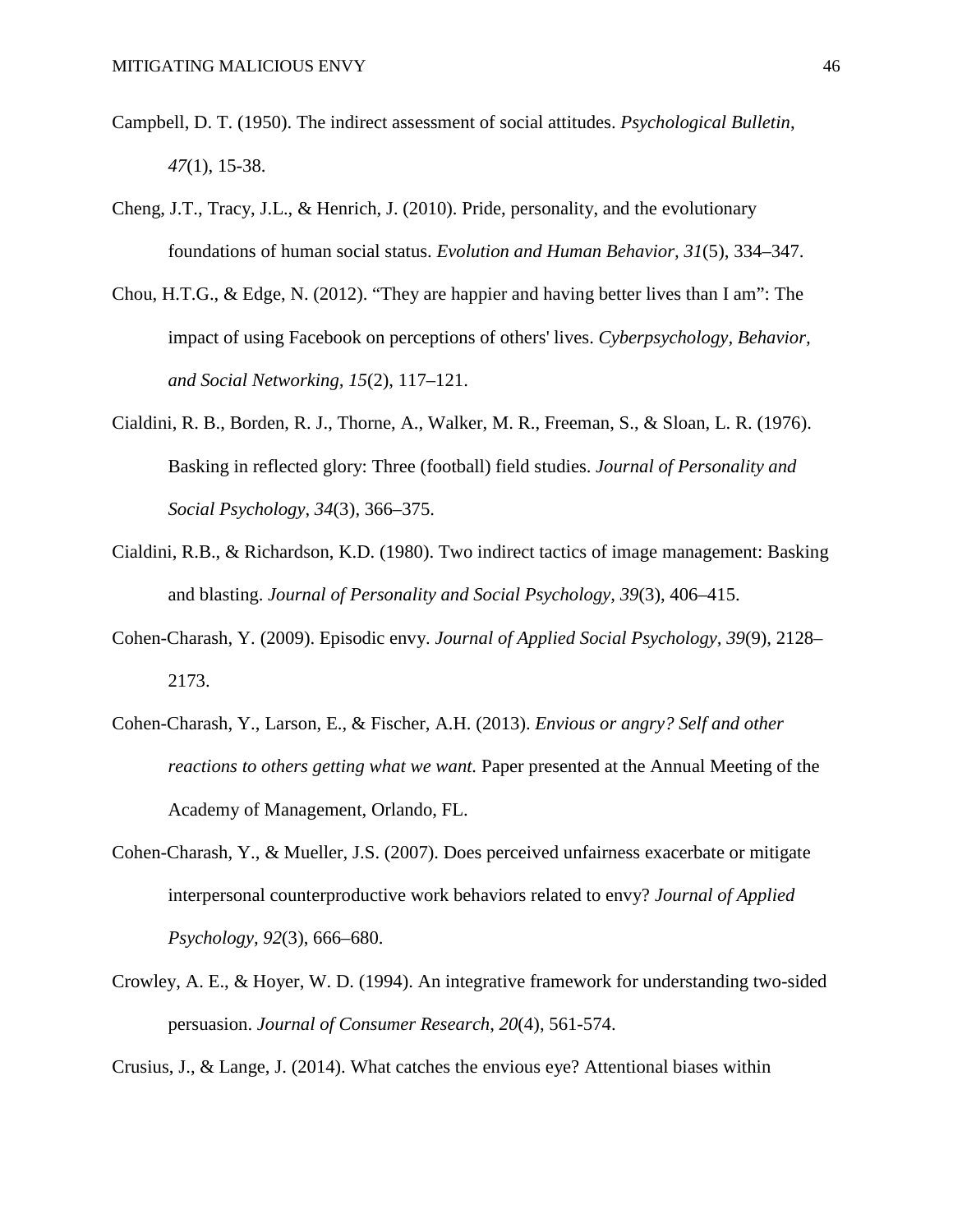malicious and benign envy. *Journal of Experimental Social Psychology, 55*, 1–11.

- Crusius, J., & Mussweiler, T. (2012). When people want what others have: The impulsive side of envious desire. *Emotion, 12*(1), 142–153.
- Cuddy, A. J. C., Norton, M. I., & Fiske, S. T. (2005). This old stereotype: The pervasiveness and persistence of the elderly stereotype. *Journal of Social Issues*, *61*(2), 267–285.
- DeMaio, T. J. (1984). Social desirability and survey. In C.F. Turner & E. Martin (Eds.), *Surveying subjective phenomena*, *volume 2* (pp. 257-281). New York, NY: Russell Sage Foundation.
- DePaulo, B.M., Kashy, D.A., Kirkendol, S.E., Wyer, M.M., & Epstein, J.A. (1996). Lying in everyday life. *Journal of Personality and Social Psychology, 70*(5), 979–995.
- Dogan, K., & Vecchio, R.P. (2001). Managing envy and jealousy in the workplace. *Compensation and Benefits Review, 33*(2), 57–64.
- Duffy, M.K., & Shaw, J.D. (2000). The Salieri syndrome: Consequences of envy in groups. *Small Group Research, 31*(1), 3–23.
- Duffy, M.K., Shaw, J.D., & Schaubroeck, J.M. (2008). Envy in organizational life. In R.H. Smith (Ed.), *Envy: Theory and Research* (pp. 167–189). New York, NY: Oxford University Press.
- Dunn, J.R., & Schweitzer, M.E. (2005). Feeling and believing: The influence of emotion on trust. *Journal of Personality and Social Psychology,* 88(5), 736–748.
- Edmondson, A. (1999). Psychological safety and learning behavior in work teams. *Administrative Science Quarterly, 44*(2), 350–383.
- Ein-Gar, D., Shiv, B., & Tormala, Z. L. (2011). When blemishing leads to blossoming: The positive effect of negative information. *Journal of Consumer Research*, *38*(5), 846-859.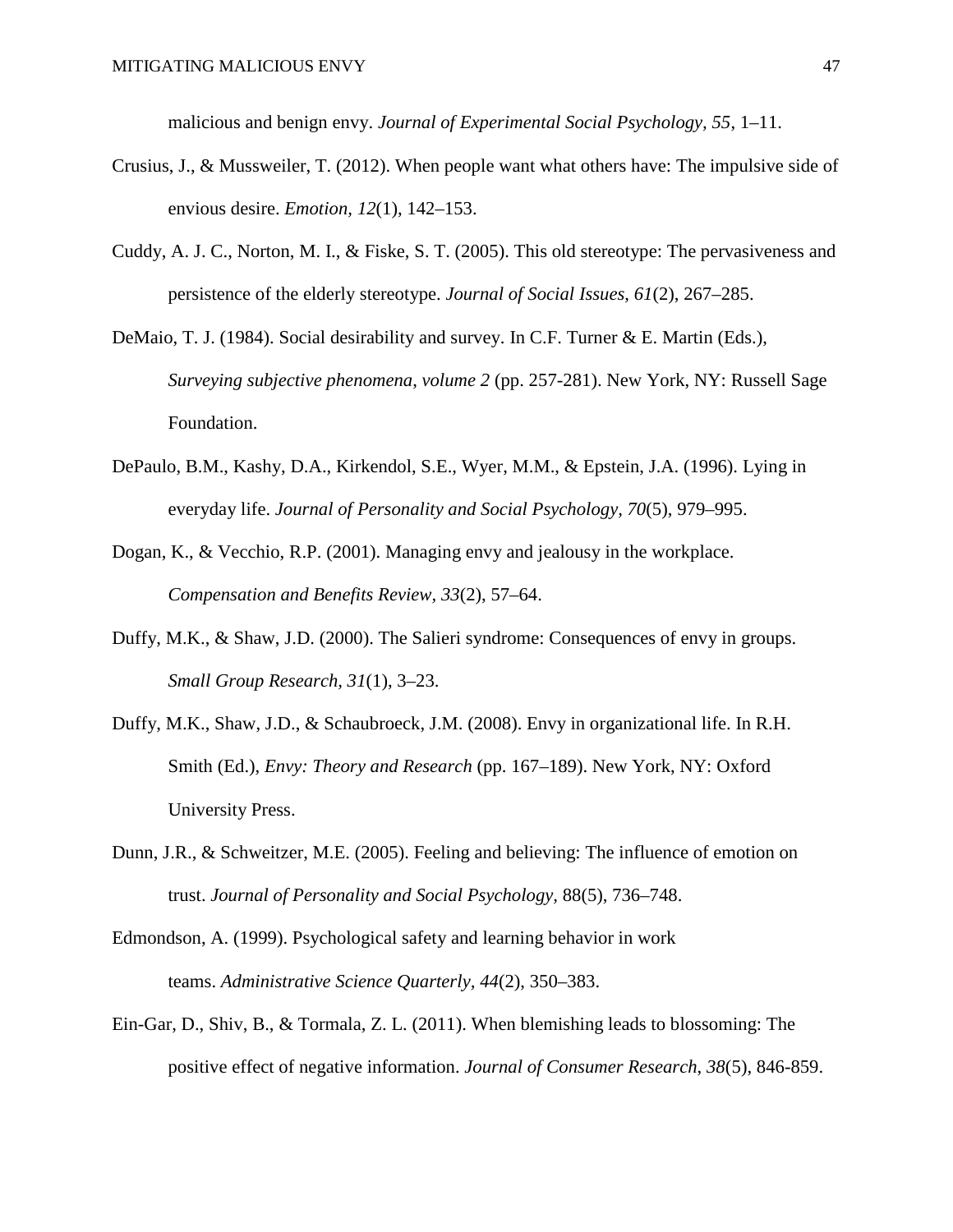- Exline, J.J., & Lobel, M. (1999). The perils of outperformance: Sensitivity about being the target of a threatening upward comparison. *Psychological Bulletin, 125*(3), 307–337.
- Falcon, R. G. (2015). Is envy categorical or dimensional? An empirical investigation using taxometric analysis. *Emotion*, *15*(6), 694-698.
- Feather, N.T. (1969). Attribution of responsibility and valence of success and failure in relation to initial confidence and task performance. *Journal of Personality and Social Psychology, 13*(2), 129–144.
- Feather, N.T., & Nairn, K. (2005). Resentment, envy, schadenfreude, and sympathy: Effects of own and other's deserved or undeserved status. *Australian Journal Psychology, 57*(2), 87–102.

Festinger, L. (1954). A theory of social comparison processes. *Human Relations, 7*(2), 117–140.

- Fischer, A.H., & Manstead, A.S.R. (2008). Social functions of emotion. In M. Lewis, J Haviland-Jones, & L.F. Barrett (Eds.) *Handbook of Emotions* (pp. 456–470). New York, NY: Guilford Press.
- Fischer, A.H., & Van Kleef, G.A. (2010). Where have all the people gone? A plea for including social interaction in emotion research. *Emotion Review, 2*(3), 208–211.
- Fisher, R. J. (1993). Social desirability bias and the validity of indirect questioning. *Journal of Consumer Research*, *20*(2), 303-315.
- Foster, G.M. (1972). The anatomy of envy: A study in symbolic behavior. *Current Anthropology, 13*(2), 165–202.

Frijda, N.H. (1986). *The emotions.* Cambridge, UK: Cambridge University Press.

Gilbert D.T., Pinel, E.C., Wilson, E.D., Blumberg, S.J., & Wheatley, T.P. (1998). Immune neglect: A source of durability bias in affective forecasting. *Journal of Personality and*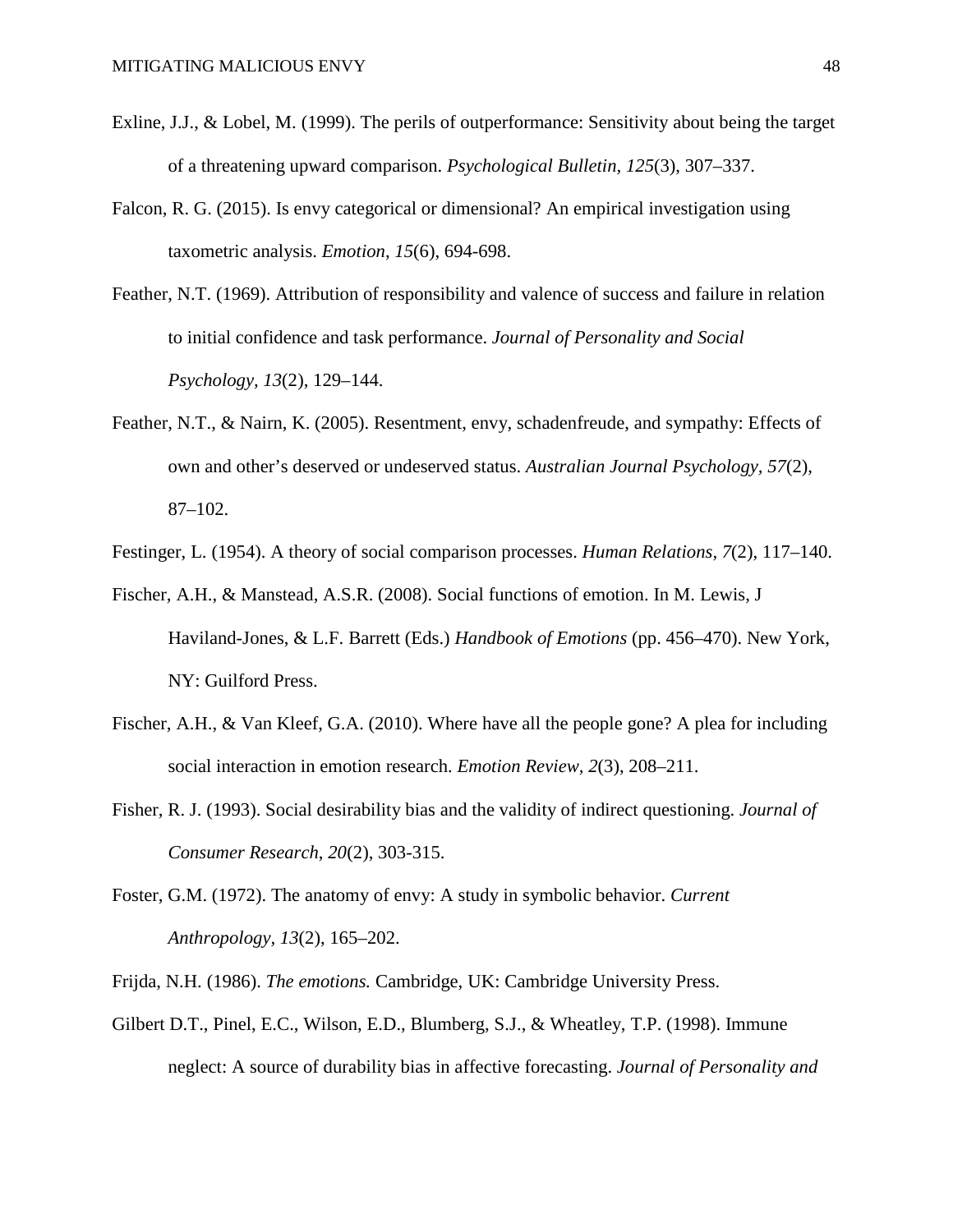*Social Psychology, 75*(3), 617–638.

- Gilmore, D.C., & Ferris, G.R. (1989). The effects of applicant impression management tactics on interviewer judgments. *Journal of Management, 15*(4), 557–564.
- Gino, F., & Pierce, L. (2009) Dishonesty in the name of equity. *Psychological Science, 20*(9), 1153–1160.
- Godfrey, D.K., Jones, E.E., & Lord, C.G. (1986). Self-promotion is not ingratiating. *Journal of Personality and Social Psych*ology*, 50*(1), 106–115.
- Gross, J.J. (1998). The emerging field of emotion regulation: An integrative review. *Review of General Psychology, 2*(5), 271–299.
- Helmreich, R., Aronson, E., & LeFan, J. (1970). To err is humanizing sometimes: Effects of selfesteem, competence, and a pratfall on interpersonal attraction. *Journal of and Personality Social Psychology*, *16*(2), 259–264.
- Hewitt, P.L., Flett, G.L., Sherry, S.B., Habke, M., Parkin, M., Lam, R.W., McMurtry, B., Ediger, E., Fairlie, P., & Stein, M.B. (2003). The interpersonal expression of perfection: Perfectionistic self-presentation and psychological distress. *Journal of Personality and Social Psychology, 84*(6), 1303–1325.
- Hill, S. E., & Buss, D. M. (2008). The evolutionary psychology of envy. In R. H. Smith (Ed.), *Envy: Theory and research* (pp. 60–70). New York, NY: Oxford University Press.
- Hofmann, S.G., Heering, S., Sawyer, A.T., & Asnaani, A. (2009). How to handle anxiety: The effects of reappraisal, acceptance, and suppression strategies on anxious arousal. *Behavior Research and Therapy, 47*(5), 389–394.
- Holmes, J.G. (1991). Trust and the appraisal process in close relationships. In W.H. Jones & D. Perlman (Eds.), *Advances in personal relationships: A research annual*, *vol. 2* (pp. 57–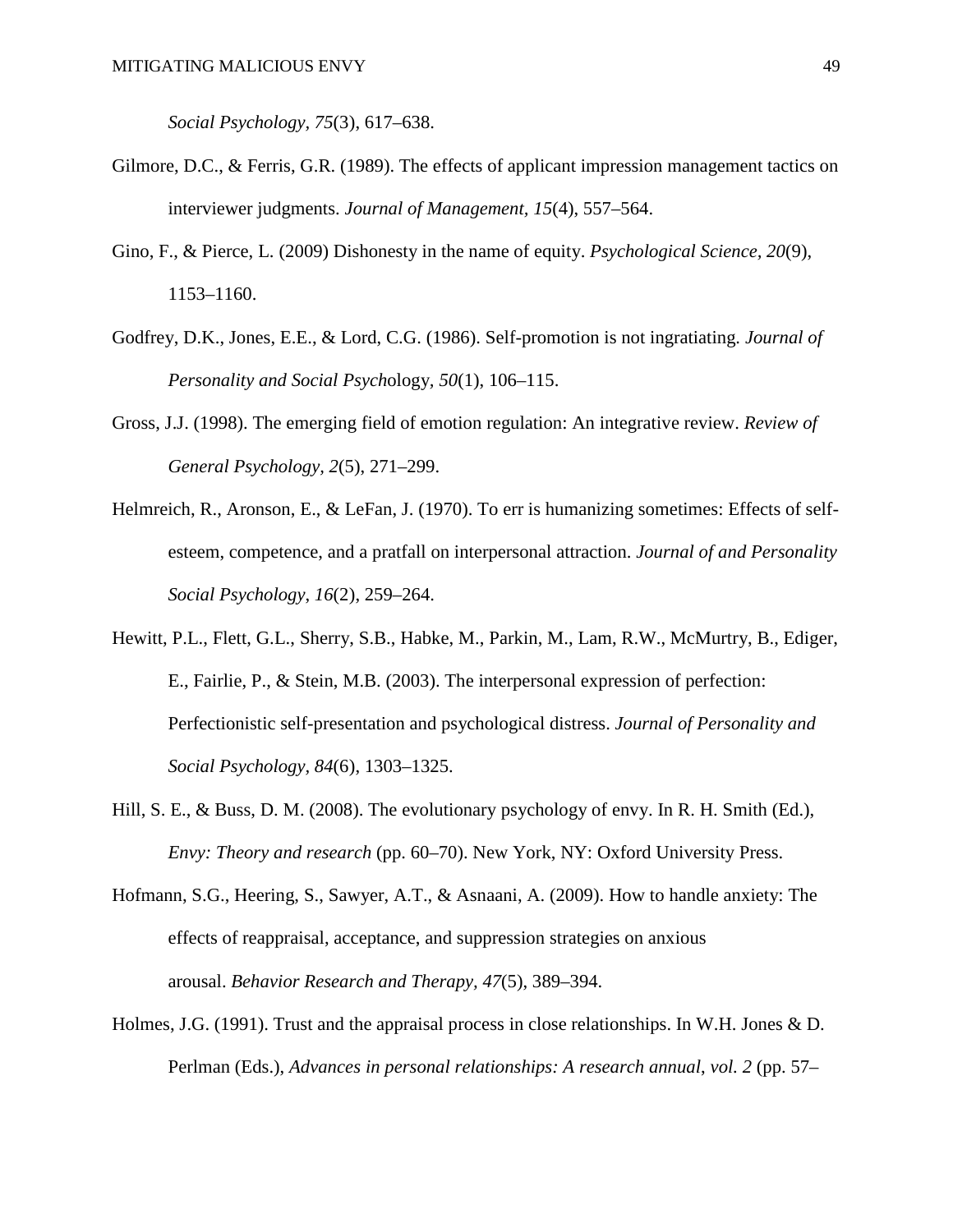104). Oxford, UK: Jessica Kingsley Publishers.

- Hoogland, C. E., Van de Ven, N., Smith, R. H., Van Dijk, W. W., Breugelmans, S. M., & Zeelenberg, M. (2015). The roles of inferiority, deservingness of the misfortune, and malicious envy in schadenfreude. *Motivation and Emotion*, *39*, 260–281.
- Jones, E.E., & Pittman, T.S. (1982). Toward a general theory of strategic self-presentation. In J. Suls (Ed.), *Psychological perspectives on the self* (pp. 231–261). Hillsdale, NJ: Erlbaum.
- Jordan, A.H., Monin, B., Dweck, C.S., Lovett, B.J., John, O.P., & Gross, J.J. (2011). Misery has more company than people think: Underestimating the prevalence of others' negative emotions. *Personality and Social Psychology Bulletin, 37*(1), 120–135.
- Kamins, M. A., & Marks, L. J. (1987). Advertising puffery: The impact of using two-sided claims on product attitude and purchase intention. *Journal of Advertising*, *16*(4), 6-15.
- KC, D., Staats, B.R., & Gino, F. (2013). Learning from my success and from others' failure: Evidence from minimally invasive cardiac surgery. *Management Science, 59*(11), 2435– 2449.
- Keltner, D., & Haidt, J. (1999). Social functions of emotions at four levels of analysis. *Cognition and Emotion, 13*(5), 505–521.
- Kirzner, I.M. (1999). Creativity and/or alertness: A reconsideration of the Schumpeterian entrepreneur. *The Review of Austrian Economics, 11*(1), 5–17.
- Krasnova, H., Wenninger, H., Widjaja, T., & Buxmann, P. (2013). *Envy on Facebook: A hidden threat to users' life satisfaction?* Paper presented at the 11th International Conference on Wirtschaftsinformatik. Leipzig, Germany.
- Lange, J., & Crusius, J. (2015). The tango of two deadly sins: The social-functional relation of envy and pride. *Journal of Personality and Social Psychology, 109*(3), 453–470.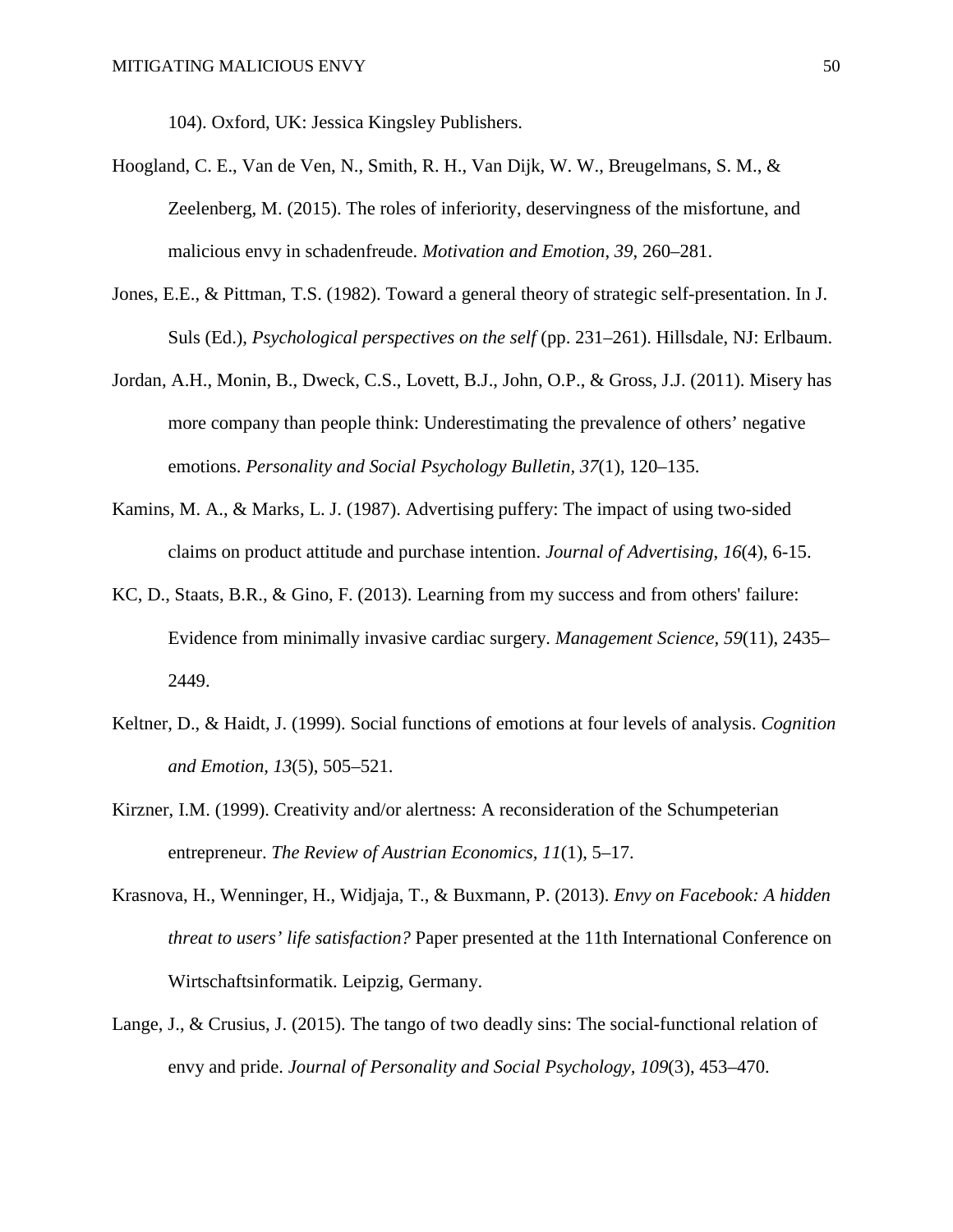- Leary, M.R., & Kowalski, R.M. (1990). Impression management: A literature review and twocomponent model. *Psychological Bulletin, 107*(1), 34–47.
- Lee, K., & Duffy, M.K. (2014). *When and how workplace envy promotes job performance.* Paper presented at the Annual Meeting of the Academy of Management, Philadelphia, PA.
- Lin-Siegler, X., Ahn, J.N., Chen, J., Fang, F.F.A., & Luna-Lucero, M. (2016). Even Einstein struggled: Effects of learning about great scientists' struggles on high school students' motivation to learn science. *Journal of Educational Psychology, 108*(3), 314–328.
- Lockwood, P., & Kunda, Z. (1997). Superstars and me: Predicting the impact of role models on the self. *Journal of Personality and Social Psychology, 73*(1), 91–103.
- Mauss, I.B., Cook, C.L., Cheng, J.Y., Gross, J.J. (2007). Individual differences in cognitive reappraisal: Experiential and physiological responses to an anger provocation. *International Journal of Psychophysiology, 66*(2),116–124.
- McGee, J.E., Peterson, M., Mueller, S.L., & Sequeira, J.M. (2009). Entrepreneurial self efficacy: Refining the measure. *Entrepreneurship Theory and Practice, 33*(4), 965–988.
- Menon, T., & Thompson, L. (2010). Envy at work. *Harvard Business Review, 88*(4), 74–79.
- Menon, T., Thompson, L., & Choi, H.S. (2006). Tainted knowledge vs. tempting knowledge: People avoid knowledge from internal rivals and seek knowledge from external rivals. *Management Science, 52*(8), 1129–1144.
- Miceli, M., & Castelfranchi, C. (2007). The envious mind. *Cognition and Emotion, 21*(3), 449– 479.
- Moran, S., & Schweitzer, M.E. (2008). When better is worse: Envy and the use of deception. *Negotiation and Conflict Management Research, 1*(1), 3–29.
- Moran, S., Schweitzer, M.E., & Miller, M. (2009). *Why dogs are high performers' best friends:*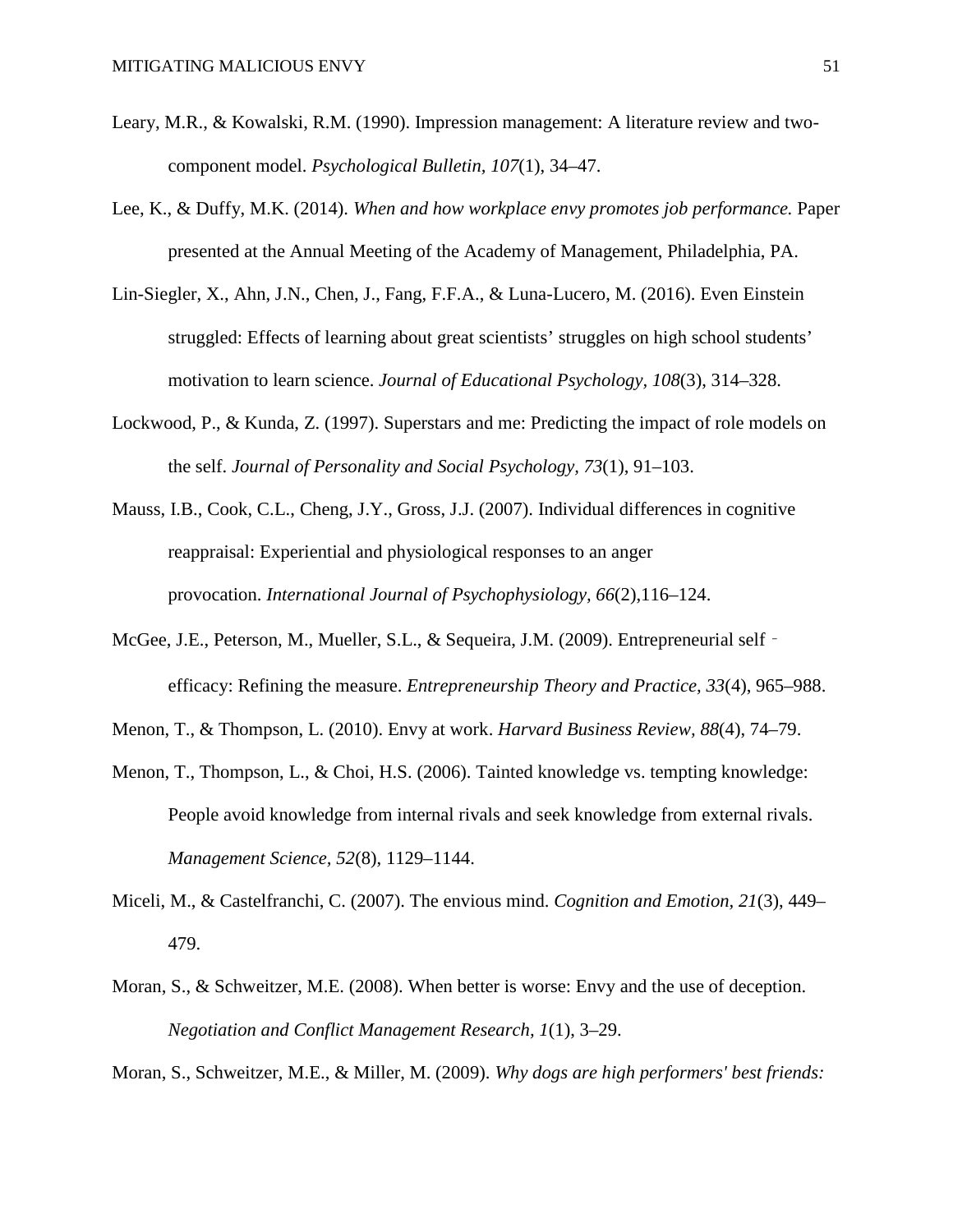*How warmth curtails the harmful effects of envy.* Paper presented at the Annual Meeting of the Academy of Management, Chicago, IL.

- Neisser, U. (1980). On "social knowing". *Personality and Social Psychology Bulletin, 6*, 601– 605.
- Niven, K., Totterdell, P., & Holman, D. (2009). A classification of controlled interpersonal affect regulation strategies. *Emotion, 9*(4), 498–509.
- Parks, C.D., Rumble, A.C., Posey, D.C. (2002). The effects of envy on reciprocation in a social dilemma. *Personality and Social Psychology Bulletin, 28*(4), 509–520.
- Parrott, W.G., & Smith, R.H. (1993). Distinguishing the experiences of envy and jealousy. *Journal of Personality and Social Psychology, 64*(6), 906–920.
- Pechmann, C. (1992). Predicting when two-sided ads will be more effective than one-sided ads: The role of correlational and correspondent inferences. *Journal of Marketing Research*, *29*(4), 441-453.
- Pennebaker, J.W. (1989). Confession, inhibition and disease. In L Berkowitz (Ed.), *Advances in experimental social psychology* (pp. 211–244). Orlando, FL: Academic Press.
- Pennebaker, J.W. (1997). Writing about emotional experiences as a therapeutic process. *Psychological Science, 8*(3), 162–166.
- Preacher, K. J., & Hayes, A. F. (2008). Asymptotic and resampling strategies for assessing and comparing indirect effects in multiple mediator models. *Behavior Research Methods*, *40*(3), 879-891.
- Preacher, K. J., & Kelley, K. (2011). Effect size measures for mediation models: Quantitative strategies for communicating indirect effects. *Psychological Methods*, *16*(2), 93-115.

Ross, J., Irani, L., Silberman, M., Zaldivar, A., & Tomlinson, B. (2010). Who are the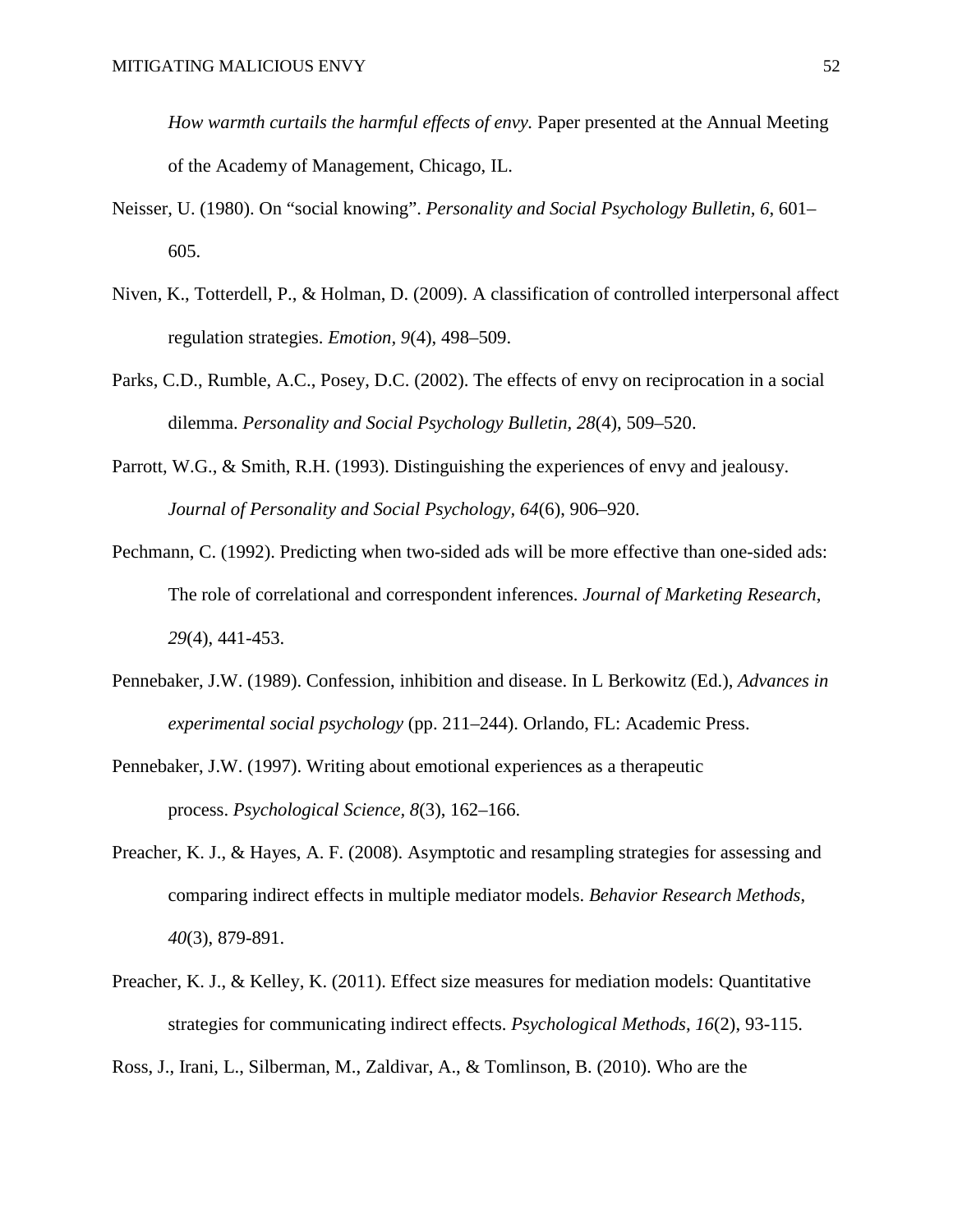crowdworkers?: Worker demographics in Amazon Mechanical Turk. In *CHI'10 Extended Abstracts on Human Factors in Computing Systems* (p. 2863–2872). Atlanta, Georgia.

- Ross, L. (1977). The intuitive psychologist and his shortcomings: Distortions in the attribution process. *Advances in Experimental and Social Psychology, 10*, 173–220.
- Salovey, P., & Rodin, J. (1984). Some antecedents and consequences of social-comparison jealousy. *Journal of Personality and Social Psychology, 47*(4), 780–792.
- Salovey, P., & Rodin, J. (1988). Coping with envy and jealousy. *Journal of Social and Clinical Psychology, 7*(1), 15–33.
- Salovey, P., & Rodin, J. (1991). Provoking jealousy and envy: Domain relevance and selfesteem threat. *Journal of Social and Clinical Psychology, 10*(4), 395–413.
- Schaubroeck, J., & Lam, S. (2004). Comparing lots before and after: Promotion rejectees' invidious reactions to promotees. *Organizational Behavior and Human Decision Processes, 94*(1), 33–47.
- Schweitzer, M.E., & Gibson, D.E. (2007). Fairness, feelings, and ethical decision-making: Consequences of violating community standards of fairness. *Journal of Business Ethics, 77*(3) 287–301.
- Scopelliti, I., Loewenstein, G., & Vosgerau, J. (2014). You call it 'self-exuberance,' I call it 'bragging.' Miscalibration in predicted emotional responses to self-promotion. Working Paper. Retrieved from Social Science Research Network website:

http://ssrn.com/abstract=2502012

Sezer, O., Gino, F., & Norton, M.I. (2017). Humblebragging: A distinct—and ineffective—selfpresentation strategy. *Journal of Personality and Social Psychology.*

Shariff, A.F., & Tracy, J.L. (2009). Knowing who's boss: Implicit perceptions of status from the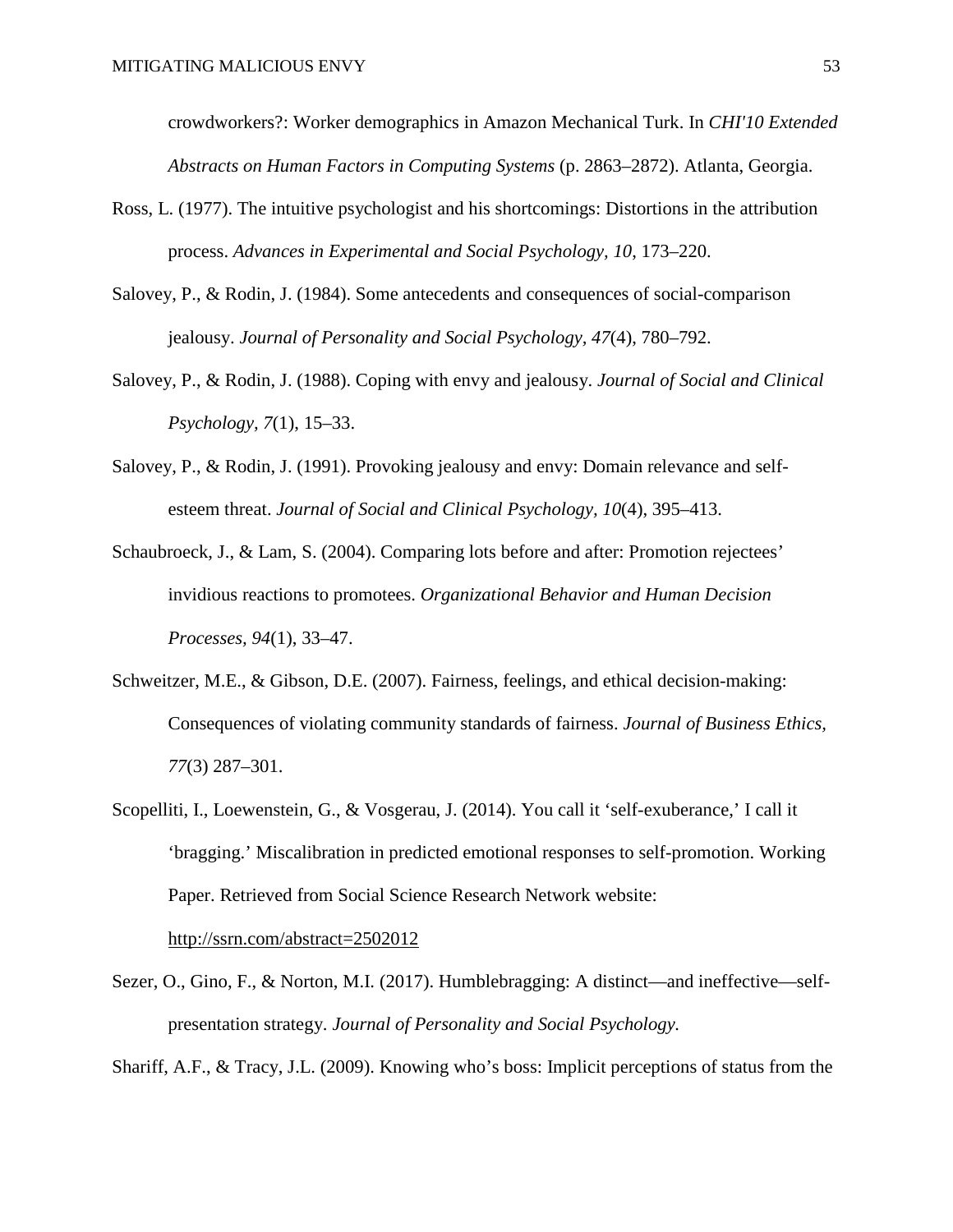nonverbal expression of pride. *Emotion, 9*(5), 631–639.

Silver, M., & Sabini, J. (1978). The perception of envy. *Social Psychology, 41*(2), 105–117.

Small, M. L. (2017). *Someone to talk to.* New York, NY: Oxford University Press.

- Smith, R. H. (2000). Assimilative and contrastive emotional reactions to upward and downward social comparisons. In J. Suls & L. Wheeler (Eds.), *Handbook of Social Comparison: Theory and Research* (pp. 173–201). Dordrecht, Netherlands: Kluwer Academic Publishers.
- Smith, R.H. (2004). Envy and its transmutations. In C.W. Leach & L.Z. Tiedens (Eds.), *The social life of emotions* (pp. 43–63). Cambridge, UK: Cambridge University Press.
- Smith, R.H., & Kim, S.H. (2007). Comprehending envy. *Psychological Bulletin, 133*(1), 46–64.
- Smith, R. E., & Hunt, S. D. (1978). Attributional processes and effects in promotional situations. *Journal of Consumer Research*, *5*(3), 149-158.
- Stefan, M. (2010). A CV of failures. *Nature, 468*(7322), 467.
- Steinmetz, J., & O'Brien, E. (2016). *Too easy: When and why effortlessly successful others are disliked.* Paper presented at the 17th Annual Conference of the Society for Personality and Social Psychology, San Diego, CA.
- Stevens, C.K., & Kristof, A.L. (1995). Making the right impression: A field study of applicant impression management during job interviews. *Journal of Applied Psychology, 80*(5), 587–606.
- Stinchcombe, A.L. (1965). Organizations and social structure. *Handbook of Organizations, 44*(2), 142–193.
- Swanson. A. (2016, April 28). Why it feels so good to read about this Princeton professor's failures. *Washington Post.* Retrieved from [www.washingtonpost.com.](http://www.washingtonpost.com/)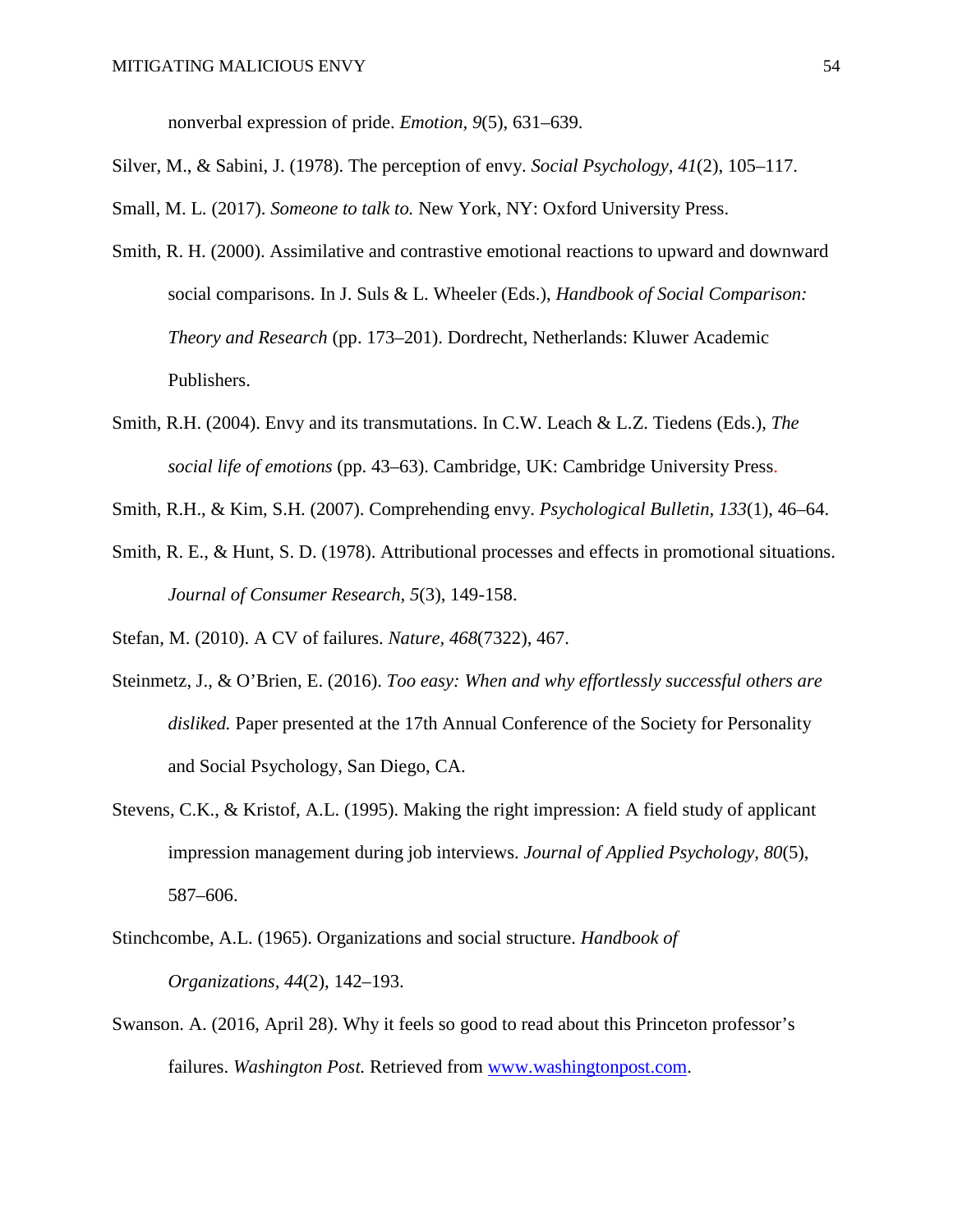- Tesser, A., & Collins, J. E. (1988). Emotion in social reflection and comparison situations: Intuitive, systematic, and exploratory approaches. *Journal of Personality and Social Psychology*, *55*(5), 695–709.
- Tesser, A., Millar, M., & Moore, J. (1988). Some affective consequences of social comparison and reflection processes: The pain and pleasure of being close. *Journal of Personality and Social Psych., 54*(1), 49–61.
- Tourangeau, R., & Yan, T. (2007). Sensitive questions in surveys. *Psychological Bulletin*, *133*(5), 859-883.
- Tracy, J.L., & Matsumoto, D. (2008). The spontaneous expression of pride and shame: Evidence for biologically innate nonverbal displays. *Proceedings of the National Academy of Sciences, 105*(33),11655–11660.
- Tracy, J.L., & Prehn, C. (2012). Arrogant or self-confident? The use of contextual knowledge to differentiate hubristic and authentic pride from a single nonverbal expression. *Cognition and Emotion, 26*(1), 14–24.
- Tracy, J.L., & Robins, R.W. (2004a). Putting the self into self-conscious emotions: A theoretical model. *Psychological Inquiry, 15*(2), 103–125.
- Tracy, J.L., & Robins, R.W. (2004b). Show your pride: Evidence for a discrete emotion expression. *Psychological Science, 15*(3), 194–197.
- Tracy, J.L., & Robins, R.W. (2007). The psychological structure of pride: A tale of two facets. *Journal of Personality and Social Psychology, 92*(3), 506–525.
- Tracy, J.L., Shariff, A.F., & Cheng, J.T. (2010). A naturalist's view of pride. *Emotion Review, 2*(2), 163–177.
- Van de Ven, N., Hoogland, C. E., Smith, R. H., Van Dijk, W. W., Breugelmans, S. M., &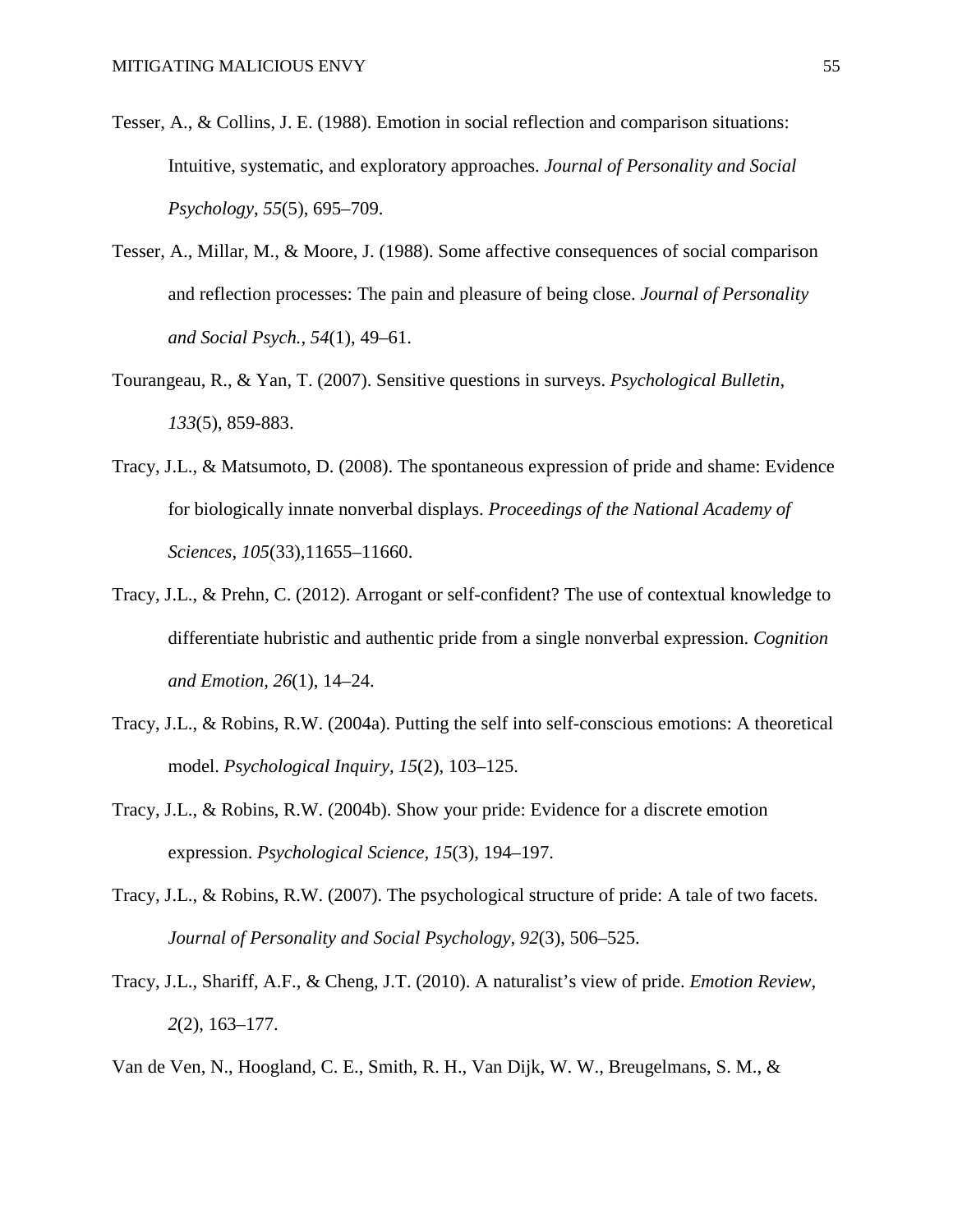Zeelenberg, M. (2015). When envy leads to schadenfreude. *Cognition and Emotion*, *29*, 1007–1025.

- Van de Ven, N., Zeelenberg, M., & Pieters, R. (2009). Leveling up and down: The experiences of benign and malicious envy. *Emotion, 9*(3), 419–429.
- Van de Ven, N., Zeelenberg, M., & Pieters, R. (2010). Warding off the evil eye: When the fear of being envied increases prosocial behavior. *Psychological Science, 21*(11), 1671–1677.
- Van de Ven, N., Zeelenberg, M., Pieters, R. (2011a). The envy premium in product evaluation. *Journal of Consumer Research, 37*(6), 984–998.
- Van de Ven, N., Zeelenberg, M., & Pieters, R. (2011b). Why envy outperforms admiration. *Personality and Social Psychology Bulletin, 37*(6), 784–795.
- Van de Ven, N., Zeelenberg, M., & Pieters, R. (2012). Appraisal patterns of envy and related emotions. *Motivation and Emotion, 36*(2), 195–204.
- Van Dijk, W. W., Ouwerkerk, J. W., Smith, R. H., & Cikara, M. (2015). The role of selfevaluation and envy in schadenfreude. *European Review of Social Psychology*, *26*(1), 247-282.
- Van Kleef, G.A. (2009) How emotions regulate social life: The emotions as social information (EASI) model. *Current Directions in Psychological Science, 18*(3), 184–188.
- Van Kleef, G.A., Van Doorn, E.A., Heerdink, M.W., & Koning, L.F. (2011) Emotion is for influence. *European Review of Social Psychology, 22*(1), 114–163.
- Vecchio, R.P. (2000). Negative emotion in the workplace: Employee jealousy and envy. *International Journal of Stress Management, 7*(3), 161–179.
- Weidman, A. C., Cheng, J. T., & Tracy, J. L. (2016). The psychological structure of humility. *Journal of Personality and Social Psychology.*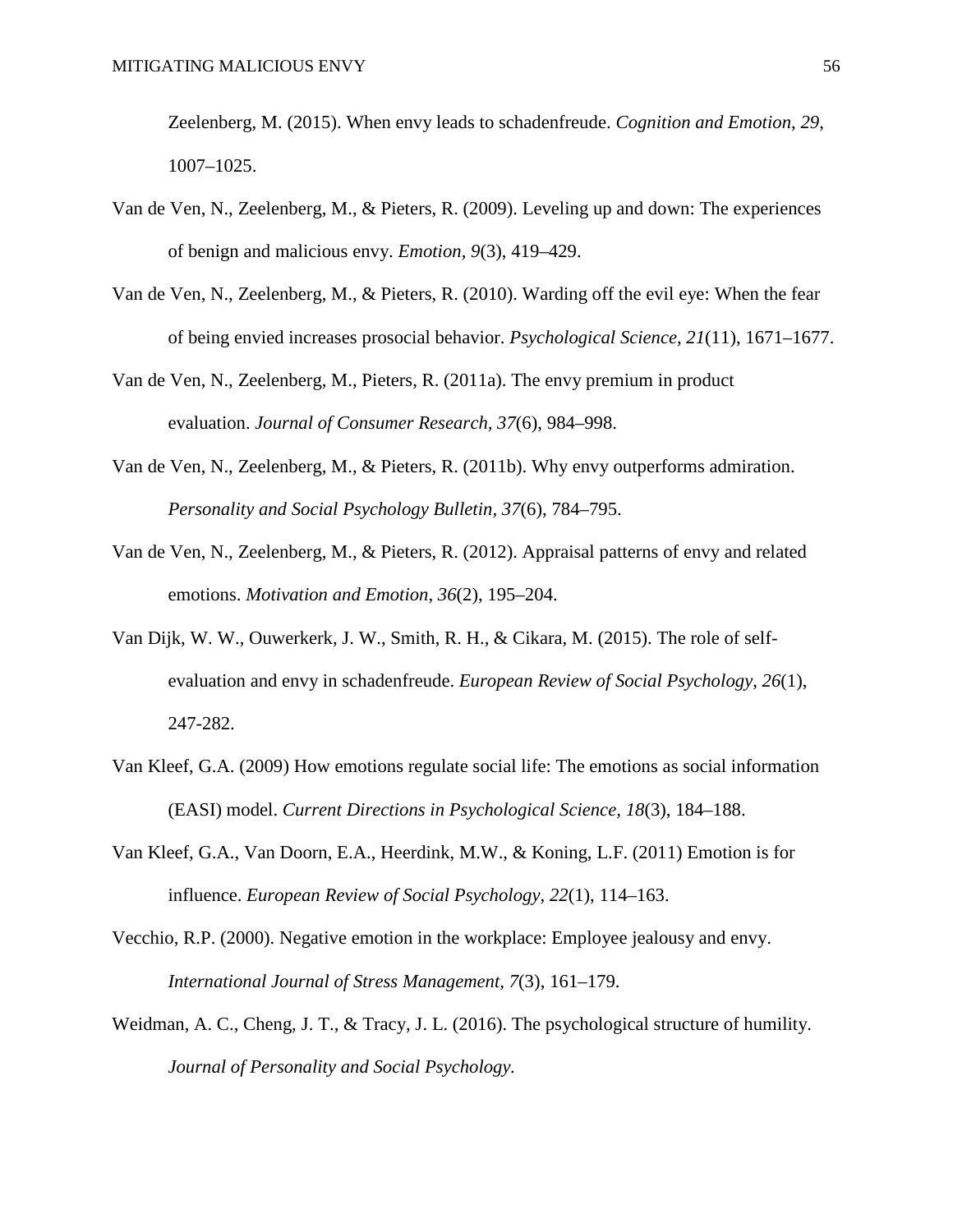- Williams, L.A., & DeSteno, D. (2009). Pride: Adaptive social emotion or seventh sin? *Psychological Science, 20*(3), 284–288.
- Wolf, E.B., Lee, J.J., Sah, S., & Brooks, A.W. (2016). Managing perceptions of distress at work: Reframing emotion as passion, *Organizational Behavior and Human Decision Processes, 137,* 1-12.
- Wosinska, W., Dabul, A.J., Whetstone-Dion, R., & Cialdini, R.B. (1996). Self-presentational responses to success in the organization: The costs and benefits of modesty. *Basic and Applied Social Psychology, 18*(2), 229–242.
- Zaki, J., & Williams, W.C. (2013). Interpersonal emotion regulation. *Emotion, 13*(5), 803–810.
- Zell, A.L., & Exline, J.J. (2010). How does it feel to be outperformed by a "good winner"? Prize sharing and self-deprecating as appeasement strategies. *Basic and Applied Social Psychology, 32*(1), 69–85.
- Zizzo, D.J., & Oswald, A.J. (2001). Are people willing to pay to reduce others' incomes? *Annales d'Economie et de Statistique, 63*, 39–65.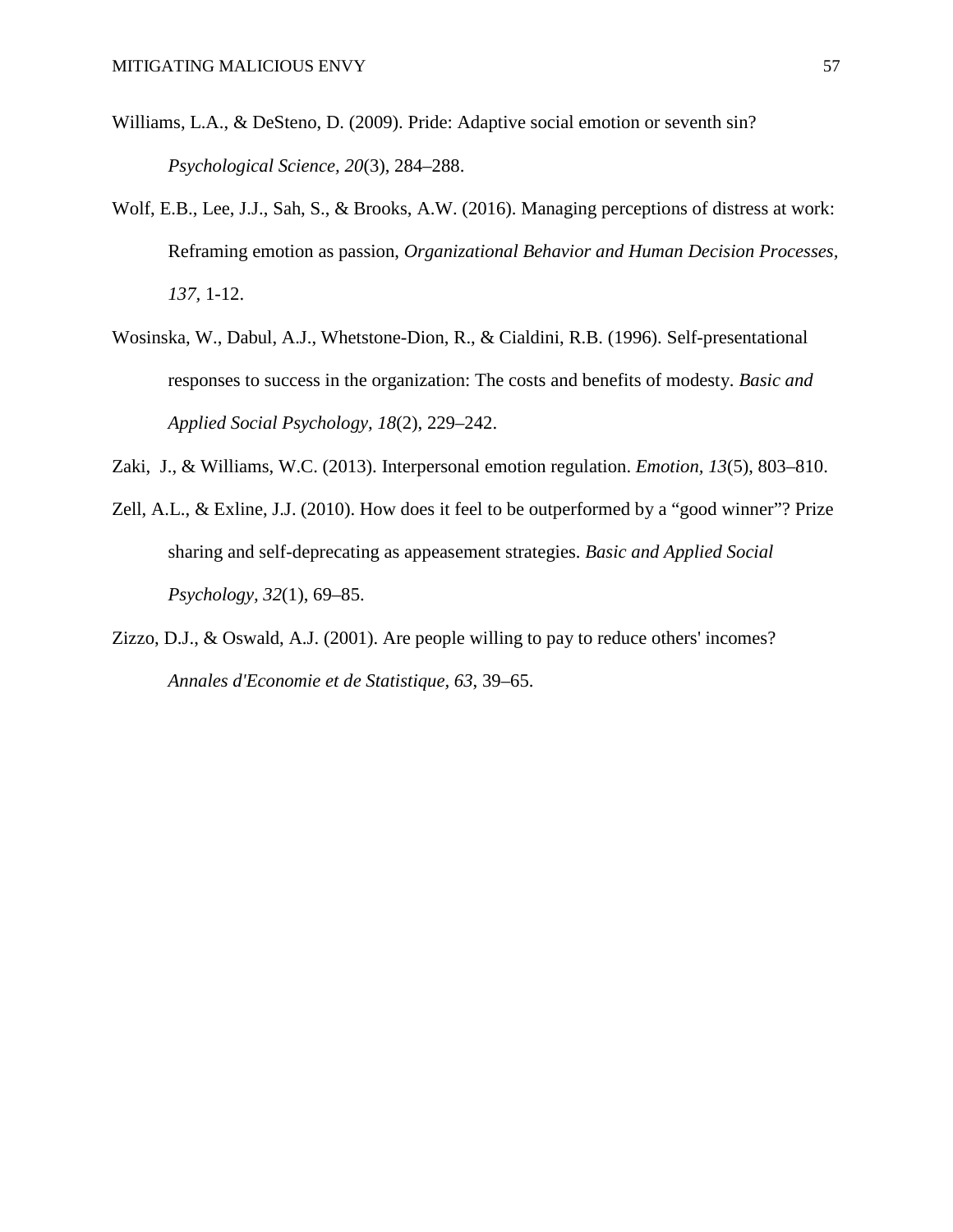



**Successes and Extra** 

Information

**Successes and Failures** 

Revealed

Revealing failures mitigates malicious envy (Study 1)

Error bars represent standard error.

**Only Successes<br>Revealed** 

 $1.5$ 

 $\,1$ 

Mean Rating of Malicious Envy (1-7 scale)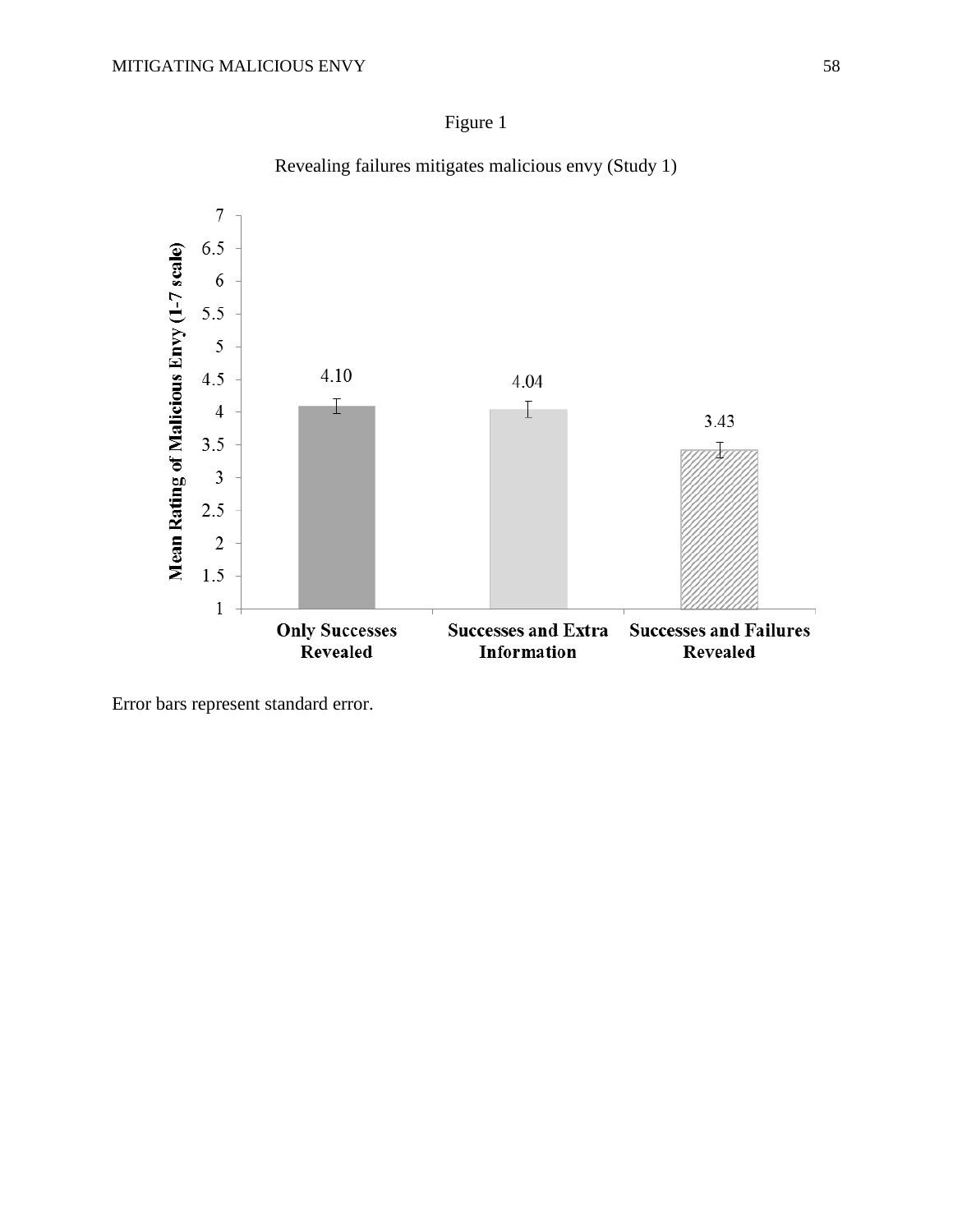# Figure 2

Revealing failures decreases envy in the cases of ambiguous



and unambiguous successes (Study 2)

Error bars represent standard error.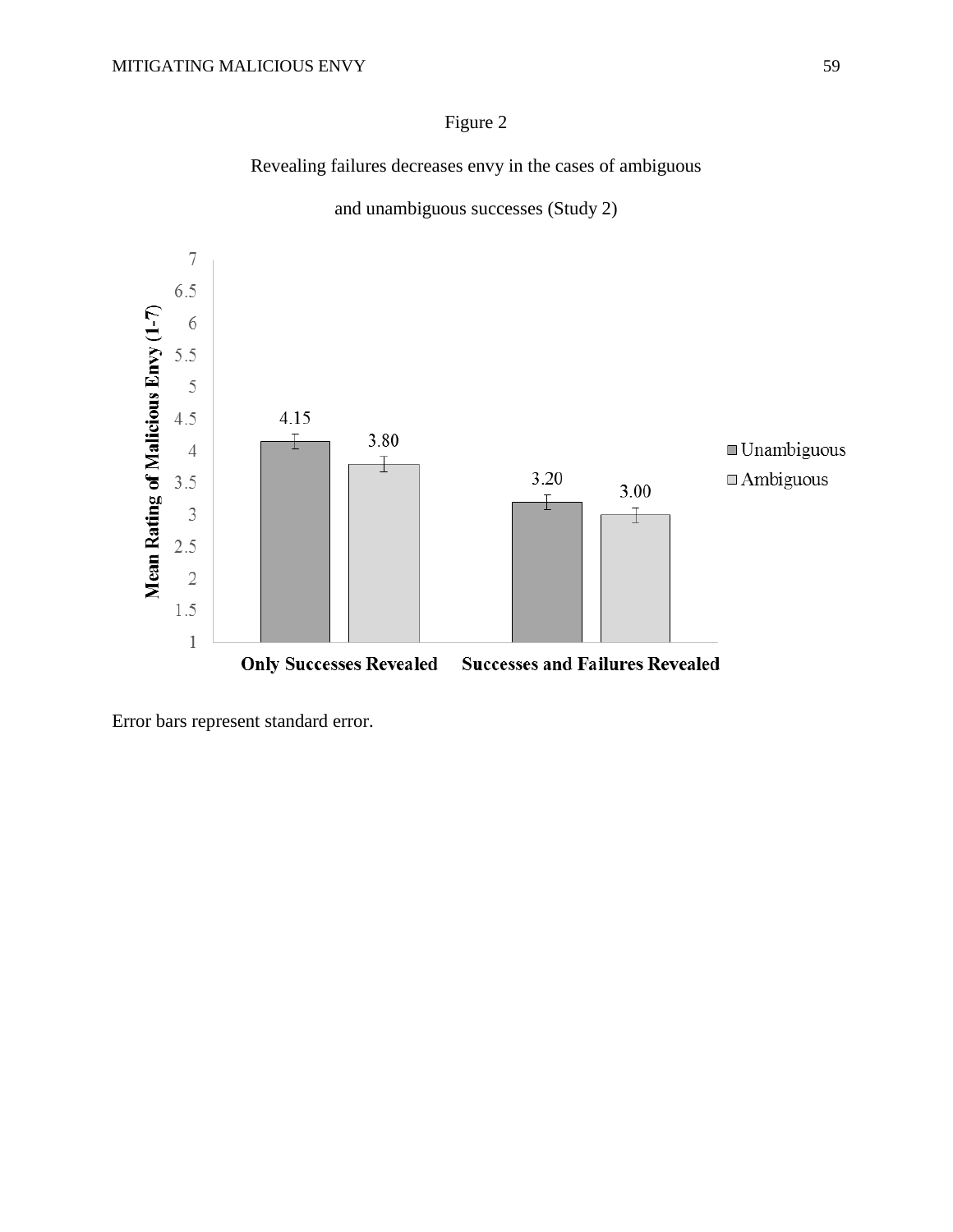

Revealing failures on envy and perceived pride (Study 3)



Error bars represent standard error.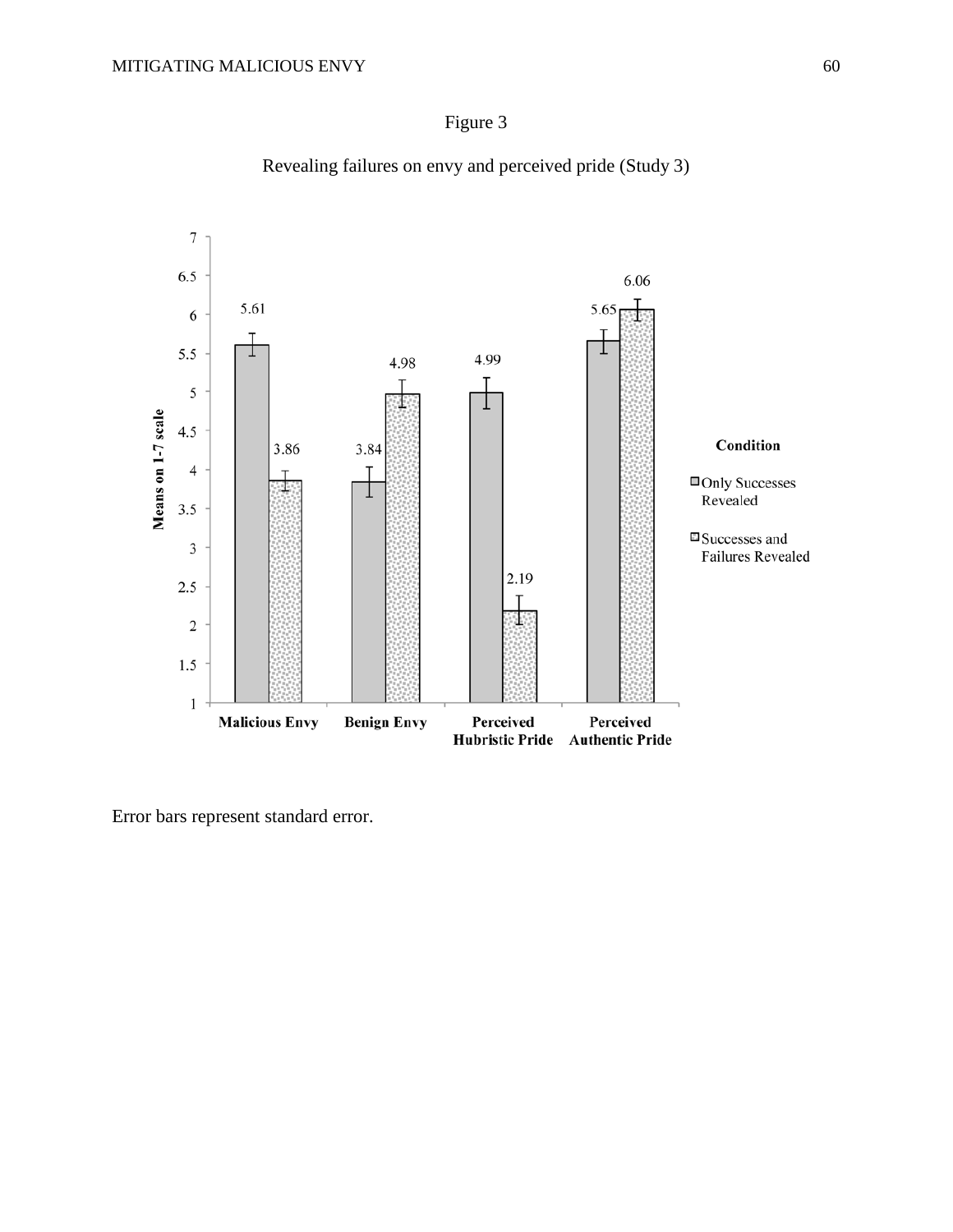# Appendix A

# **Biography Stimuli (Study 1)**

## **For Participants Aged 19-22**

#### "Only Successes Revealed" Condition

I study at one of the top three colleges in the country. For my summer internship, I was selected from a nationwide pool of applicants. I was paid \$6000 for the summer internship. I also won a competitive national fellowship. Recently I was featured in my college's campus newspaper.

## "Successes and Failures Revealed" Condition

I study at one of the top three colleges in the country. For my summer internship, I was selected from a nationwide pool of applicants. I was paid \$6000 for the summer internship. I also won a competitive national fellowship. Recently I was featured in my college's campus newspaper. *[In the past, I had been rejected from a different summer internship. Before, I also lost a different national fellowship competition.]*

#### "Successes and Extra Information Condition"

I study at one of the top three colleges in the country. For my summer internship, I was selected from a nationwide pool of applicants. I was paid \$6000 for the summer internship. I also won a competitive national fellowship. Recently I was featured in my college's campus newspaper. *[(My MTurk worker ID: A7IYSXSSGW80FN)]*

#### **For Participants Aged 23-26**

"Only Successes Revealed" Condition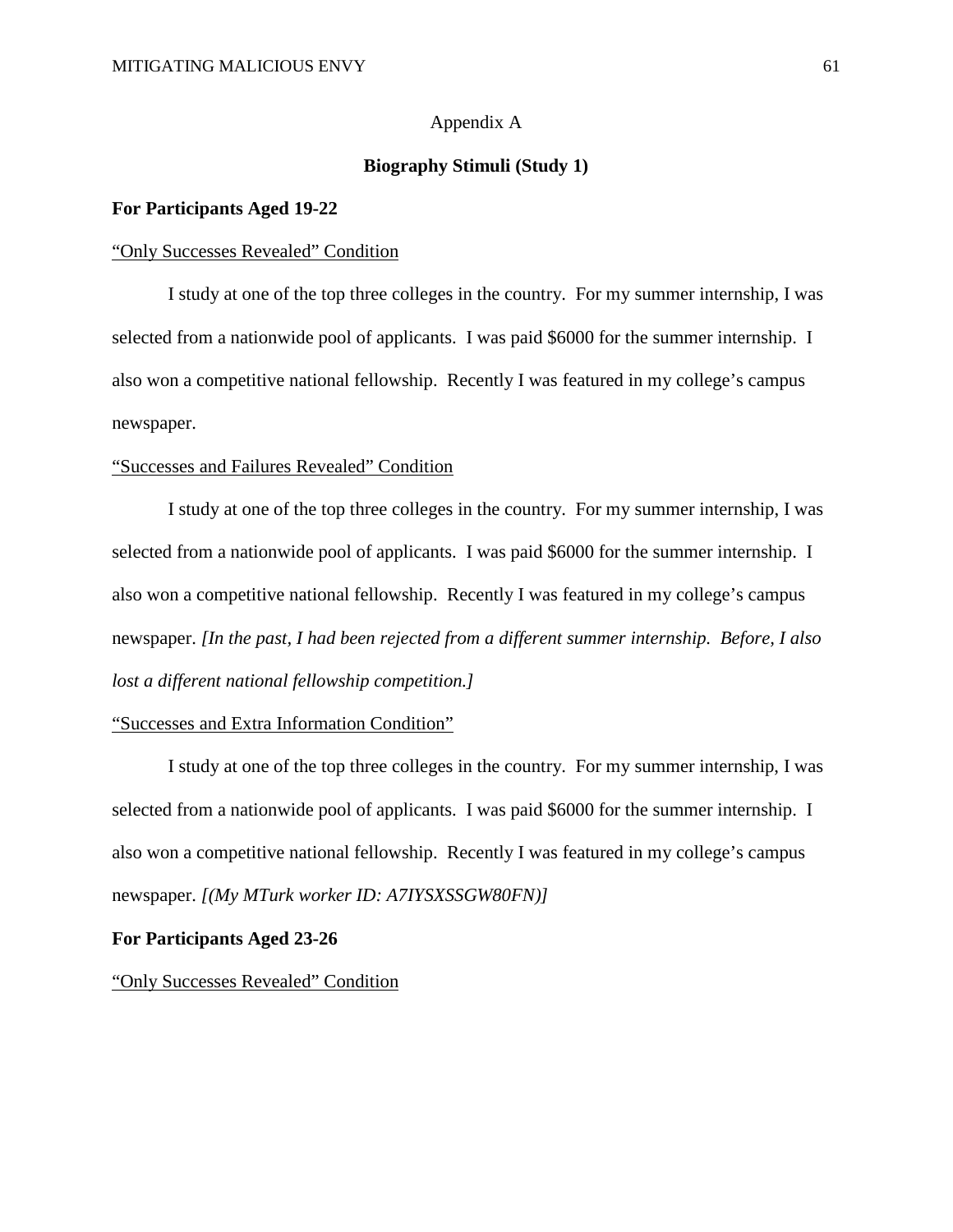I work at one of the top three organizations in my field. For my current position, I was selected from a nationwide pool of applicants. I make \$60,000 per year. I have also been invited to give talks at national conferences. Recently I was featured in my college's alumni magazine. "Successes and Failures Revealed" Condition

I work at one of the top three organizations in my field. For my current position, I was selected from a nationwide pool of applicants. I make \$60,000 per year. I have also been invited to give talks at national conferences. Recently I was featured in my college's alumni magazine. *[In the past, I had been rejected from a different job position. Before, I had also been rejected to speak at a different national conference.]*

## "Successes and Extra Information Condition"

I work at one of the top three organizations in my field. For my current position, I was selected from a nationwide pool of applicants. I make \$60,000 per year. I have also been invited to give talks at national conferences. Recently I was featured in my college's alumni magazine. *[(My MTurk worker ID: A7IYSXSSGW80FN)]*

## **Sample Participant-Generated Biographies (from Study 1)**

#### Example 1:

During college, I held an internship at a small, boutique PR firm where I assisted the account executive on brand strategy and developing media blitzes for various clothing and accessory brands. After graduating from college with a marketing degree, I joined an advertising agency as an assistant account executive, where I was assigned to various teams to develop and marketing plans for a video game device, the brand image for a travel company, and a line of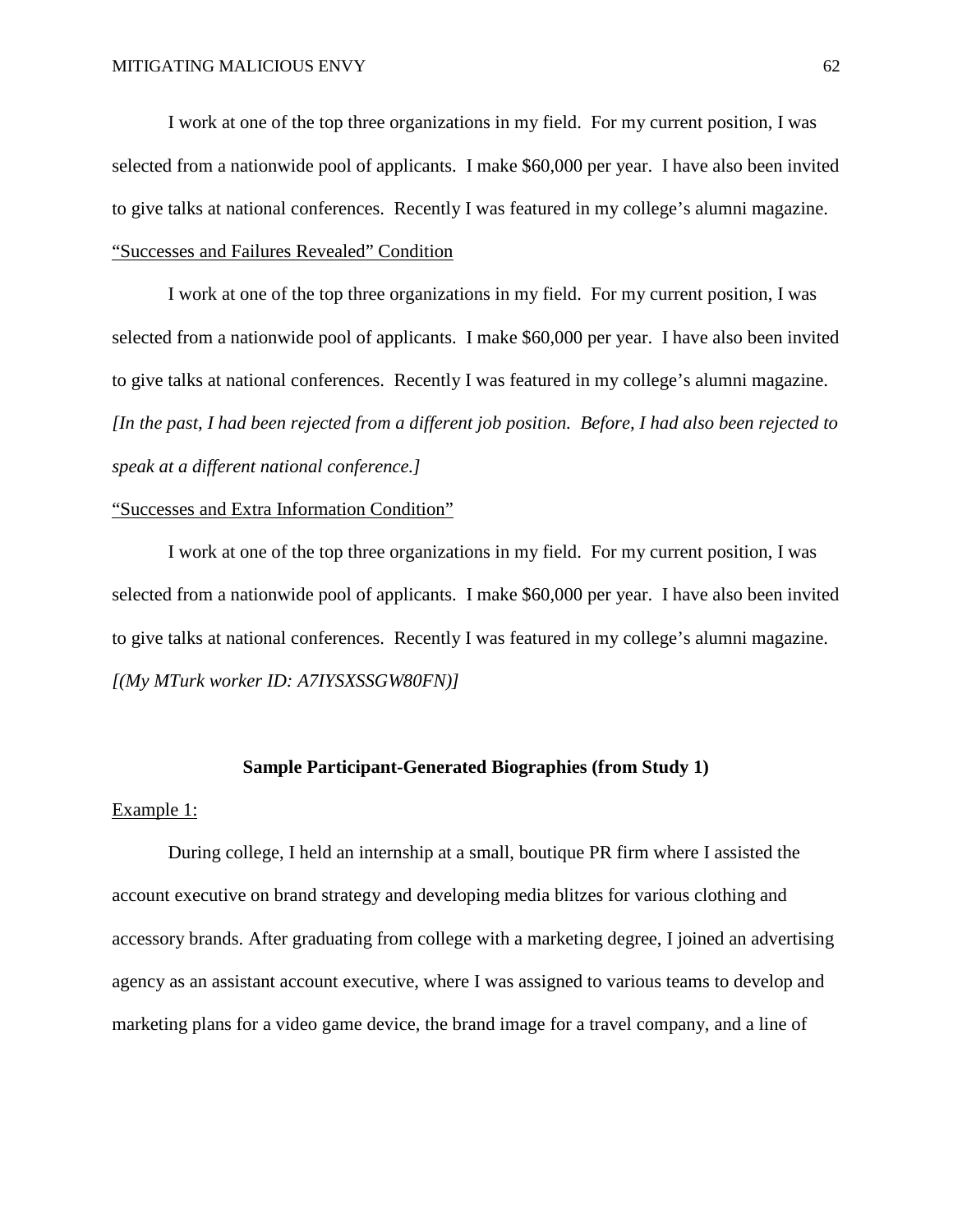cosmetics. I was promoted to account executive this year, and I currently oversee the work of 2 assistants, while being responsible for sales and two electronics firm accounts.

## Example 2:

I have worked for three separate institutions since I graduated college in 2010. I fell into the first position because it was nearing graduation and I was desparate [sic] to find a job so I took a temp position at a large bank. From there I became a bank examiner for a State. Finally, I ended up back in the banking sector at another large, well-known bank.

#### Example 3:

I recently received my bachelor degree in Marketing and currently am interested in graduate school. After graduation, I received a position at a local university as an assistant to the head of recreational services and activities. Although I am technically only an assistant, I spent a great majority of my time working on publicity and advertising for various events and promotions the our [sic] department hosts. I very much enjoy my job and hope to remain here for a long time.

## Example 4:

I started out as a mid-year replacement English teacher in January. After the school year ended, I was told I would be rehired and in fact was asked to be head of the department (granted, "the department" was only four others) I gladly took the position and worked as Department Head for three years. I created the curriculum and taught several classes while being in charge of the development of my department. I then left the school and moved to another city where I again got a job as an English teacher and was then, after only a year, asked to serve as department head.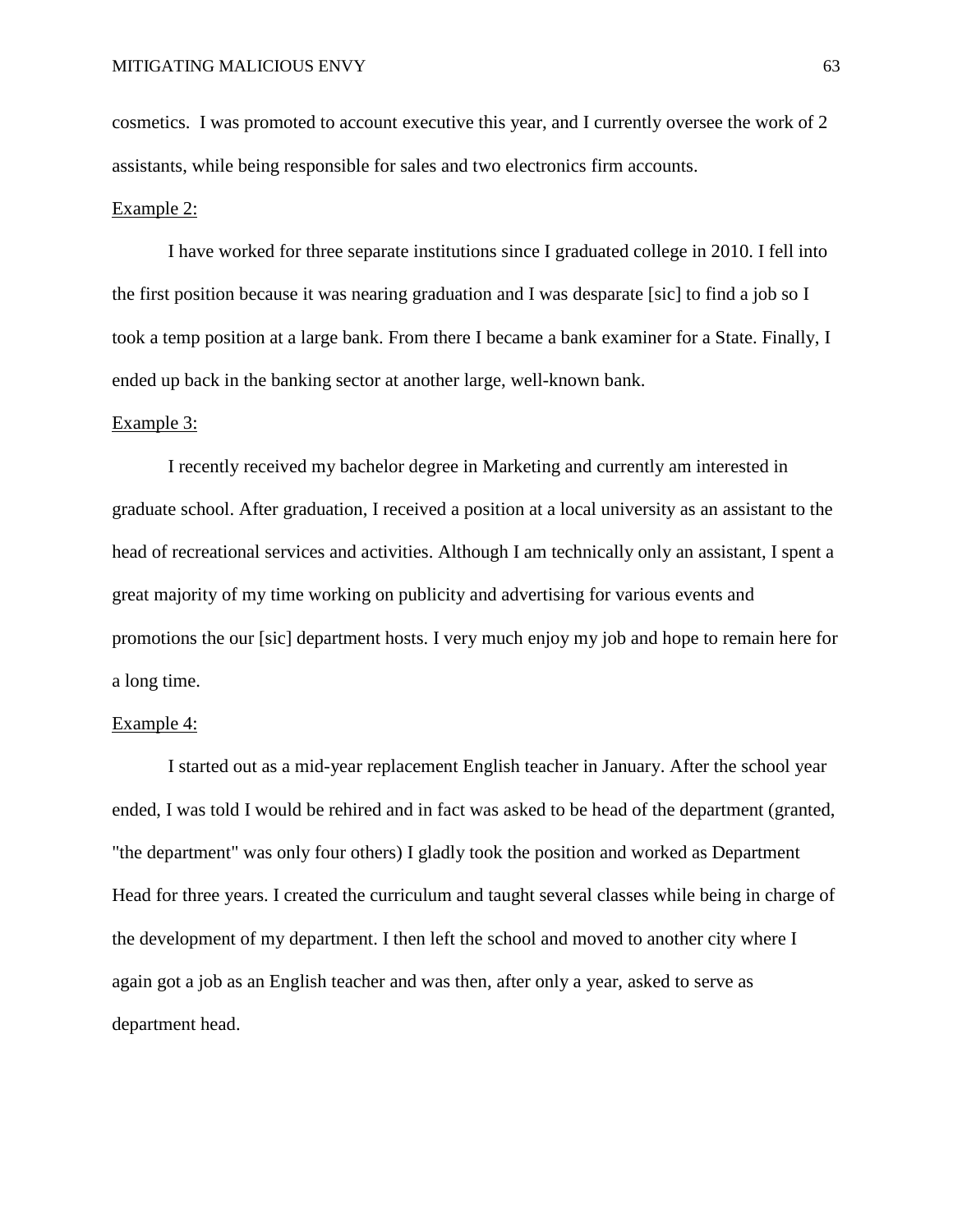## **Messages from the Competitor (Study 2)**

#### "Only Successes Revealed" (Ambiguous Success) Condition

I have done about 50 tasks like this one before on mturk, and I have succeeded on all 50 tasks. I just completed an almost identical task to the one we need to do, and my score on that task was in the 89th percentile compared to all the other participants who did it (300 people).

## "Only Successes Revealed" (Unambiguous Success) Condition

I have done about 50 tasks like this one before on mturk, and I have succeeded on all 50 tasks. I just completed an almost identical task to the one we need to do, and my score on that task was the highest compared to all the other participants who did it (300 people).

# "Successes and Failures Revealed (Ambiguous Success) Condition

I have done about 50 tasks like this one before on mturk, and I have failed on about 30 of those tasks. I just completed an almost identical task to the one we need to do, and my score on that task was in the 89th percentile compared to all the other participants who did it (300 people). "Successes and Failures Revealed (Unambiguous Success) Condition

I have done about 50 tasks like this one before on mturk, and I have failed on about 30 of those tasks. I just completed an almost identical task to the one we need to do, and my score on that task was the highest compared to all the other participants who did it (300 people).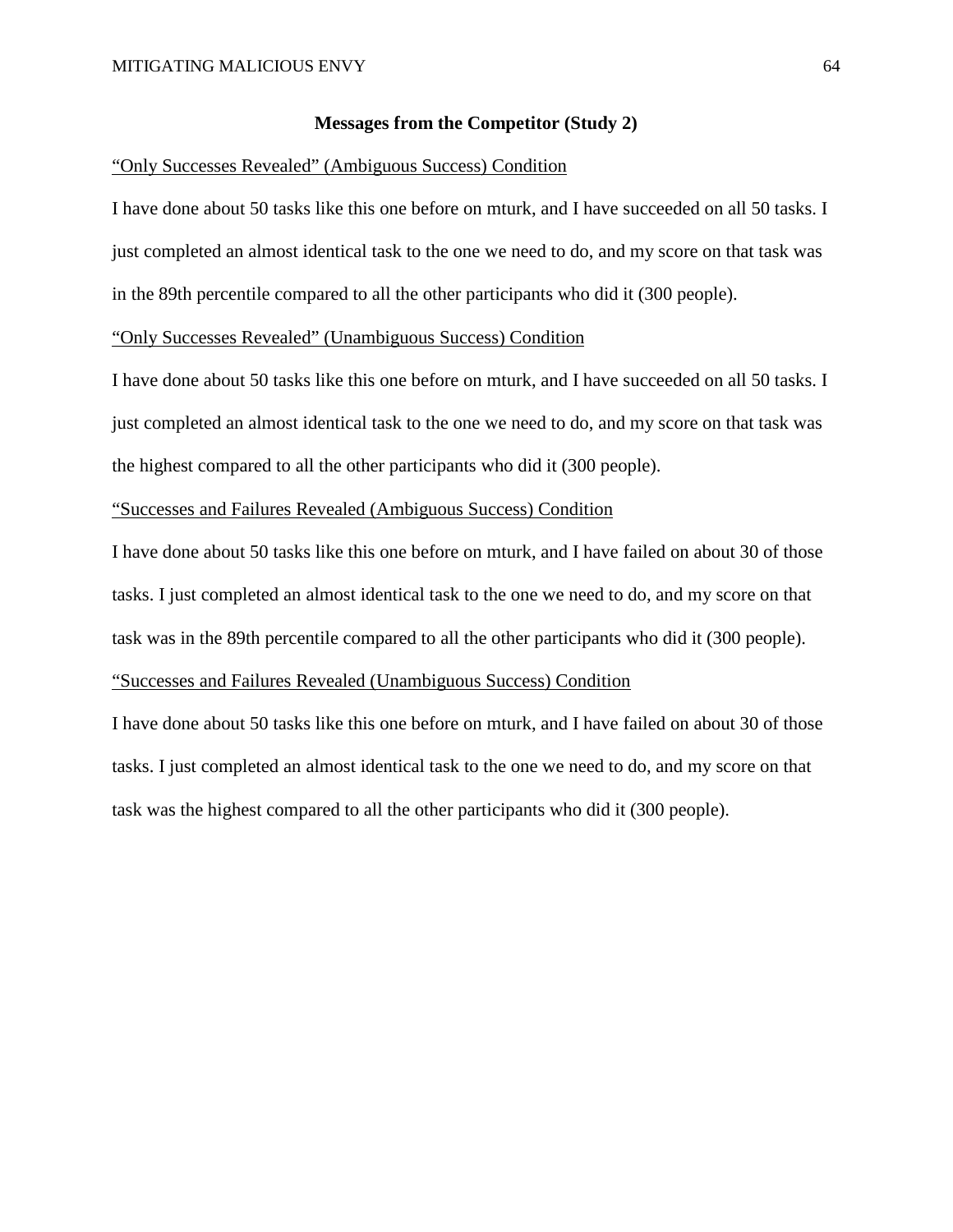#### **Entrepreneurial Pitch Scripts (Study 3)**

#### "Only Successes Revealed" Condition

Hi, I'm the founder of Hypios. I have a PhD in computer science from Stanford and have started a company that uses my superior skill set to help companies solve their toughest problems. I have already landed some huge clients – companies like Google and GE. I've had AMAZING success, and in the past year I have single-handedly increased our market share by TWO-HUNDRED PERCENT.

I was able to create a startup that helps companies solve their toughest R&D and technical problems by connecting them to a network of over 150,000 scientists and PhDs in over 150 countries around the world. I cultivated this network and developed an exclusive algorithm that matches the problem to the problem solvers who are best equipped to solve the problem. The Hypios problem solvers can earn money for each problem they help solve.

We have a success rate of almost NINETY-NINE PERCENT. I am proud to say that we have a huge number of success stories with our clients. I am a problem solver. And that's what we do at my company. At Hypios.com, we solve problems.

## "Successes and Failures Revealed" Condition

Hi, I'm the founder of Hypios. I have a PhD in computer science from Stanford and have started a company that uses my superior skill set to help companies solve their toughest problems. I have already landed some huge clients – companies like Google and GE. I've had AMAZING success, and in the past year I have single-handedly increased our market share by TWO-HUNDRED PERCENT.

I wasn't always so successful. I had a lot of trouble getting to where I am now. I almost failed out of grad school because I wasn't picking up the course material as well as my peers. I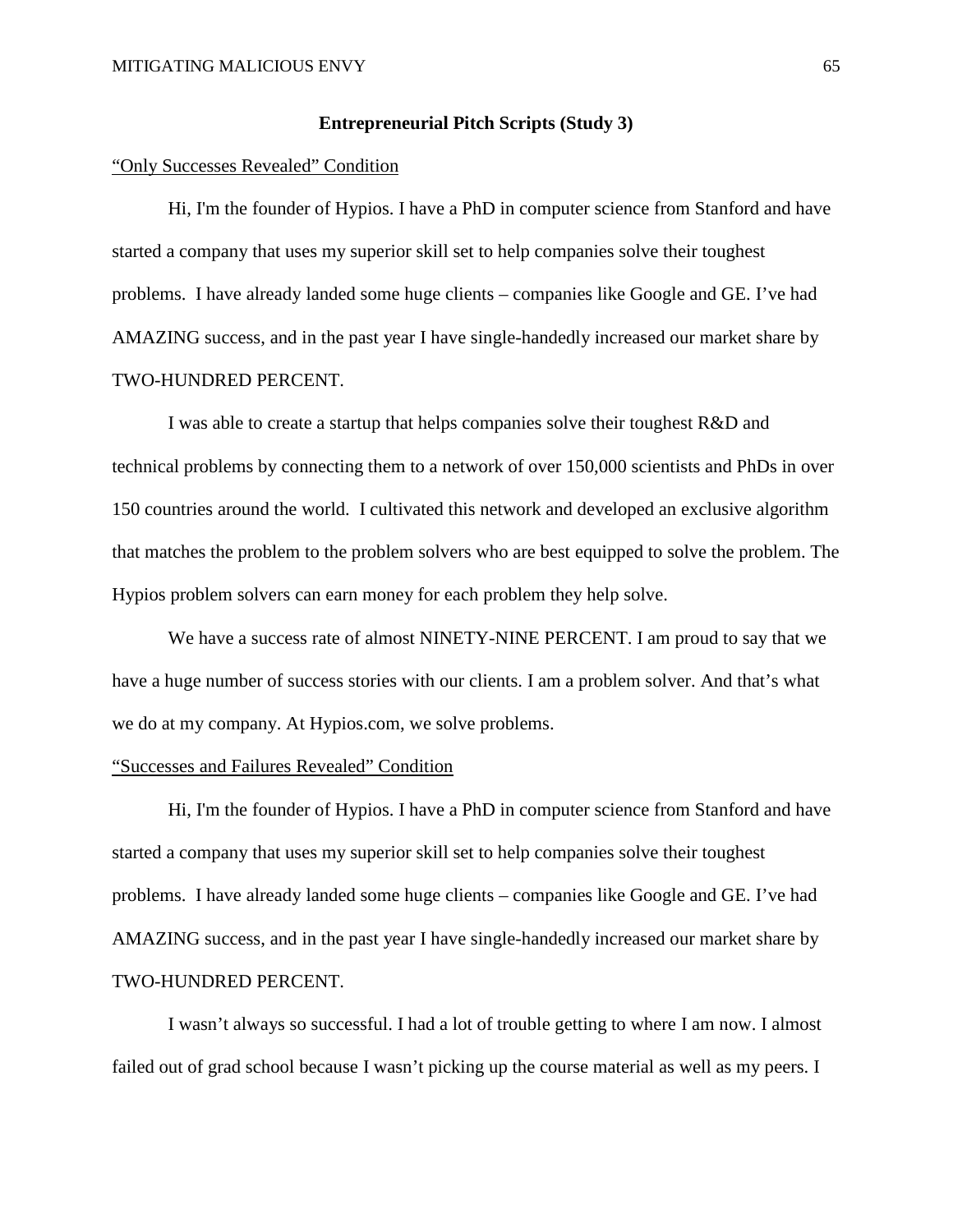was completely new to the academic world, and I struggled to demonstrate my potential to my professors and colleagues. Similarly, when I started my company, Hypios, I also failed to demonstrate why potential clients should believe in me and our mission. Many potential clients turned me down. But I persevered.

I was able to create a startup that helps companies solve their toughest R&D and technical problems by connecting them to a network of over 150,000 scientists and PhDs in over 150 countries around the world. I cultivated this network and developed an exclusive algorithm that matches the problem to the problem solvers who are best equipped to solve the problem. The Hypios problem solvers can earn money for each problem they help solve.

I started out with a very low problem-solving success rate, and it almost killed my company. I had a number of failed efforts with my initial matching algorithm and some companies were about to give up on me. But I worked hard to fix those problems and now we have a success rate of almost NINETY-NINE PERCENT. I am proud to say that we have a huge number of success stories with our clients. I am a problem solver. And that's what we do at my company. At Hypios.com, we solve problems.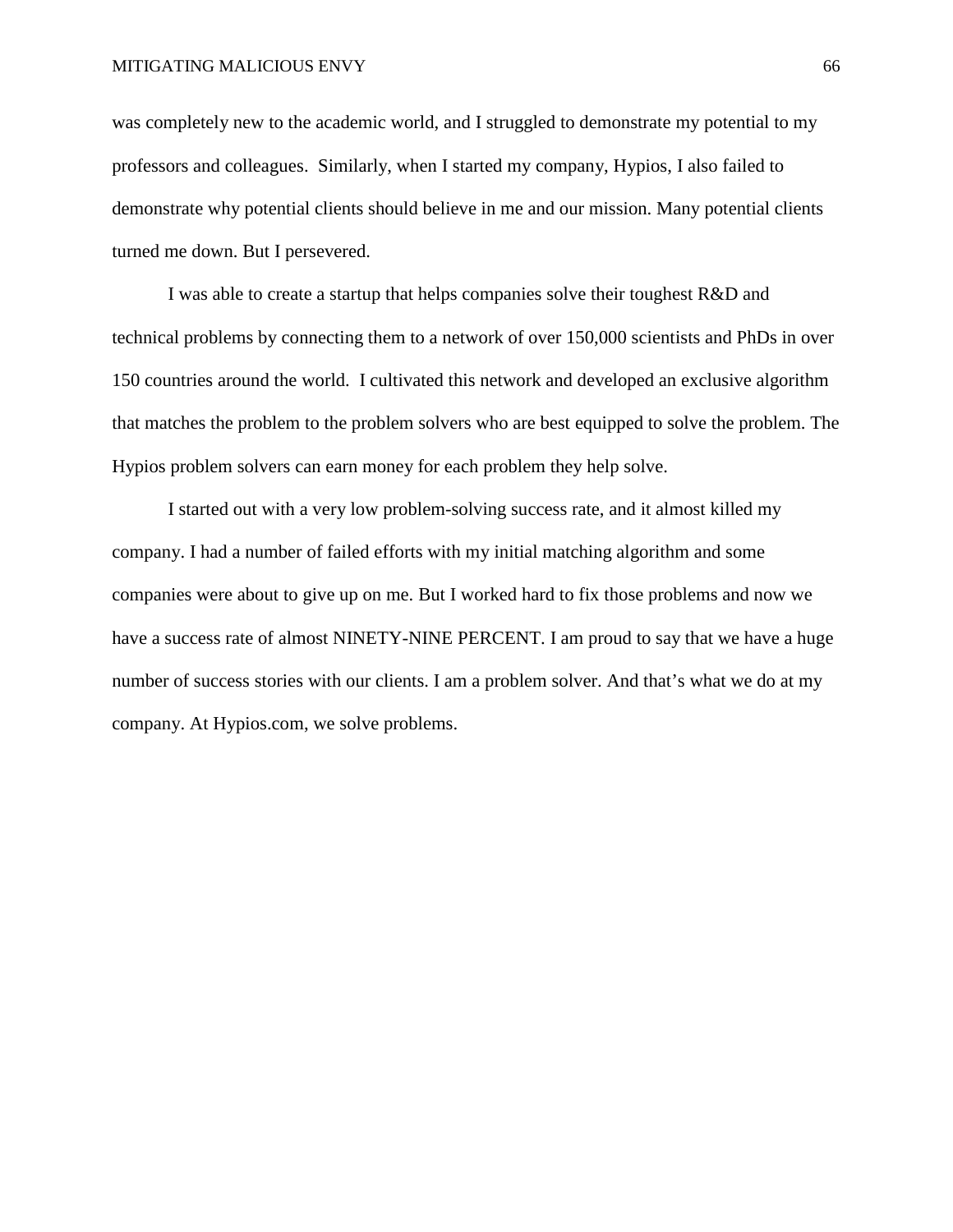# **Professional Domain Measures (Studies 1-2)**

# Study 1

What is your professional field / industry / academic major?

- 1. Academia
- 2. Art
- 3. Creative Writing
- 4. Education
- 5. Healthcare
- 6. Law
- 7. Marketing & Advertising
- 8. Media & Journalism
- 9. Non-Profit & Philanthropy
- 10. Policy & Government
- 11. Tech & Computer Science

## Study 2

What is your professional field / industry / academic major?

- 1. Administrative Services
- 2. Art & Design
- 3. Creative Writing & Publishing
- 4. Education
- 5. Engineering
- 6. Healthcare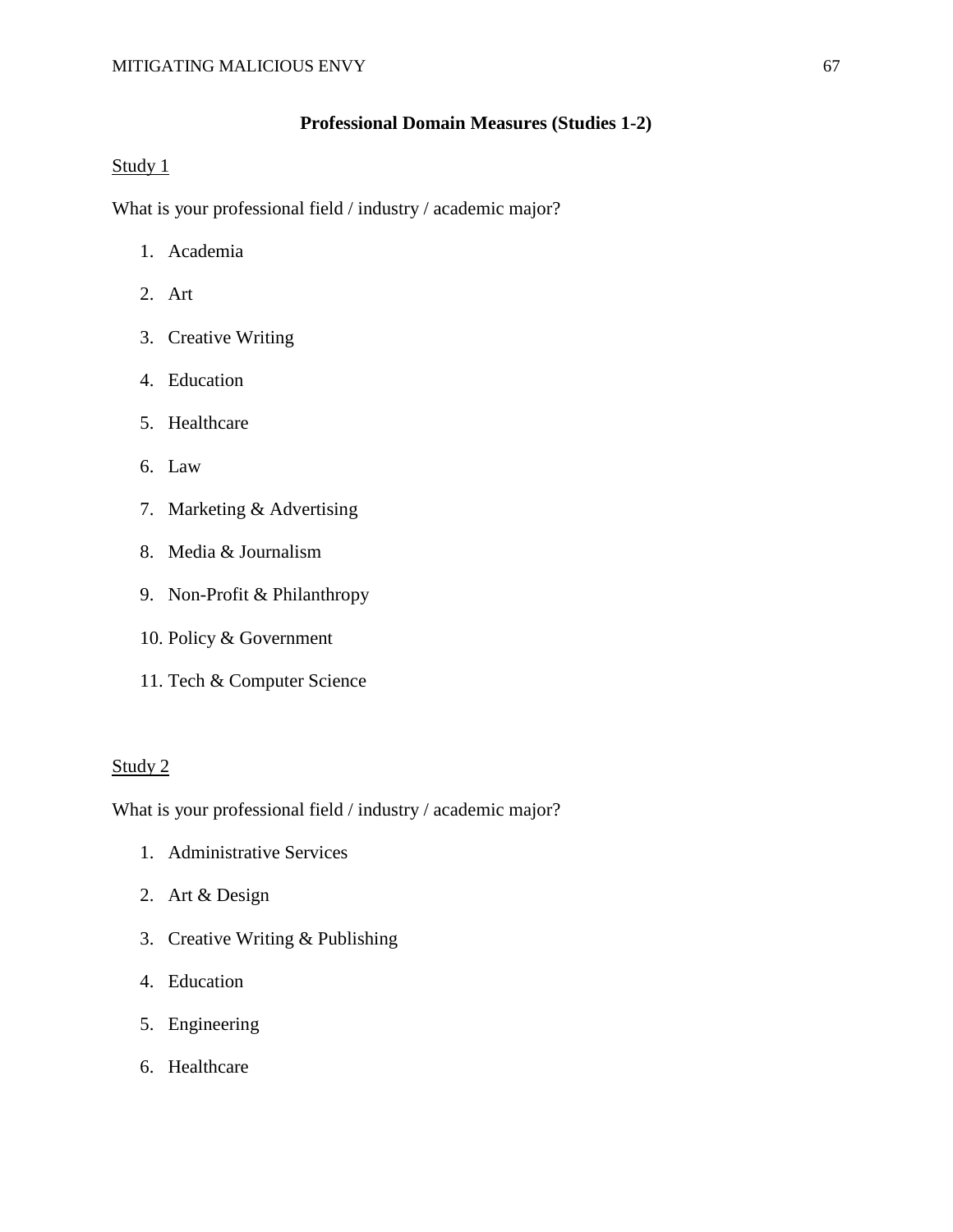- 7. Law
- 8. Marketing & Advertising
- 9. Media & Journalism
- 10. Non-Profit & Philanthropy
- 11. Policy & Government
- 12. Public Relations
- 13. Tech & Computer Science

## **Episodic Envy Measure (Study 1)**

Please indicate the extent to which you believe that most other people would agree with the following statements about this person.  $(1 =$  Strongly Disagree,  $7 =$  Strongly Agree)

- 1. Others feel some hatred toward this person.
- 2. Others feel resentful of this person.
- 3. Others have a grudge against this person.
- 4. Others feel bitter toward this person.
- 5. Others feel irritated at this person.
- 6. Others want what this person has.
- 7. Others lack what this person has.
- 8. Others feel that this person has a better career than they do.
- 9. Others feel envious toward this person.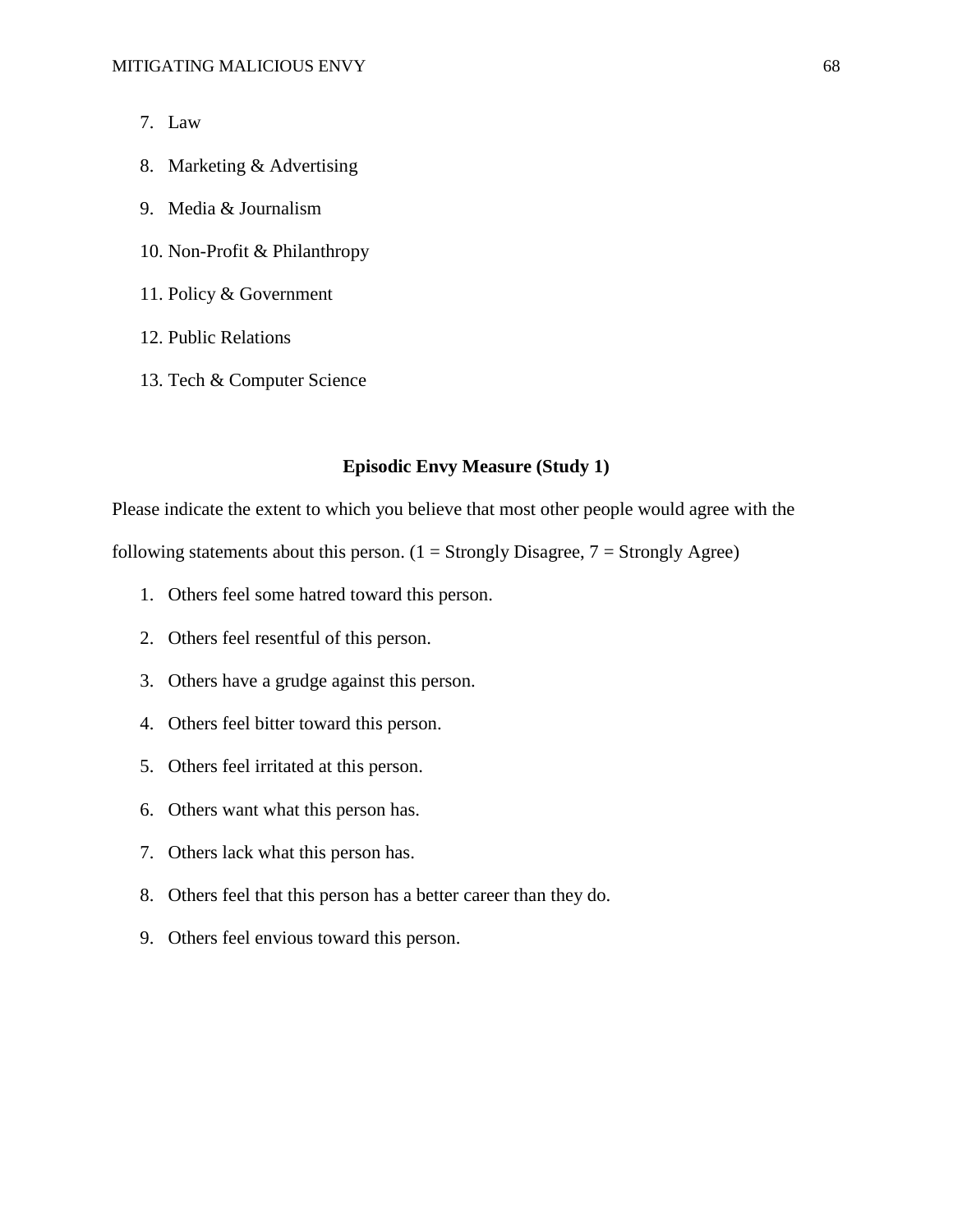### **Malicious Envy Measure (Study 2)**

Based on his/her message, how would most OTHER people view the other participant? ( $1 = Not$ at all,  $7 = \text{Very much}$ 

- 1. Other people would wish that this person hadn't been so successful.
- 2. Other people would wish that this person would fail at something.
- 3. Other people would not want this person to be successful in the future.
- 4. Other people would secretly want to take opportunities away from this person.
- 5. This person is someone that others would want to gossip about.

## **Benign Envy Measure (Study 3)**

Please indicate your response for the following statements about this entrepreneur.  $(1 = Not at$ 

all,  $7 = \text{Very much}$ )

- 1. This entrepreneur inspires me to work harder to get startup capital.
- 2. I will try harder to obtain funding for my startup at the next opportunity.
- 3. I want to be like this entrepreneur.
- 4. This entrepreneur's success encourages me.
- 5. This entrepreneur motivates me to emulate him/her.

### **Malicious Envy Measure (Study 3)**

Please indicate your response for the following statements about this entrepreneur.  $(1 = Not at$ all,  $7 = \text{Very much}$ )

1. Other competitors in the pitch competition would say that they wished this entrepreneur failed at something.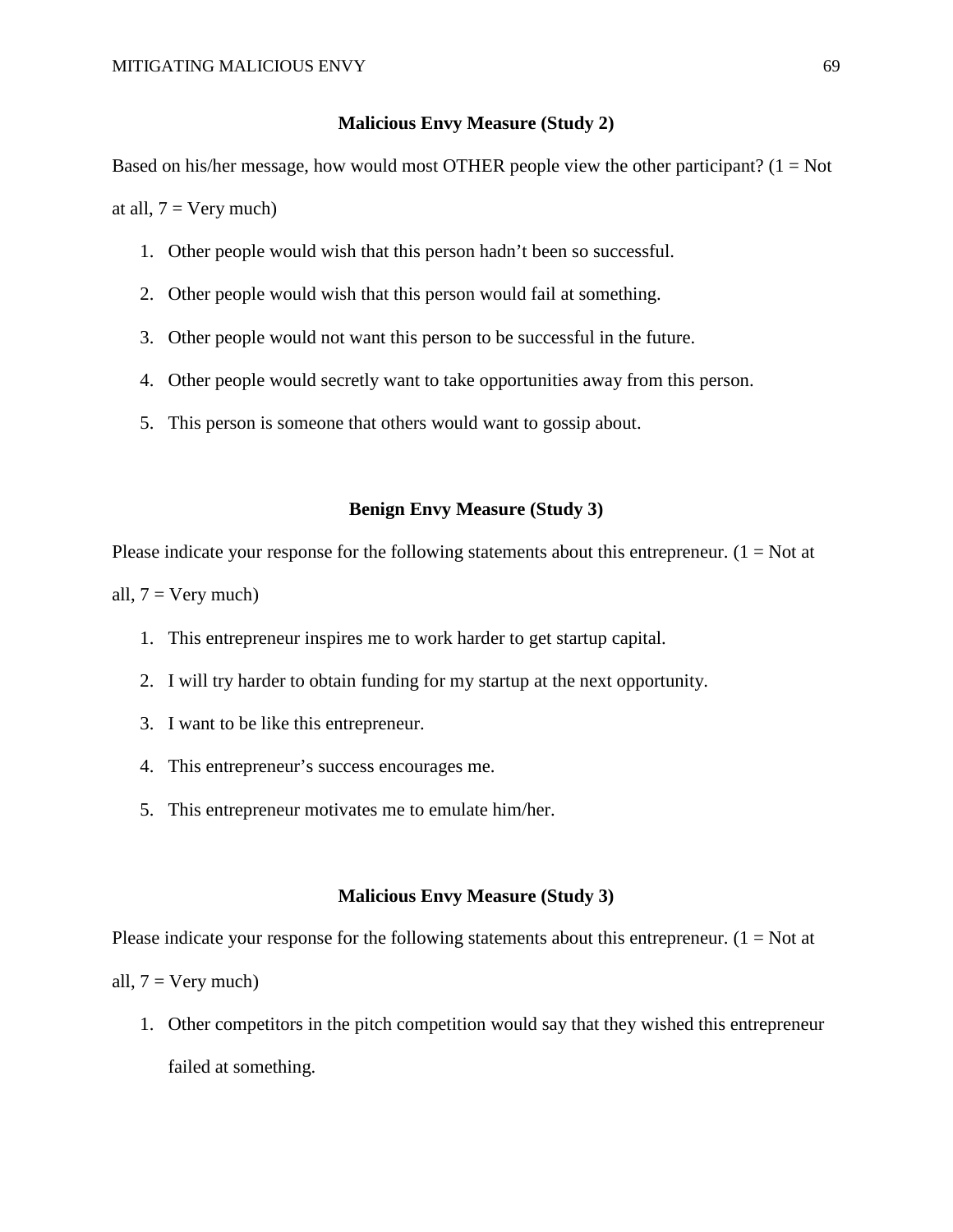- 2. Other competitors in the pitch competition would secretly want to take funding away from this entrepreneur's startup.
- 3. Other competitors in the pitch competition would not want this entrepreneur to win the pitch competition.
- 4. Other competitors in the pitch competition would not want this entrepreneur to win the \$7,500 cash prize.
- 5. This entrepreneur is someone that other competitors in the pitch competition would want to gossip about.

# **Perceived Hubristic Pride Measure (Study 3)**

Please indicate how strongly this entrepreneur appeared to feel...  $(1 = Not at all, 7 = Very much)$ 

- 1. conceited
- 2. arrogant
- 3. stuck-up
- 4. pompous
- 5. snobbish
- 6. egotistical
- 7. smug

## **Perceived Authentic Pride Measure (Study 3)**

Please indicate how strongly this entrepreneur appeared to feel...  $(1 = Not at all, 7 = Very much)$ 

- 1. like he or she is achieving
- 2. fulfilled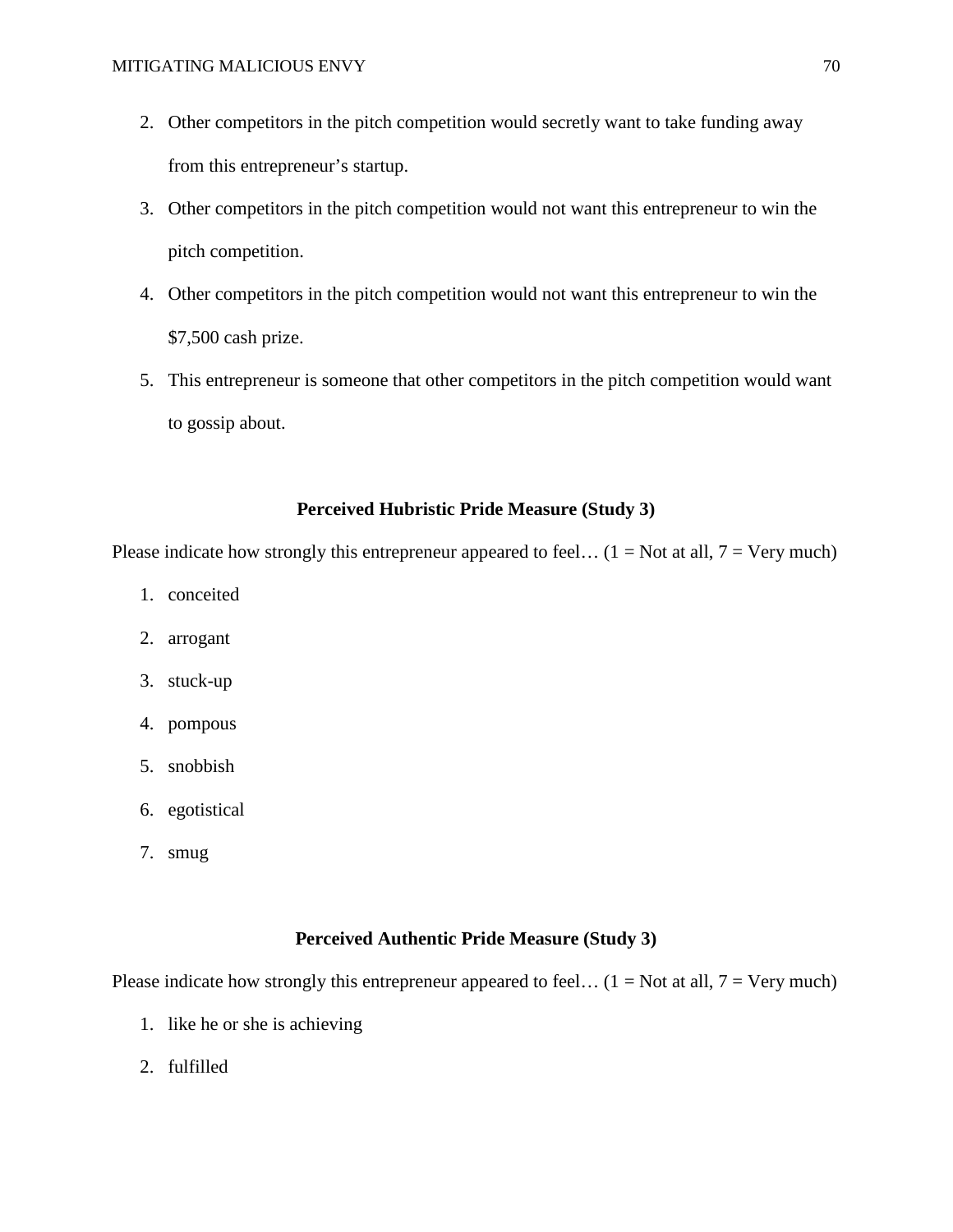- 3. accomplished
- 4. productive
- 5. like he or she has self-worth
- 6. successful
- 7. confident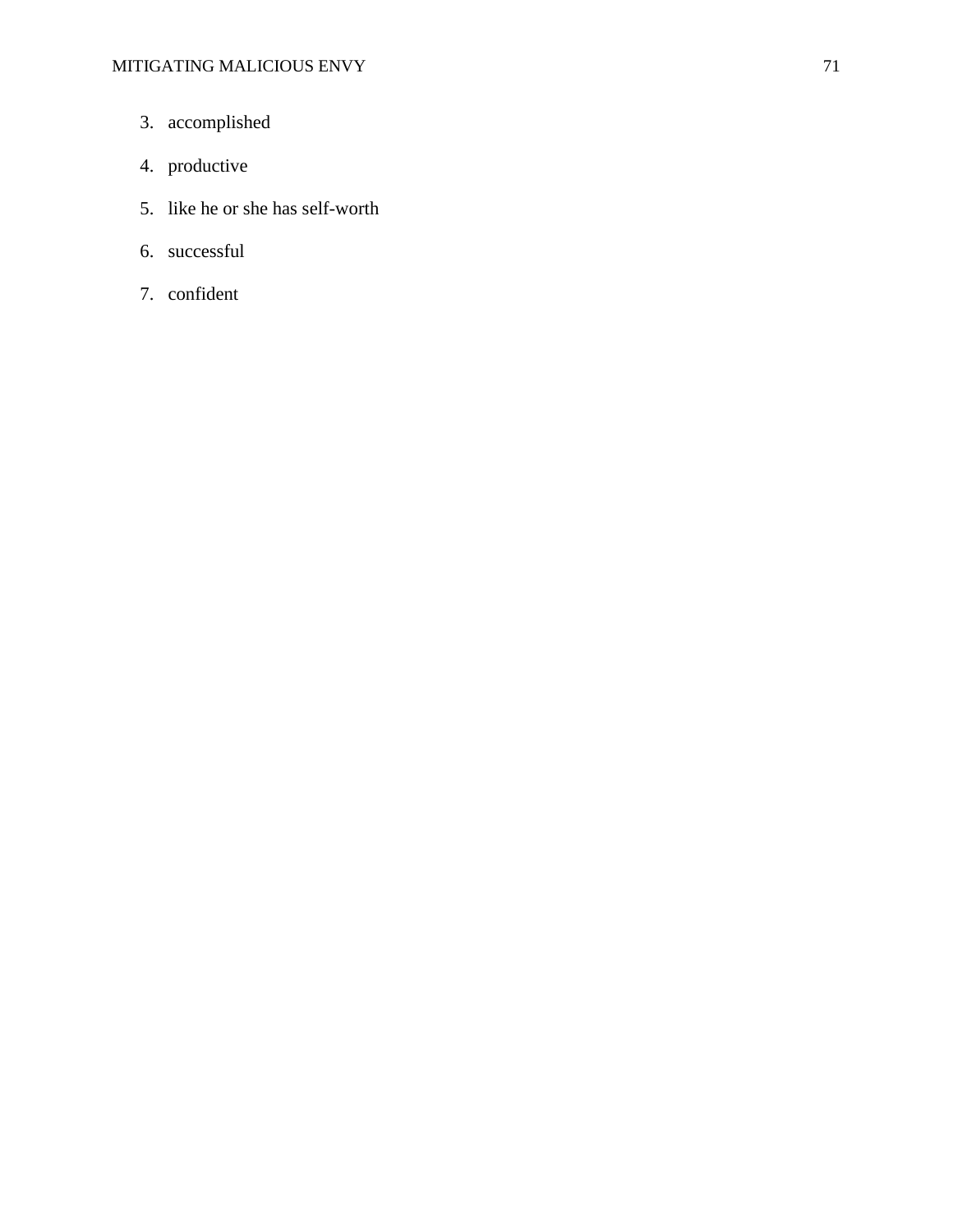Authors' note: We discuss the findings from our main measures in this manuscript. Other variables we collected were not included in the analyses because we did not have *a priori* hypotheses concerning those variables, which are listed below. We have uploaded all of our measures and study materials on OSF (accessible at this link:

https://osf.io/hxpfy/?view\_only=5a99d1c6179c4f1daee4ac550e2d1ca5).

### **Admiration (Study 1)**

Please indicate the extent to which you agree with the following statements about this person. (1

 $=$  Strongly Disagree,  $1 =$  Strongly Agree)

- 1. This person deserves his/her advantage over me.
- 2. I admire this person's accomplishments.
- 3. I currently feel a positive emotion about this person.
- 4. I currently feel a negative emotion about this person.
- 5. I approve of this person's accomplishments.
- 6. This person's accomplishments reflect positively on this person.
- 7. This person's accomplishments reflect negatively on me.
- 8. This person's accomplishments reveal much about this person.
- 9. This person's accomplishments reveal much about me.
- 10. I have control over whether I am successful in my professional field / industry / academic major.

#### **Grit (Study 1)**

Please respond to the following items about this person. Even though you may have very little information about this person, please give your general impression.  $(1 = Does not describe this)$ person at all,  $7 = \text{Very much describes this person}$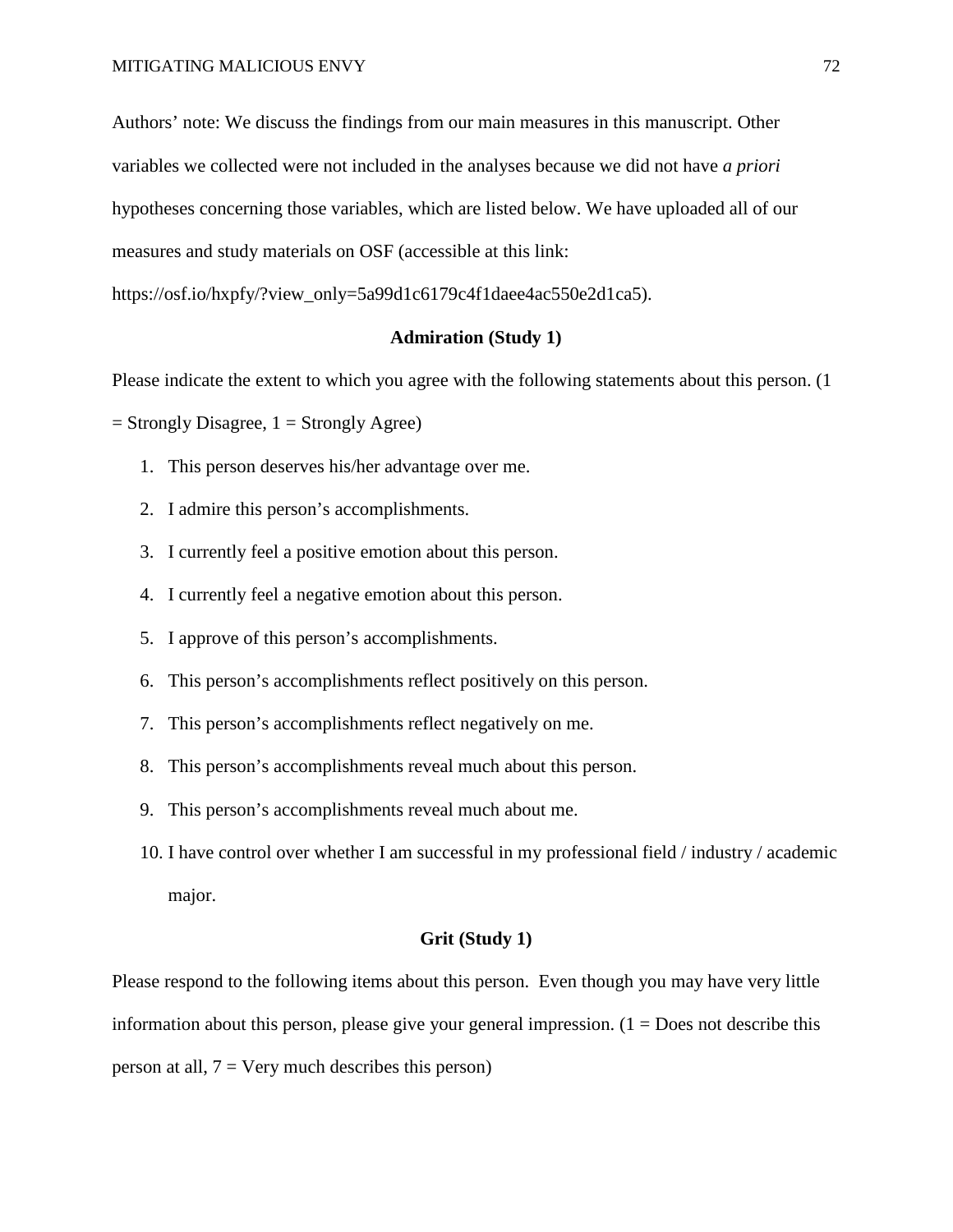- 1. New ideas and projects sometimes distract this person from previous ones.
- 2. Setbacks don't discourage this person.
- 3. This person has been obsessed with a certain idea or project for a short time but later lost interest.
- 4. This person is a hard worker.
- 5. This person often sets a goal but later chooses to pursue a different one.
- 6. This person has difficulty maintaining his/her focus on projects that take more than a few months to complete.
- 7. This person finishes whatever he/she begins.
- 8. This person is diligent.

#### **Warmth and Competence (Study 1)**

Please respond to the following items about this person. Even though you may have very little

information about this person, please give your general impression.  $(1 = Not at all, 7 =$ 

Extremely)

- 1. How competent is this person?
- 2. How capable is this person?
- 3. How confident is this person?
- 4. How efficient is this person?
- 5. How intelligent is this person?
- 6. How skillful is this person?
- 7. How friendly is this person?
- 8. How well-intentioned is this person?
- 9. How trustworthy is this person?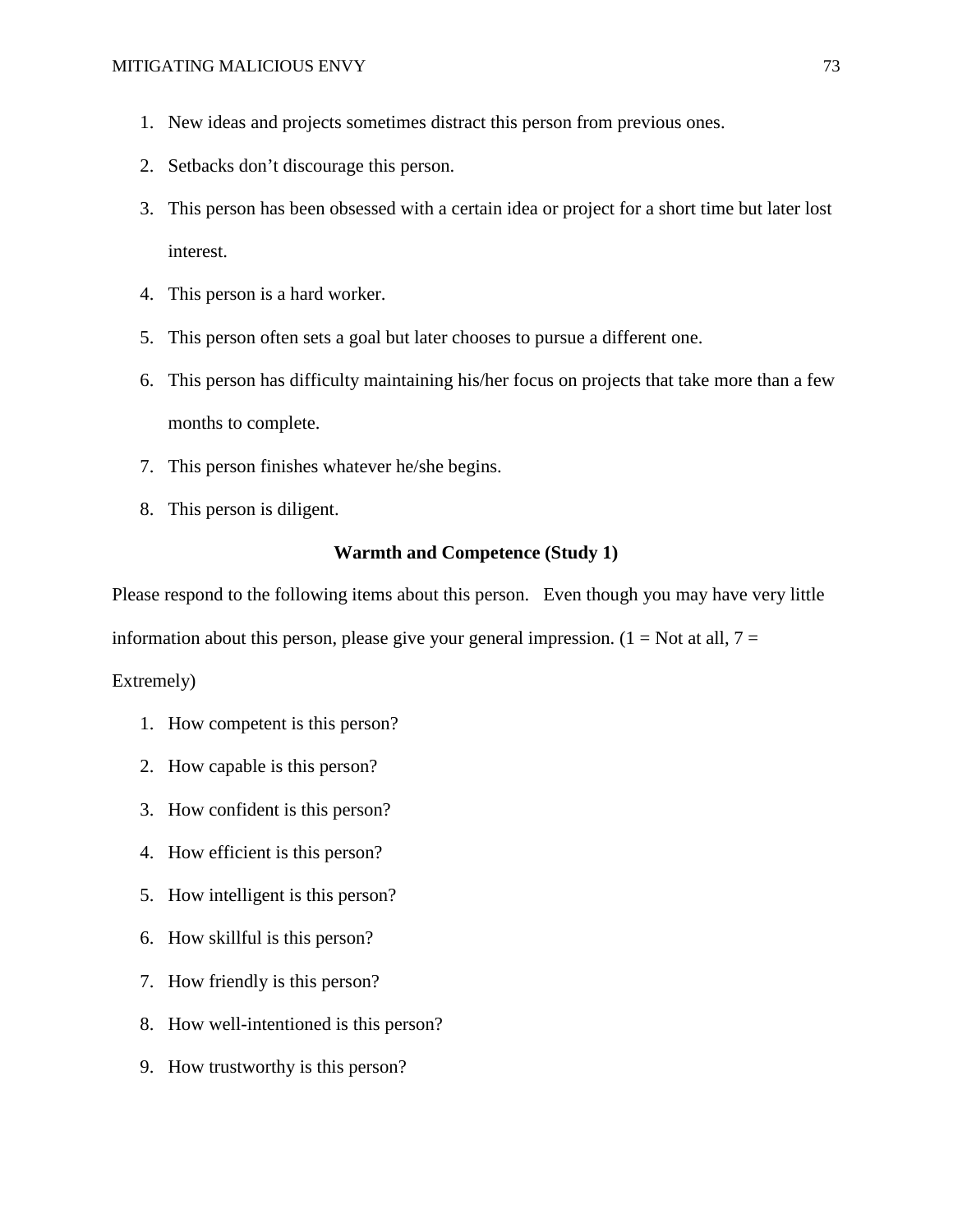- 10. How warm is this person?
- 11. How good-natured is this person?
- 12. How sincere is this person?
- 13. How well-educated is this person?
- 14. How prestigious is this person's position?
- 15. How economically successful is this person?

# **Emotions (Study 1)**

Please rate the following emotion words for the extent to which you are experiencing them

toward this person.  $(1 = Not at all, 7 = Extremely)$ 

- 1. Admiration
- 2. Respect
- 3. Anxiety
- 4. Inspiration
- 5. Awe
- 6. Pleasantness
- 7. Happiness
- 8. Sadness
- 9. Anger
- 10. Envy
- 11. Resentment
- 12. Frustration
- 13. Excitement
- 14. Joy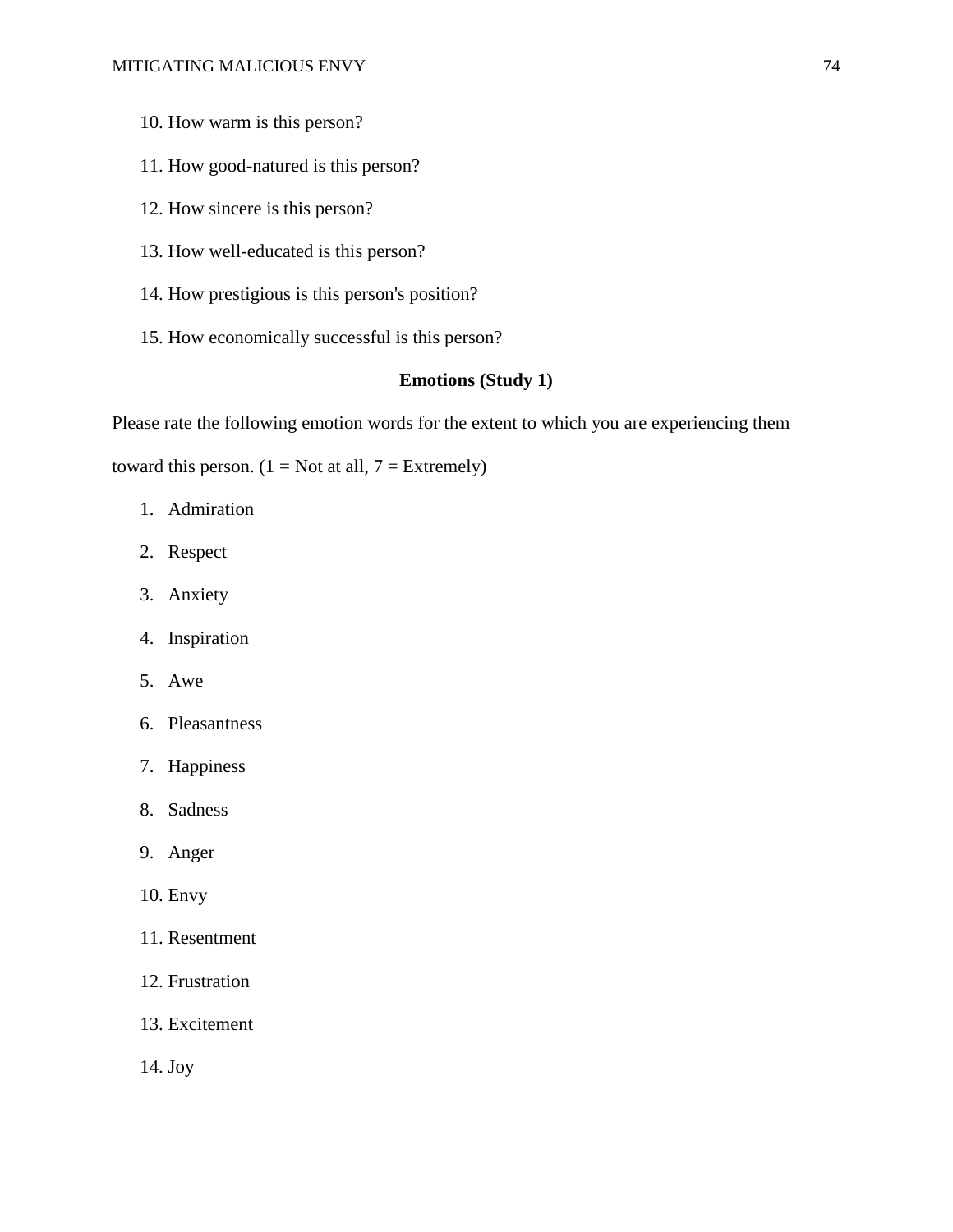# **Self-Efficacy (Study 1)**

Please indicate the extent to which you agree with the following statements.  $(1 = \text{Strongly})$ 

Disagree,  $7 =$  Strongly Agree)

- 1. I am capable.
- 2. I am competent.
- 3. I usually make good judgments.
- 4. I usually manage to solve difficult problems if I try hard enough.

## **Collaboration/Competition (Study 1)**

Please indicate the extent to which you agree with the following statements.  $(1 = \text{Strongly})$ 

Disagree,  $7 =$  Strongly Agree)

- 1. I view this person as a collaborator.
- 2. I view this person as a competitor.

# **Trust and Liking (Study 1)**

Please indicate the extent to which you agree with the following statements.  $(1 =$  Strongly

Disagree,  $7 =$  Strongly Agree)

- 1. I trust this person.
- 2. I like this person.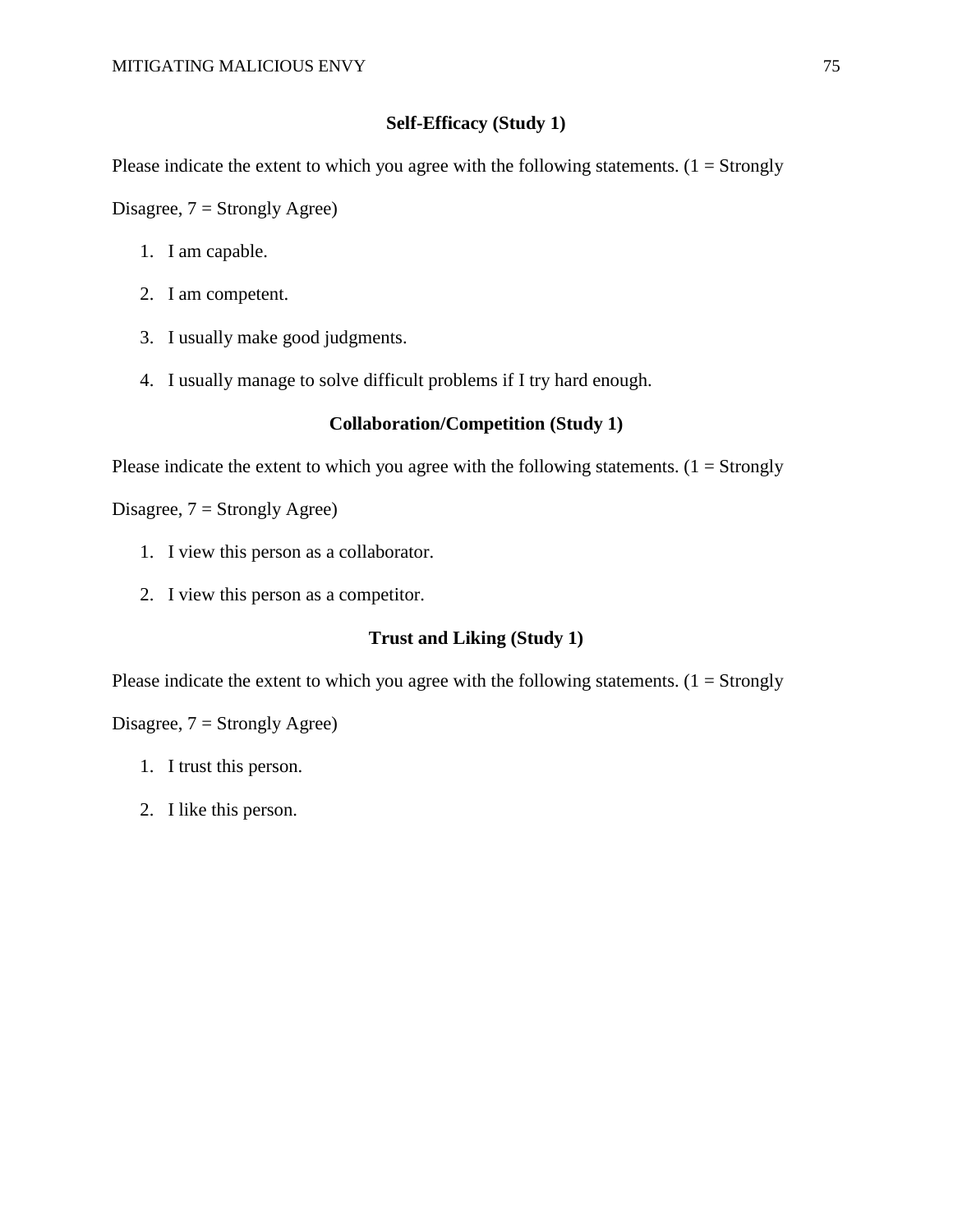#### Appendix B

### **Pilot Study 2: Measuring Benign and Malicious Envy**

In Pilot Study 2, we ran a between-subjects study on Mechanical Turk. We recruited a separate sample of 206 participants between ages 24 and 28, after excluding 6 participants who did not meet the age requirement, 16 participants with duplicate IP addresses, and 1 participant who did not think the biography was real (exclusion criteria were decided *a priori*). The final sample included 183 participants (101 male, 82 female), with an average age of 26.08 years (*SD*  $= 1.31$ ). Participants read the biography of a successful individual, which was constructed from the biographies we collected from participants in Study 1. Participants were assigned to one of two experimental conditions: we asked them to report the benign and malicious envy they felt towards the successful individual, or we asked them to report the benign and malicious envy they anticipated another person would feel towards the successful individual (between-subjects).

We found no differences in the benign envy measure across conditions  $(t(181) = 1.31, p =$ .193), but found a significant difference in the malicious envy measure across conditions (*t*(181)  $= 4.79$ ,  $p < .001$ ). Participants who anticipated the benign envy others would feel (*M* = 5.06, *SD*)  $= 1.10$ ) reported no differently than participants who reported benign envy for themselves ( $M =$ 4.80, *SD* = 1.62). In contrast, participants who reported malicious envy others would feel reported greater malicious envy  $(M = 3.10, SD = 1.60)$  than did participants who reported malicious envy for themselves  $(M = 2.01, SD = 1.49)$ .

These findings demonstrate that it is important to ask people to report how other people would experience malicious envy (presumably because people are unwilling to admit that they feel malicious envy, a socially taboo emotional experience). However, benign envy can be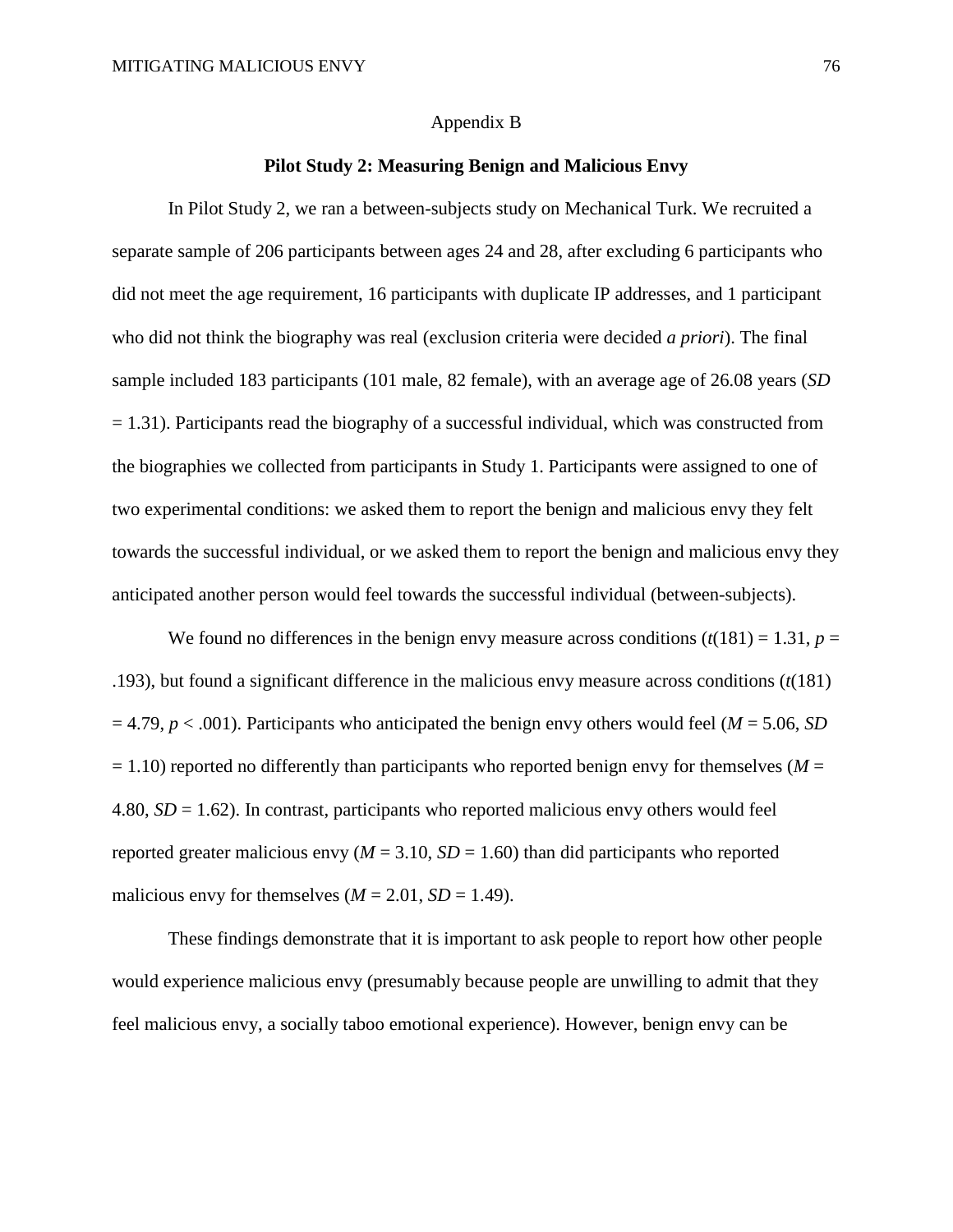measured from one's own or others' perspective (presumably because benign envy is not socially taboo).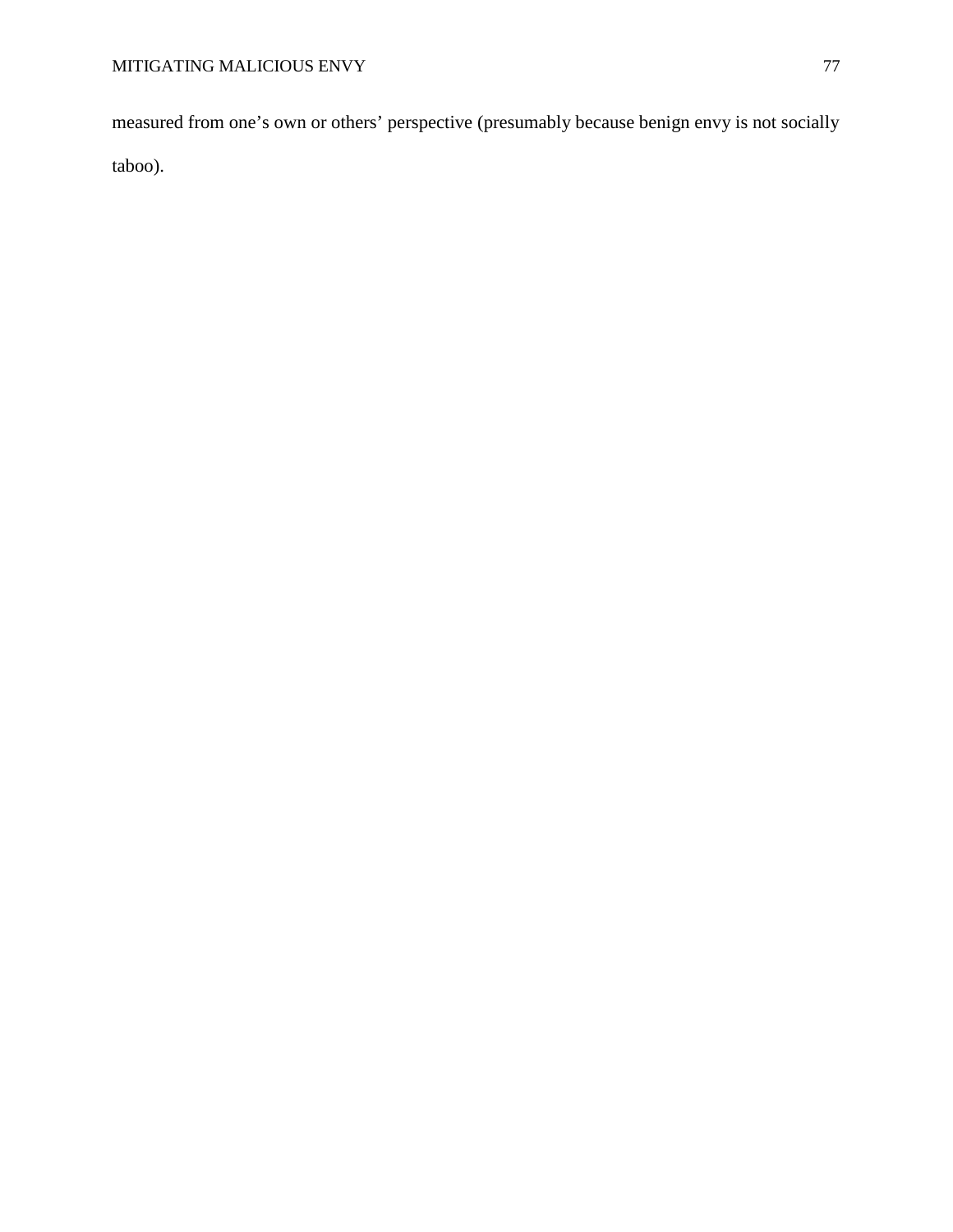#### Appendix C

### **Study 4: Revealing Failures on Envy and Admiration**

In this study, we investigate the effects of revealing failures on envy, admiration, and perceived value of accomplishments. A potential alternative explanation for the effect of revealing failures on malicious envy is that revealing failures decreases perceived status of the successful other. Indeed, successful people may be hesitant to reveal their failures because they fear negative evaluation. For instance, does decreasing observers' malicious envy also decrease their admiration? Admiration is a positive, "other-praising" emotion (Algoe & Haidt, 2009, p. 105) that, like malicious envy, is triggered by upward social comparison (Cuddy, Norton, & Fiske, 2005; Smith, 2000; Van de Ven et al., 2011b).

We recruited a separate sample of 412 participants between ages 24 to 28, from Amazon's Mechanical Turk. We included 352 participants (171 male, 181 female) in the final analysis, after excluding 24 participants who did not meet the age requirement, 27 participants with duplicate IP addresses, and 9 participants who did not believe the biography was real (exclusion criteria were decided *a priori*). The average age was 26.04 years (*SD* = 1.44). Participants read the biography of a successful individual of the same peer group and professional field (the same biographies used in Pilot Study 2). We assigned participants to one of two conditions. In the "only successes revealed" condition, participants read about only the individual's successes. In the "successes and failures revealed" condition, participants read about the same successes, along with several failures this person experienced in the past. We measured participants' malicious envy toward the individual (using the same measure as in Study 1; Cronbach's  $\alpha$  = .86). We measured admiration using a five-item measure (Cronbach's  $\alpha$  = .90), which included items such as "I admire this person," "This person's accomplishments are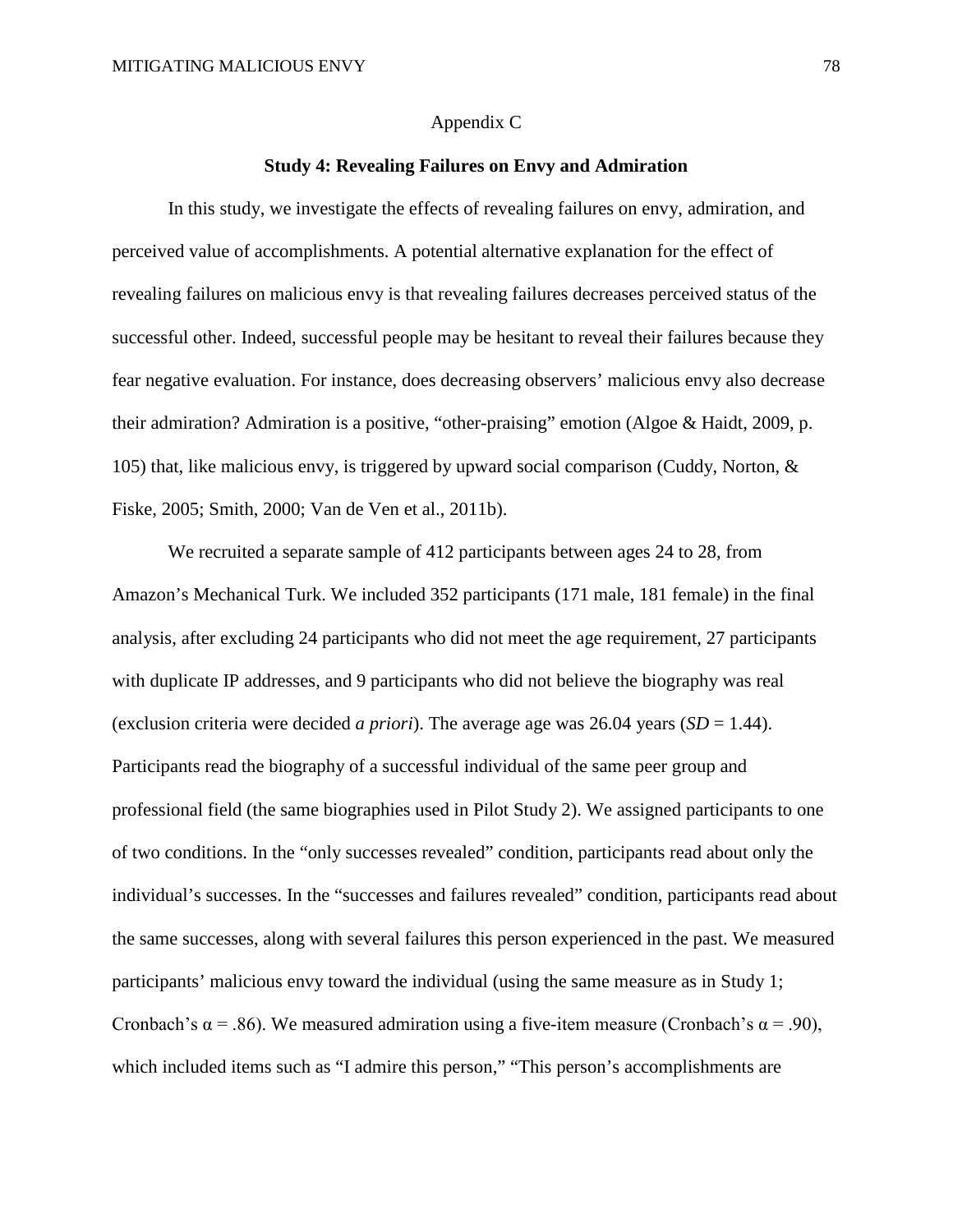admirable," and "This person is an excellent role model" (Algoe & Haidt, 2009; Lockwood & Kunda, 1997). Unlike measuring malicious envy, when measuring admiration we could ask participants directly for their ratings, as people are generally willing to declare praise toward a successful other (Cialdini et al., 1976; Algoe & Haidt, 2009; Tesser & Collins, 1988). Finally, we measured the perceived value of the achiever's accomplishments, using a four-item measure adapted from the perceived value measure used in Buell & Norton (2011). This measure included items such as "I think this person's achievements are valuable" and "I respect this person's achievements."

A two-sample t-test showed that participants in the "successes and failures revealed" condition reported lower feelings of malicious envy ( $M = 4.11$ ,  $SD = .97$ ) than did participants in the "only successes revealed" condition ( $M = 4.43$ ,  $SD = .95$ ),  $t(350) = 3.13$ ,  $p = .002$ ,  $d = .33$ (*95% CI:* [.12, .54]). These results replicate the findings from Studies 1-3.

A two-sample t-test did not detect any significant differences in admiration between the "only successes revealed" condition  $(M = 5.24, SD = 1.07)$  and the "successes and failures" revealed" condition ( $M = 5.05$ ,  $SD = 1.10$ ),  $t(350) = 1.64$ ,  $p = .102$ ,  $d = .17$  (95% CI: [-.04, .38]). A two-sample t-test also did not detect any differences in perceived value of accomplishments between the "only successes revealed" condition (*M* = 5.84, *SD* = .93) and the "successes and failures revealed" condition ( $M = 5.75$ ,  $SD = .95$ ),  $t(350) = .85$ ,  $p = .397$ ,  $d = .09$  (95% CI: [-.12, .30]).

Our findings from this study suggest that revealing failures and successes, compared to revealing successes only, mitigates malicious envy, but does not influence admiration for the discloser or perceived value of the discloser's accomplishments, which remained high across both experimental conditions. These results help to address the alternative explanation that the